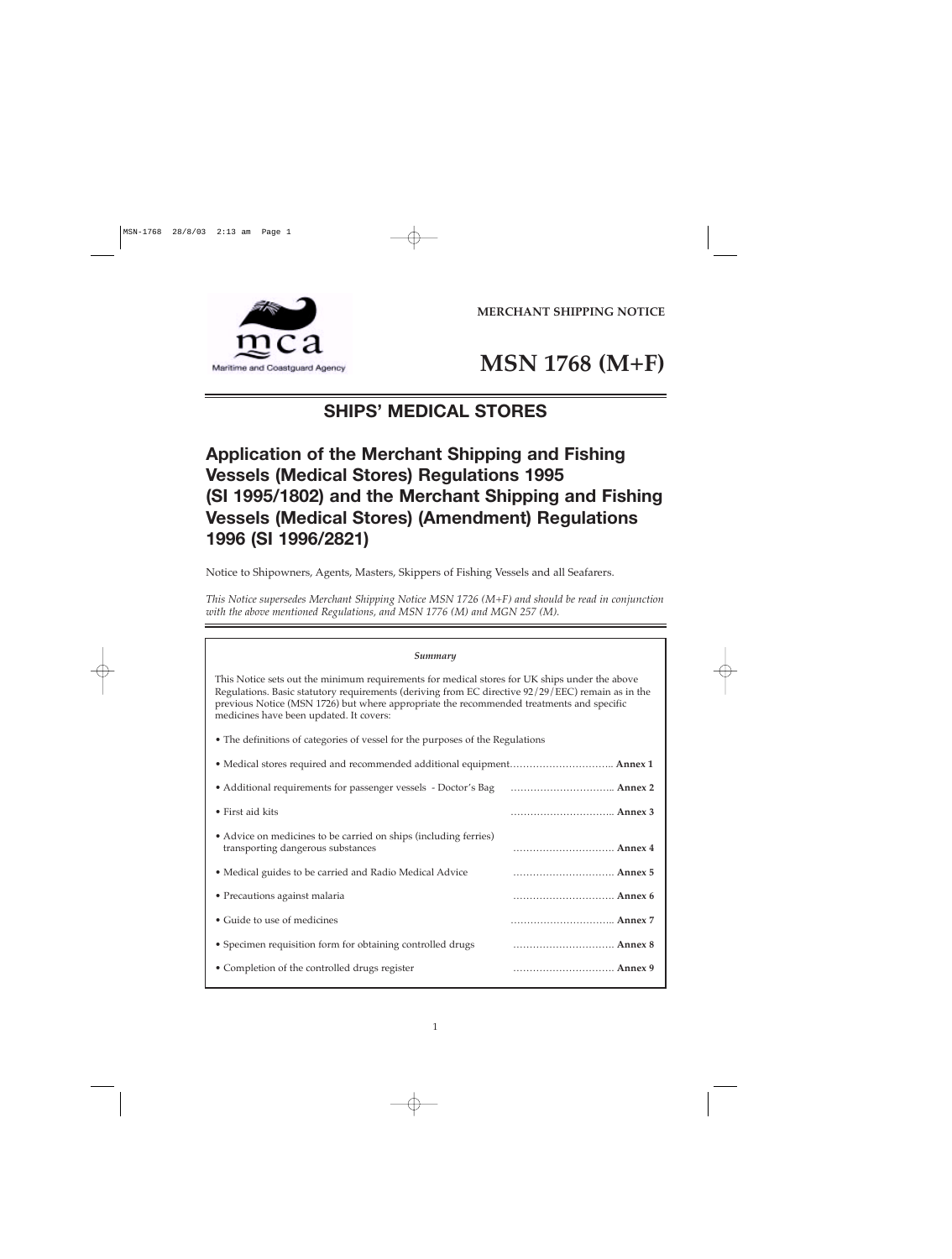### **1.0 REGULATIONS**

1.1 The United Kingdom implemented the requirements of Council Directive 92/29/EEC, which sets out the minimum standards for ships' medical stores, by introducing the Merchant Shipping and Fishing Vessel (Medical Stores) Regulations 1995, as amended by the Merchant Shipping and Fishing Vessel (Medical Stores) (Amendment) Regulations 1996 (referred to as the Regulations). This Notice provides details of the required medical stores.

### **2.0 VESSEL CATEGORIES**

- 2.1 The categories of vessels and the consequent requirements for medical stores and equipment areas are set out in the Directive. The vessel categories are :
- **Category A** Seagoing or sea-fishing vessels with no limitation on length of trips.
- **Category B** Seagoing or sea-fishing vessels making trips of less than 150 nautical miles from the nearest port with adequate medical equipment. This category is extended to seagoing or sea-fishing vessels which make trips of less than 175 nautical miles from the nearest port that has adequate medical equipment and which remain continuously within range of helicopter rescue services.
- **Category C** Harbour vessels, boats and craft staying very close to shore or with no cabin accommodation other than a wheelhouse. Lifeboats and life-rafts are also required to carry Category C stores.

The UK interprets the phrase **"very close to shore"** as meaning that a vessel operating more than 60 nautical miles out to sea would not be operating very close to shore. Notwithstanding this interpretation, it is for owners and skippers, for the purpose of complying with the Regulations, to assess whether, in respect of voyages in which the vessel goes less than 60 nautical miles out to sea, the vessel is "very close to shore".

- 2.2 The following vessels are **excluded** from the requirements of this Notice:
- **inland navigational vessels,** defined in the Regulations as those vessels plying on waters of Categories A to C as defined in Merchant Shipping Notice MSN 1776 (M).
- **warships**
- **pleasure boats used for non-commercial purposes and not manned by professional crews,** defined in the Regulations as follows:

any vessel which at the time it is being used is:

- (a) (i) in the case of a vessel wholly owned by an individual or individuals, used only for the sport or pleasure of the owner or the immediate family or friends of the owner; or
	- (ii) in the case of a vessel owned by a body corporate, the persons on the vessel are employees or officers of the body corporate, or their immediate family or friends; and
- (b) (i) on a voyage or excursion which is one for which the owner does not receive any money for or in connection with operating the vessel or carrying any person, other than as a contribution to the direct expenses of the operation of the vessel incurred during the voyage or excursion; or
	- (ii) wholly or partly owned by or on behalf of a members' club formed for the purpose of sport or pleasure of members of that club or their immediate family; and for the use of which any charges levied are paid into club funds and applied for the general use of the club; and
	- (iii)in the case of any vessels referred to in paragraph (i) or (ii) above, no other payments are made by or on behalf of users of the vessel, other than by the owner.
	- **tugs operating in harbour areas,** as defined in the Regulations "tug" means a vessel constructed solely for the purpose of, and normally used for providing external motive power to, floating objects or vessels.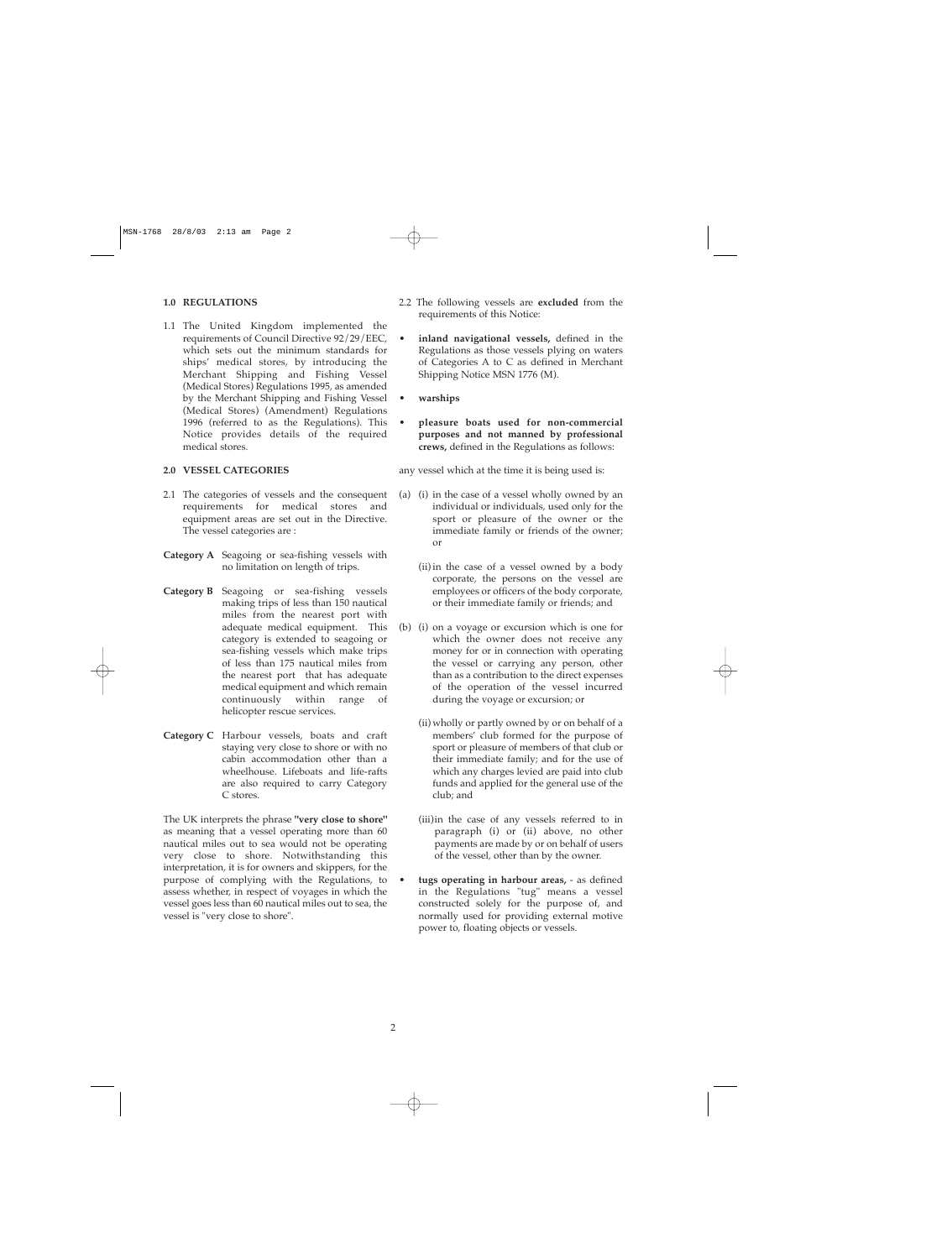### **3.0 MEDICAL STORES REQUIREMENTS**

- 3.1 The requirements and recommended stores are set out in the attached schedules.
- Annex 1 Requirements for Categories A, B & C vessels and recommended additional equipment
- Annex 2 Additional requirements for passenger ships – Doctor's Bag
- Annex 3 First Aid Kits
- Annex 4 Requirements for ships carrying dangerous cargoes
- 3.2 A checklist of all the medicines and equipment required by this MSN should be kept on board and reviewed annually.

### **4.0MEDICINES FOR SHIPS CARRYING DANGEROUS CARGOES**

4.1 Ships, including ferries, carrying dangerous cargoes or their residues, should comply with the International Maritime Dangerous Cargoes (IMDG) Code and the guidance in the IMO/WHO/ILO Medical First Aid Guide for use in accidents involving Dangerous Goods (MFAG) 1994 and any subsequent amendments, and the guidance in Annex 4.

### **5.0 CARRIAGE OF DEFIBRILLATORS**

5.1 There is no statutory requirement under international or national legislation for ships to carry defibrillators. It is accordingly a matter for individual operators to decide whether or not to include a defibrillator with the medical stores or doctor's bag. If a defibrillator is carried, MCA recommends that systems are in place to ensure regular maintenance of the equipment (in accordance with the manufacturer's instructions), and adequate training for the first aiders, including regular refresher training (at least every 6 months). Training should also particularly cover care of the patient after defibrillation, bearing in mind that immediate hospitalisation may not be possible.

### **6.0MEDICAL GUIDES AND RADIO MEDICAL ADVICE**

6.1 The Ship Captain's Medical Guide should be referred to for help with diagnosis. This Notice should be kept with the current edition of the Guide. Radio medical advice should be sought as appropriate (See Annex 5).

### **7.0 SHIPS' DOCTORS**

7.1 Under the Merchant Shipping (Ships' Doctors) Regulations 1995 all UK registered ships which carry more than 100 persons on board, and which are engaged on an international voyage of more than three days, or on a voyage which is more than one and a half days from port with adequate medical equipment, are required to carry a qualified medical practitioner.

### 8.0 RESPONSIBILITIES OF THE OWNER, **EMPLOYER AND THE MASTER**

### **8.1 Responsibility of the owner**

The owner of the vessel is responsible for the cost of any medicine and medical equipment, including the periodic replacements in order to keep stocks of any required medicines in date and immediately useable.

### **8.2 Responsibility of the seafarer's employer**

Section 45 of the Merchant Shipping Act 1995 specifies, among other things, that if a person, while employed in a UK ship receives any surgical or medical treatment or such dental or optical treatment (including repair or replacement of any appliance) outside the UK, that cannot be postponed without impairing the seafarer's efficiency, the reasonable expenses of this treatment shall be paid by the employer(s).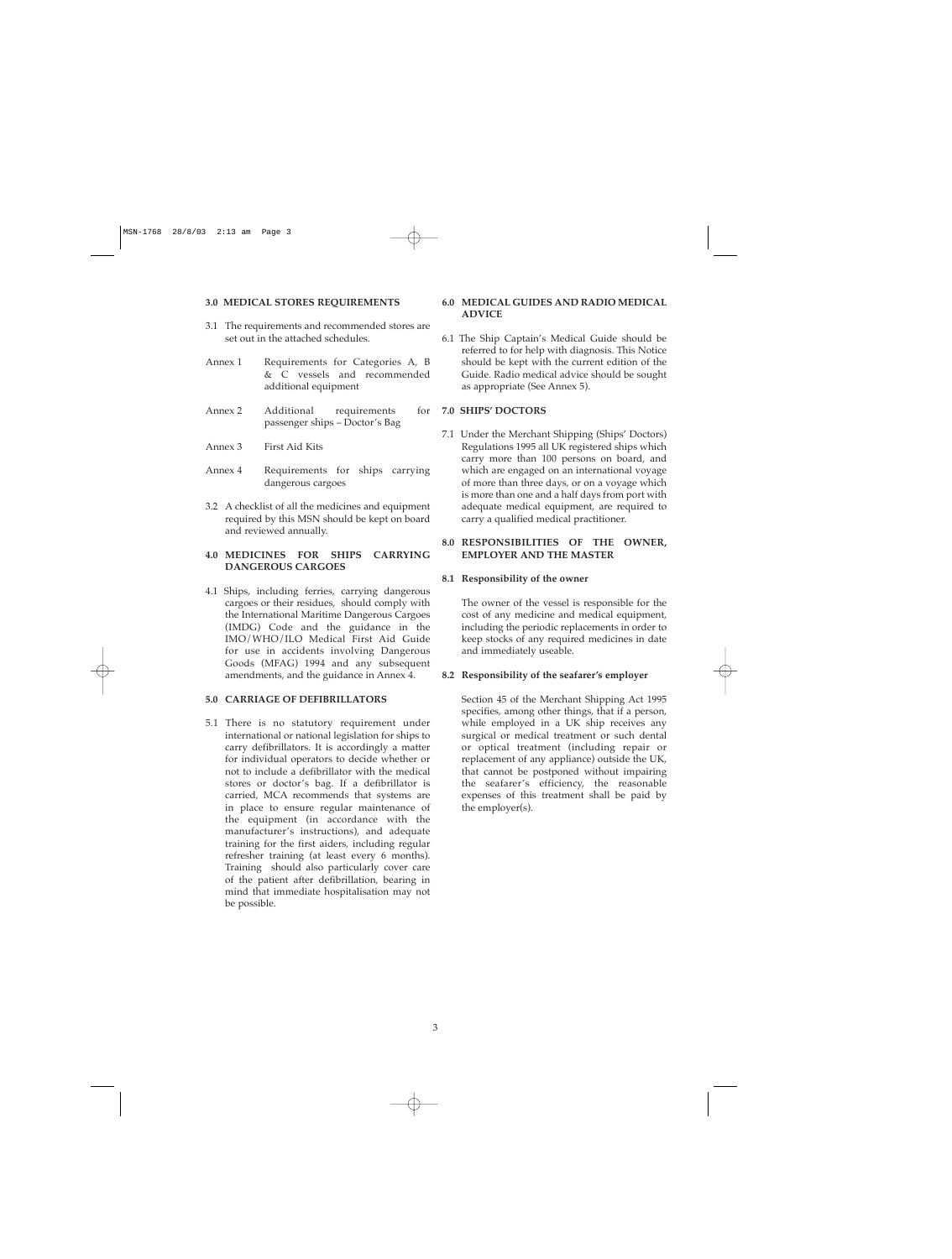### **8.3 Responsibility of the Master**

Where a United Kingdom ship does not carry a doctor among the seafarers employed in it, Section 53 of the Merchant Shipping Act 1995 holds the Master responsible for ensuring that any necessary medical attention given on board ship is given either by him, or under his supervision, by a person appointed by him for that purpose. The Master is also responsible for the management of the medical supplies and ensuring that they are maintained in good condition.

### **8.4 IMMUNISATION ARRANGEMENTS**

8.4 Ship operators, employers and the Master all have a duty of care to protect the health and safety of workers, so far as reasonably practicable. This responsibility includes taking steps to minimise the risk of infection and ensuring appropriate preventative measures such as immunisation are taken. General guidance on precautions against malaria can be found in Annex 6 and specific guidance on immunisation and anti-malaria medication (prophylaxis) is given in Marine Guidance Note MGN 257 (M)

### **9.0 FURTHER INFORMATION**

9.1 Further information on the contents of this Notice may be obtained from any MCA Marine Office or the Seafarer Health and Safety Branch at the address below :

### **Seafarer Health and Safety Branch**

Maritime & Coastguard Agency 2/09 Spring Place 105 Commercial Road Southampton SO15 1EG

www.mcga.gov.uk

Tel: 023 80329249 Fax: 023 80329251 Email : seafarer\_h&s@mcga.gov.uk

MS 016/022/0140

August 2003

© Crown Copyright 2003

# **The MCA is an executive agency Safer Ships, Cleaner Seas** *Safer* **Sexual** *Safer Chips, Cleaner Seas* **<b>of the Department for Transport**

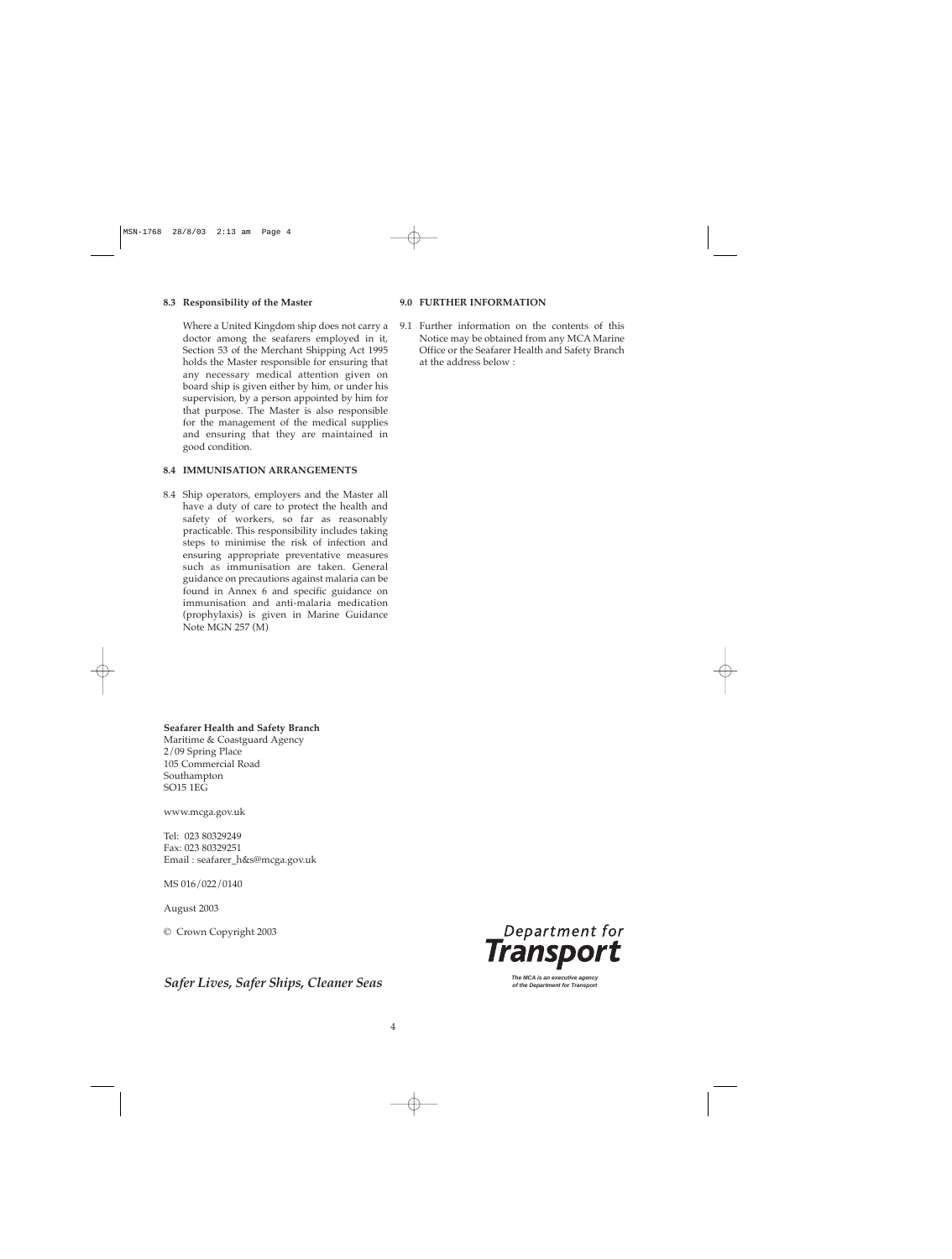|                                            |                                                                                                                                                                                                                                                                                                                                                                                                                                                                                                                                                                                                                                                           |                                                                                                                                                                                                                                                                                          |       |                                        | <b>ANNEX1</b> |
|--------------------------------------------|-----------------------------------------------------------------------------------------------------------------------------------------------------------------------------------------------------------------------------------------------------------------------------------------------------------------------------------------------------------------------------------------------------------------------------------------------------------------------------------------------------------------------------------------------------------------------------------------------------------------------------------------------------------|------------------------------------------------------------------------------------------------------------------------------------------------------------------------------------------------------------------------------------------------------------------------------------------|-------|----------------------------------------|---------------|
|                                            |                                                                                                                                                                                                                                                                                                                                                                                                                                                                                                                                                                                                                                                           | MEDICAL STORES FOR VESSEL CATEGORIES A, B & C<br>(see definitions on Page 2 of the Notice)                                                                                                                                                                                               |       |                                        |               |
|                                            |                                                                                                                                                                                                                                                                                                                                                                                                                                                                                                                                                                                                                                                           | For any items marked* the specified quantity is considered sufficient regardless of crew size.                                                                                                                                                                                           |       |                                        |               |
|                                            | Owners and operators may, on the advice of a qualified medical practitioner or pharmacist, determine whether any additional or different quantities, products<br>or equipment are required, taking into account the factors identified below and any other relevant consideration: the nature of the voyage and in particular<br>ports of call, nature of the cargo, destination, number of crew, duration of voyage and type of work to be carried out during the voyage. For example, anti-<br>malarial drugs may be appropriate if a ship is operating in tropical areas. (see MGN 257 (M) for guidance on immunisations and anti-malaria medication). |                                                                                                                                                                                                                                                                                          |       |                                        |               |
|                                            | In this Annex columns are as follows:                                                                                                                                                                                                                                                                                                                                                                                                                                                                                                                                                                                                                     |                                                                                                                                                                                                                                                                                          |       |                                        |               |
| Column <sub>1</sub>                        | from any European Community Member State.                                                                                                                                                                                                                                                                                                                                                                                                                                                                                                                                                                                                                 | Is the reference number in EC Directive 92/29. This is included for identification of treatments when seeking or receiving radio medical advice                                                                                                                                          |       |                                        |               |
| Column <sub>3</sub><br>Column <sub>2</sub> | Is the statutorily required treatment which must be available to comply with the Regulations.<br>equivalent level of treatment is assured                                                                                                                                                                                                                                                                                                                                                                                                                                                                                                                 | operators may substitute exact equivalents on the advice of a qualified medical practitioner or pharmacist, provided they are satisfied that an<br>Is the recommended medicine and dosage strength which MCA considers best complies with the statutorily required treatment. Owners and |       |                                        |               |
| Column <sub>4</sub>                        | a lifeboat or life-raft.                                                                                                                                                                                                                                                                                                                                                                                                                                                                                                                                                                                                                                  | Is the recommended quantity of medicine / equipment which MCA considers sufficient to provide treatment for 10 workers or for the crew of                                                                                                                                                |       |                                        |               |
|                                            |                                                                                                                                                                                                                                                                                                                                                                                                                                                                                                                                                                                                                                                           | Recommended quantities (Column 4) will not always reflect standard packs. In this case the recommendation is for the nearest available<br>dispensing sales pack above the minimum recommended quantity. This will ensure the patient information leaflet is enclosed.                    |       |                                        |               |
|                                            |                                                                                                                                                                                                                                                                                                                                                                                                                                                                                                                                                                                                                                                           |                                                                                                                                                                                                                                                                                          |       | 4                                      |               |
| Ref. No.                                   | <b>Statutory Treatment Requirements</b>                                                                                                                                                                                                                                                                                                                                                                                                                                                                                                                                                                                                                   | Recommended Medicine and Dosage<br>Strength Representing best practice.                                                                                                                                                                                                                  |       | Recommended quantity for 10<br>workers |               |
|                                            |                                                                                                                                                                                                                                                                                                                                                                                                                                                                                                                                                                                                                                                           |                                                                                                                                                                                                                                                                                          | ⋖     | $\mathbf{B}$                           | $\cup$        |
|                                            | 1. Cardio Vascular                                                                                                                                                                                                                                                                                                                                                                                                                                                                                                                                                                                                                                        |                                                                                                                                                                                                                                                                                          |       |                                        |               |
| $\widehat{a}$                              | Cardio vascular analeptics Sympathomimetics                                                                                                                                                                                                                                                                                                                                                                                                                                                                                                                                                                                                               | Adrenaline / Epinephrine injection BP 0.5ml<br>- adrenaline acid tartrate injection 1.0mg in<br>1ml (1 in 1000)                                                                                                                                                                          | $10*$ | $_5^*$                                 |               |
|                                            |                                                                                                                                                                                                                                                                                                                                                                                                                                                                                                                                                                                                                                                           | Epipen (Adrenaline 0.3mg)<br>and / or                                                                                                                                                                                                                                                    | 5     | 5                                      |               |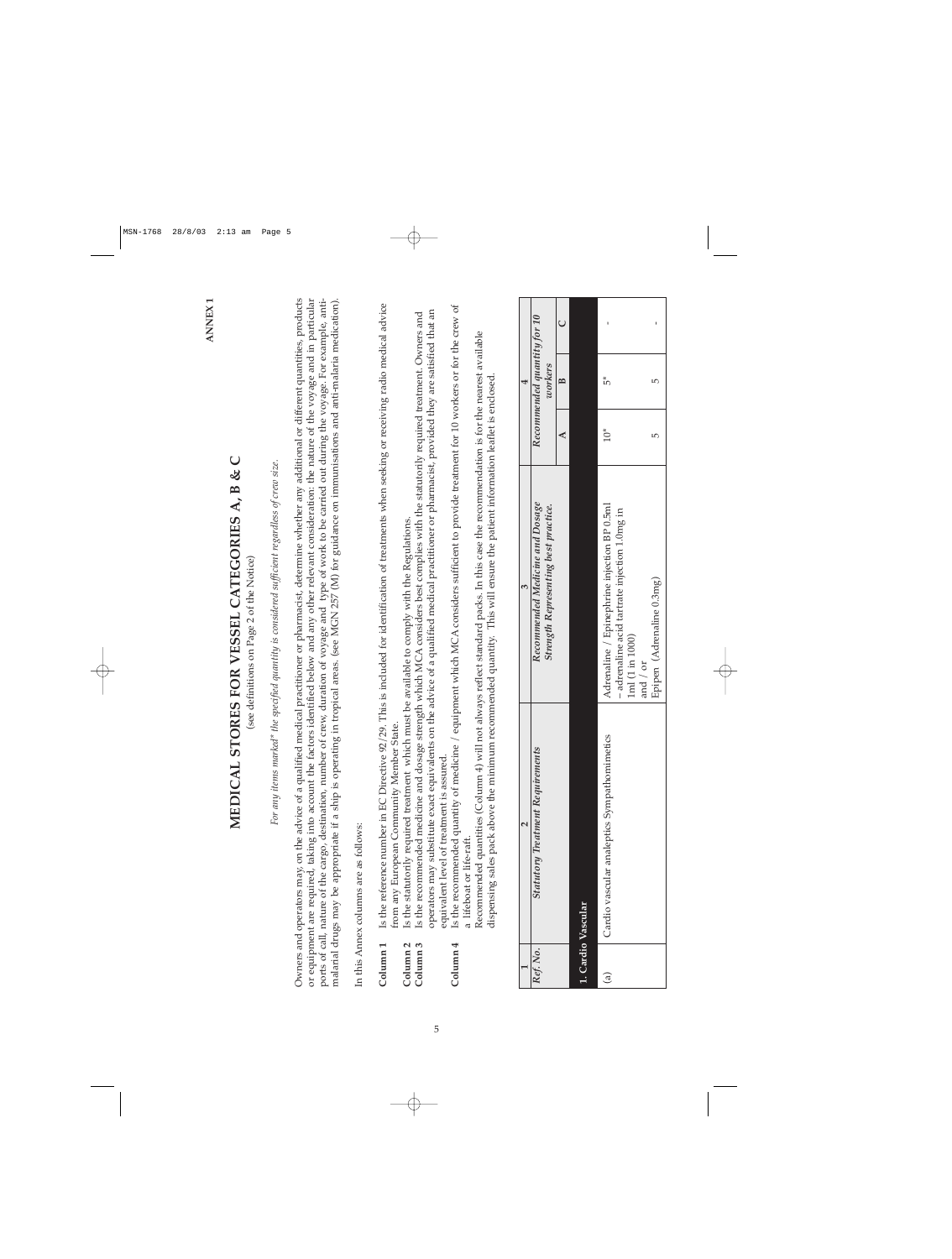|                        | $\sim$                                                                                     | $\epsilon$                                                                              |                      | 4                                      |                   |
|------------------------|--------------------------------------------------------------------------------------------|-----------------------------------------------------------------------------------------|----------------------|----------------------------------------|-------------------|
| Ref. No.               | <b>Statutory Treatment Requirements</b>                                                    | Recommended Medicine and Dosage<br>Strength Representing best practice.                 |                      | Recommended quantity for 10<br>workers |                   |
|                        |                                                                                            |                                                                                         | $\blacktriangleleft$ | $\mathbf{p}$                           | $\cup$            |
| $\bigcirc$             | Anti-angina preparations                                                                   | Glyceryl Trinitrate Spray 400 micrograms<br>metered 200 dose aerosol                    | 1 unit               | 1 unit                                 | 1 unit            |
|                        |                                                                                            | transdermal patches 5mg x 2<br>and                                                      | $\sim$               | $\sim$                                 | ı                 |
| $\odot$                | Diuretics                                                                                  | Frusemide / Furosemide                                                                  |                      |                                        |                   |
|                        |                                                                                            | ii) 10mg in 1ml inj. (2ml ampoule)<br>i) 40mg tablets                                   | $28*$<br>$\sim$      | $28*$<br>ı                             | $\mathbf{I}$<br>٠ |
| $\widehat{\mathbf{c}}$ | potential for child bearing working on board<br>Anti-haemorrhagics if there are women with | paediatric injection (0.2ml ampoule)<br>i) Phytomenadione (Vitamin K1)                  | $\frac{*}{1}$        | $\frac{*}{1}$                          | 1                 |
|                        | (including utertonics).                                                                    | Ergometrine 500mcg, Oxytocin 5 units<br>(1ml ampoule) (Syntometrine)<br>$\overline{ii}$ | $\tilde{c}$          | $\frac{*}{1}$                          |                   |
| $\circledcirc$         | Anti-hypertensive                                                                          | Atenolol 50mg tablets                                                                   | 28                   |                                        | ı                 |
|                        | 2. Gastro intestinal system                                                                |                                                                                         |                      |                                        |                   |
| $\widehat{\mathbf{e}}$ | Medicines for gastric and duodenal disorders                                               |                                                                                         |                      |                                        |                   |
|                        | · Histamine H2 receptor anti-ulcer antagonists                                             | Cimetidine 400mg tablets                                                                | $\infty$             |                                        | ı                 |
|                        | • Antacid mucous mixture                                                                   | Proprietary Antacid of choice                                                           | As reqd              | As reqd                                | ı                 |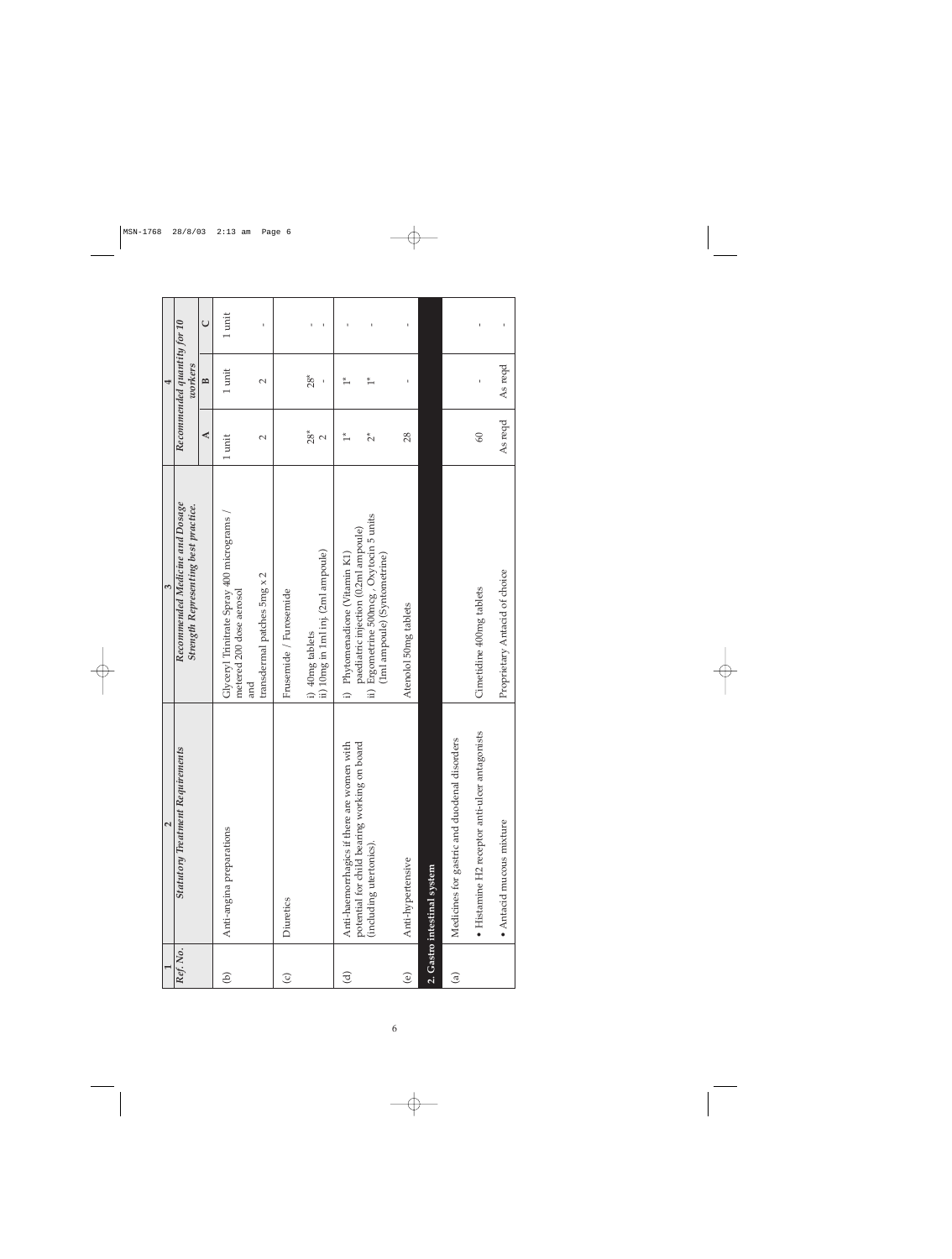|                         | $\sim$                                                    | $\epsilon$                                                                                           |                               | $\overline{a}$                         |              |
|-------------------------|-----------------------------------------------------------|------------------------------------------------------------------------------------------------------|-------------------------------|----------------------------------------|--------------|
| Ref. No.                | <b>Statutory Treatment Requirements</b>                   | Recommended Medicine and Dosage<br>Strength Representing best practice.                              |                               | Recommended quantity for 10<br>workers |              |
|                         |                                                           |                                                                                                      | ◀                             | $\mathbf{p}$                           | $\cup$       |
| $\bigcirc$              | Anti-emetics                                              | i) Prochlorperazine maleate 3mg buccal tablets                                                       | $50*$                         | $50*$                                  | $\mathbf{I}$ |
|                         |                                                           | ii) Promethazine hydrochloride 25mg<br>per ml (1ml ampoules)                                         | $10^*$                        | $\mathbf{I}$                           | ı            |
|                         |                                                           | iii) Hyoscine hydrobromide 0.3mg tablets                                                             | $\infty$                      | $\infty$                               | $\odot$      |
|                         |                                                           | or Cinnarizine 15mg                                                                                  | $\infty$                      | $\overline{60}$                        | $\infty$     |
| $\odot$                 | Lubricant laxatives                                       | Glycerol Suppository mould 4mg                                                                       | $\overline{2}$                | ı                                      | ı            |
| $\widehat{\mathcal{C}}$ | Anti-diarrhoeals                                          | Loperamide 2mg capsules                                                                              | $\infty$                      | $\overline{\mathrm{30}}$               | $\infty$     |
| $\odot$                 | Intestinal antiseptics                                    | iii) Metronidazole 400mg tablets<br>i) Trimethoprim 200mg tablets<br>ii) Ciprofloxacin 500mg tablets | Use 7(b)<br>$7(a)$ ii<br>7(e) | Use 7(b)<br>$7(a)$ ii<br>7(e)          | J.           |
| $\bigoplus$             | Haemorrhoid preparations                                  | Proprietary preparation of choice                                                                    | As reqd                       | As reqd                                |              |
|                         | 3. Analgesics Anti - Spasmodics                           |                                                                                                      |                               |                                        |              |
| $\widehat{\mathbb{G}}$  | Analgesics, anti-pyretics and<br>anti-inflammatory agents | Paracetamol 500mg tablets<br>and<br>$\hat{r}$                                                        | 100                           | 50                                     | 50           |
|                         |                                                           | ii) Ibuprofen 400mg tablets                                                                          | 100                           | 50                                     | 50           |
|                         |                                                           | iii) Diclofenac sodium 50mg suppository                                                              | $\overline{10}$               | $\mathsf I$                            | $\mathbf I$  |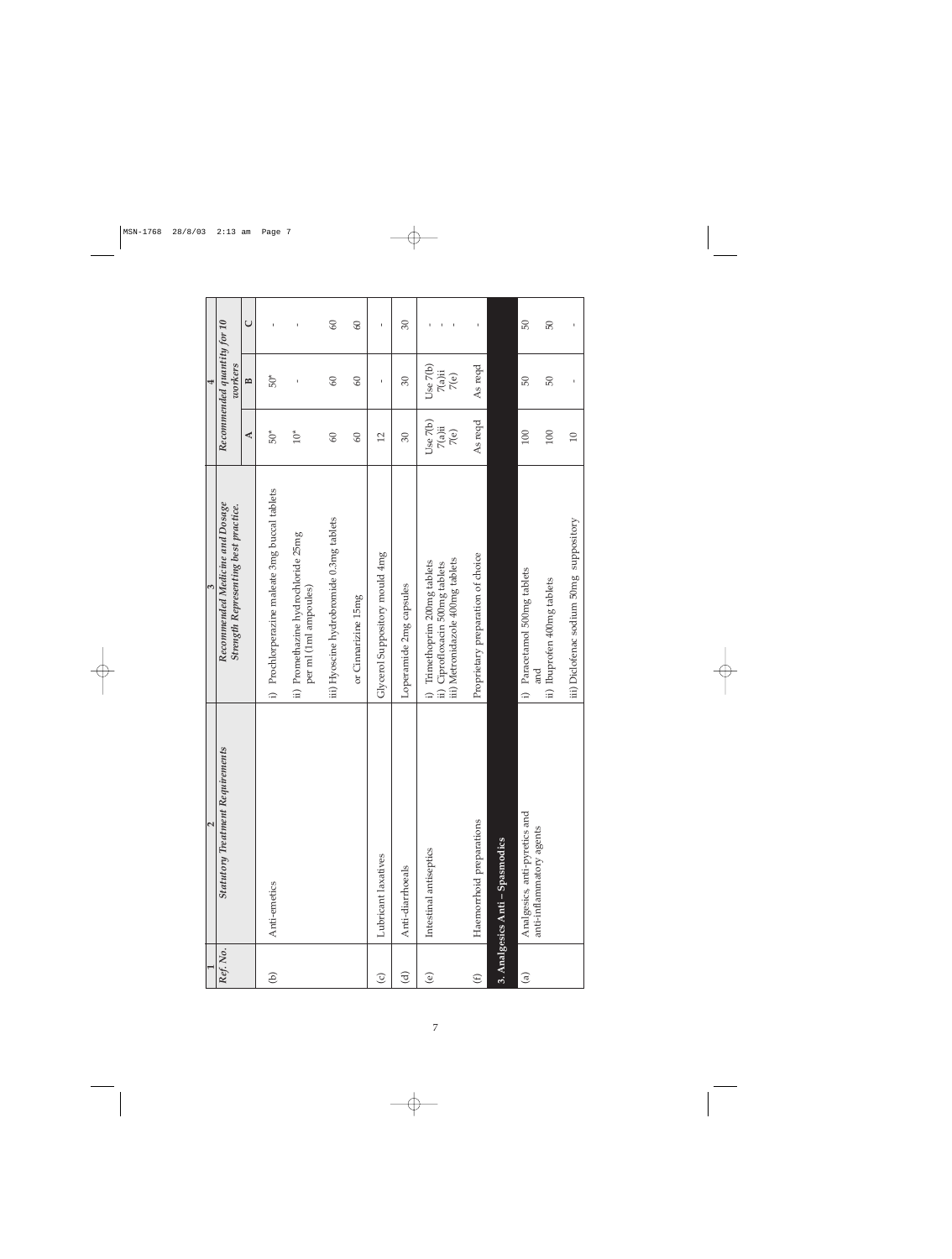|                        | 2                                        | $\infty$                                                                                                                 |                           | $\overline{a}$                         |             |
|------------------------|------------------------------------------|--------------------------------------------------------------------------------------------------------------------------|---------------------------|----------------------------------------|-------------|
| Ref. No.               | <b>Statutory Treatment Requirements</b>  | Recommended Medicine and Dosage<br>Strength Representing best practice.                                                  |                           | Recommended quantity for 10<br>workers |             |
|                        |                                          |                                                                                                                          | ₹                         | $\mathbf{B}$                           | $\cup$      |
| $\Theta$               | Powerful analgesics                      | i) Codeine Phosphate 30mg tablets                                                                                        | 28                        | 28                                     | ı           |
|                        |                                          | ii) Morphine Sulphate 10mg in 1ml<br>injection (1ml ampoule)                                                             | $\overline{10}$           | $\Box$                                 | ı           |
|                        |                                          | Nalbuphine 10mg in 1ml injection<br>ð                                                                                    | $\Box$                    | $\Box$                                 | $\mathbf I$ |
| $\odot$                | Spasmolytics                             | Hyoscine butylbromide 10mg tablets.                                                                                      | 99                        | 99                                     | ı           |
| 4. Nervous system      |                                          |                                                                                                                          |                           |                                        |             |
| $\widehat{a}$          | Anxiolitics                              | Diazemuls injection 5mg per ml,<br>Diazepam 5mg tablets<br>(2ml ampoules)<br>$\widehat{\mathbf{H}}$<br>$\widehat{\cdot}$ | $28*$<br>$\mathfrak{s}^*$ | ı<br>$\blacksquare$                    | ı<br>J.     |
| $\widehat{\Theta}$     | Neuroleptics                             | i) Chlorpromazine hydrochloride 25mg injection                                                                           | مًا<br>م                  | ٠                                      | I.          |
|                        |                                          | ii) Chlorpromazine hydrochloride 25mg tablets                                                                            | $28*$                     | $28*$                                  | $\mathbf I$ |
| $\odot$                | Seasidcness remedies                     | Hyoscine hydrobromide 0.3mg tablets<br>Cinnarizine 15mg<br>ð                                                             | Use 2b(iii)               | Use 2b(iii)                            | Use 2b(iii) |
| <u>ਰ</u>               | Anti-epileptics                          | Diazepam rectal dispenser 10mg in 2.5ml                                                                                  | $\overline{5}$            | $\overline{5}$                         | I.          |
|                        | 5. Anti-allergics and Anti-anaphylactics |                                                                                                                          |                           |                                        |             |
| $\widehat{\mathbb{G}}$ | H <sub>1</sub> Anti-histamines           | Cetrirzine 10mg tablets                                                                                                  | $30*$                     | $30*$                                  | $\mathbf I$ |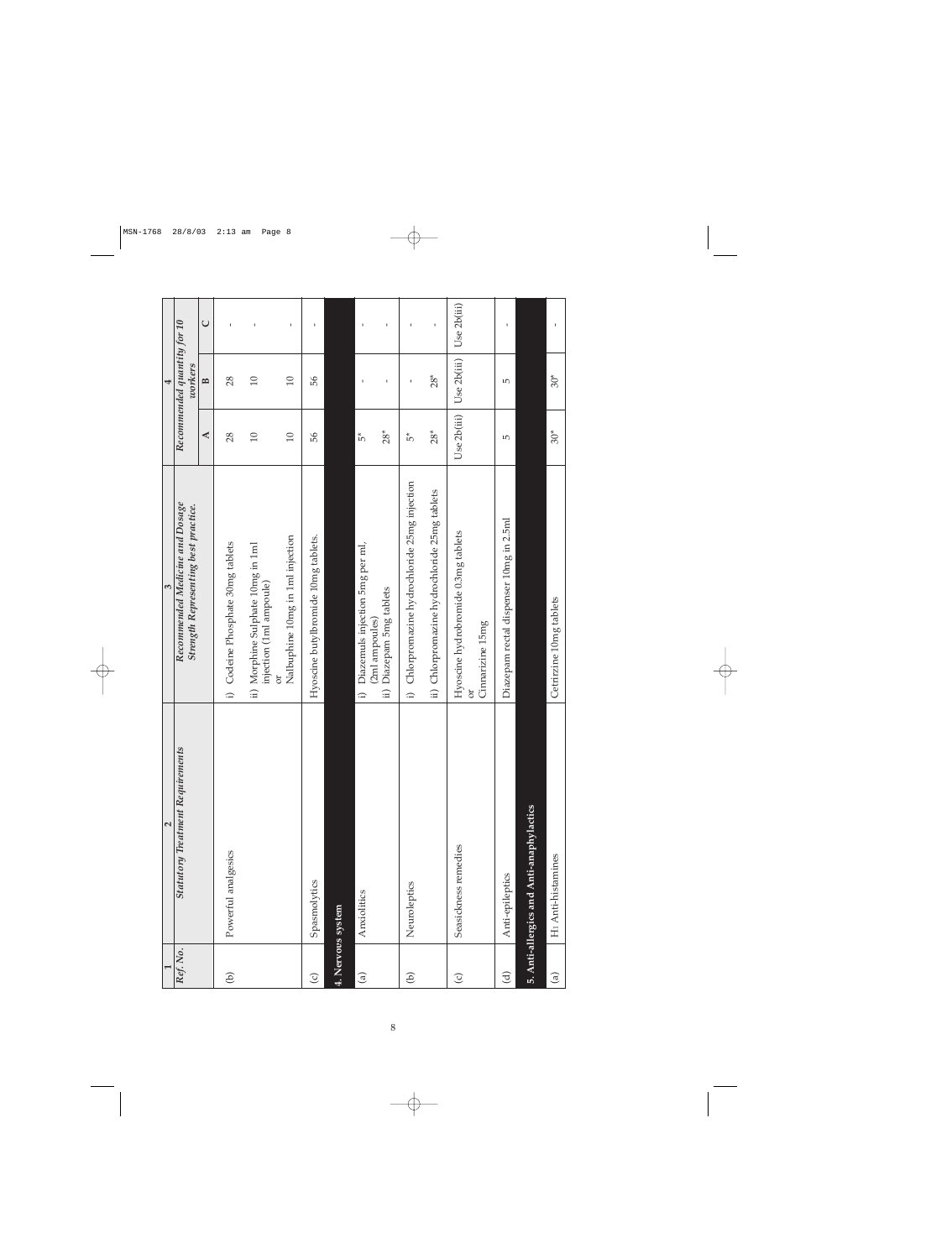|                        | 2                                       | $\epsilon$                                                                                                                                    |           | 4                                      |              |
|------------------------|-----------------------------------------|-----------------------------------------------------------------------------------------------------------------------------------------------|-----------|----------------------------------------|--------------|
| Ref. No.               | <b>Statutory Treatment Requirements</b> | Recommended Medicine and Dosage<br>Strength Representing best practice.                                                                       |           | Recommended quantity for 10<br>workers |              |
|                        |                                         |                                                                                                                                               | ⋖         | $\mathbf{p}$                           | $\cup$       |
| G)                     | Injectable / oral glucocorticoids       | reconstitution 100mg vial with 2ml water<br>for injection / ready diluted 100mg in<br>i) Hydrocortisone injection powder for<br>1ml injection | ε         |                                        | $\mathbf{I}$ |
|                        |                                         | ii) Prednisolone 5mg tablets                                                                                                                  | 28        | 28                                     | ı            |
|                        | 6. Respiratory System                   |                                                                                                                                               |           |                                        |              |
| $\widehat{\mathbf{e}}$ | Bronchospasm preparations               | metered dose. 200 dose inhaler with volumatic<br>i) Salbutamol inhaler 100 micrograms per                                                     |           |                                        | ı            |
|                        |                                         | ii) Beclomethasone 100 micrograms per<br>metered dose inhaler                                                                                 |           |                                        |              |
| Э                      | Anti-tussives                           | Proprietary cough mixture                                                                                                                     | As reqd   | As reqd                                | ı            |
| $\odot$                | Medicines used for colds and sinusitis  | Paracetamol 500mg tablets<br>ð                                                                                                                | Use 3a(i) | Use 3a(i)                              |              |
|                        |                                         | Proprietary cold remedy                                                                                                                       | As reqd   | As reqd                                |              |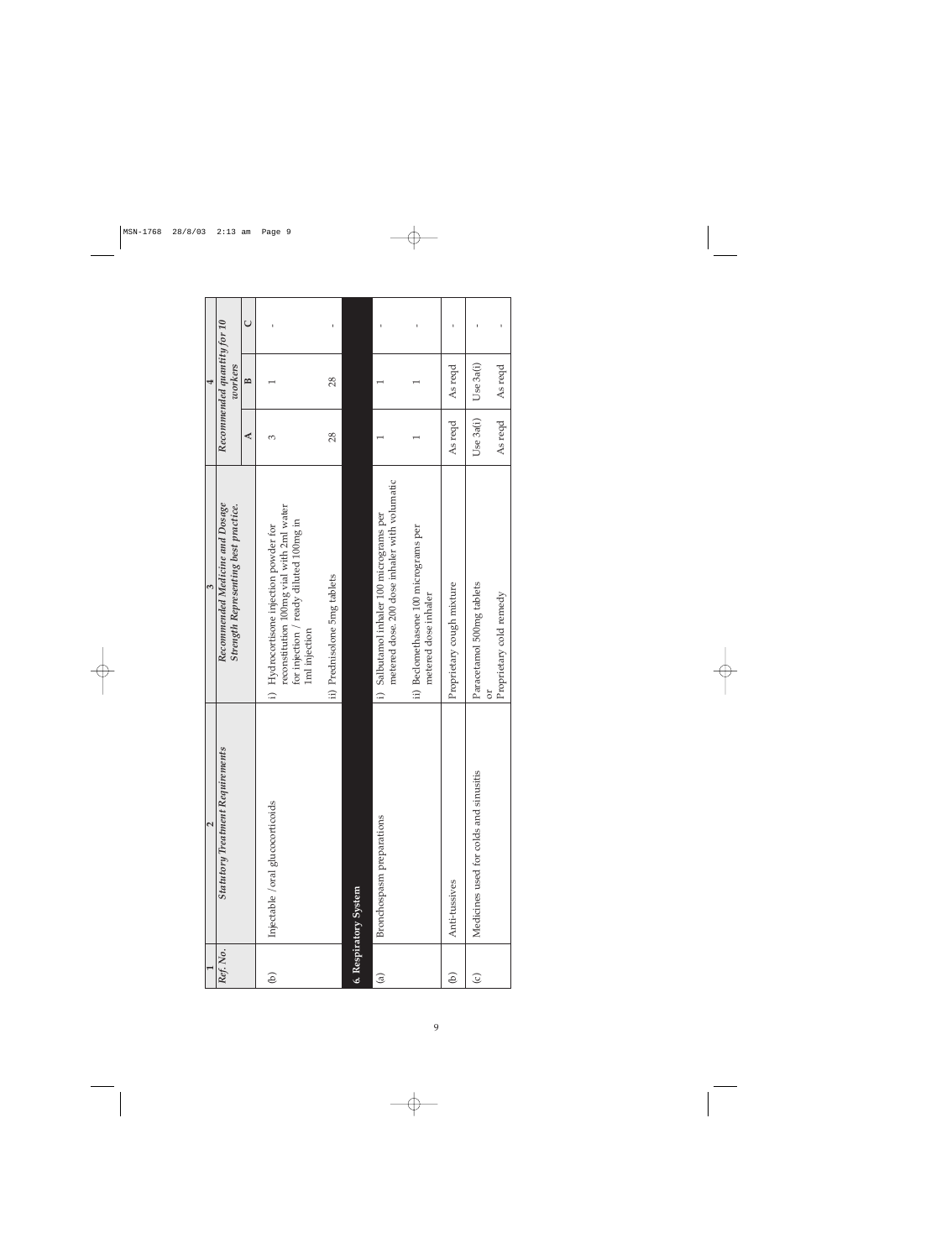|                             | $\mathbf{\Omega}$                        | $\mathbf{c}$                                                                                                                                                                      |                      | $\overline{\mathbf{r}}$                |              |
|-----------------------------|------------------------------------------|-----------------------------------------------------------------------------------------------------------------------------------------------------------------------------------|----------------------|----------------------------------------|--------------|
| Ref. No.                    | <b>Statutory Treatment Requirements</b>  | Recommended Medicine and Dosage<br>Strength Representing best practice.                                                                                                           |                      | Recommended quantity for 10<br>workers |              |
|                             |                                          |                                                                                                                                                                                   | $\blacktriangleleft$ | $\mathbf{B}$                           | $\cup$       |
| 7. Anti-infection           |                                          |                                                                                                                                                                                   |                      |                                        |              |
| $\widehat{a}$               | Antibiotics                              | 600mg injection (powder for reconstitution in<br>a rubber capped and metal topped vial) and<br>Benzylpenicillin - benzylpenicillin sodium<br>water for injection 2ml<br>$\hat{r}$ | 10                   | $\mathbf{\sim}$                        | $\mathbf I$  |
|                             |                                          | ii) Ciprofloxacin (as hydrochloride) 500mg tablets                                                                                                                                | $\Omega$             | 10                                     | 1            |
|                             |                                          | iii) Cefuroxime injection 750mg vial and water<br>for injection                                                                                                                   | $\overline{20}$      |                                        | J.           |
|                             |                                          | iv) Erythromycin 250mg tablets                                                                                                                                                    | 28                   | 28                                     | 1            |
|                             |                                          | v) Doxycycline 100mg capsules                                                                                                                                                     | $^{\circ}$           | ı                                      | 1            |
| ව<br>$\mathbf{\widehat{c}}$ | Urinary antiseptics<br>Anti-bacterial    | Trimethoprim 200mg tablets                                                                                                                                                        | 14                   | 14                                     | $\mathbf{I}$ |
| <u>ਰ</u>                    | Anti-parasitics                          | Mebendazole 100mg tablets                                                                                                                                                         | $\delta^*$           | $\sigma^*$                             | $\mathbf I$  |
| $\odot$                     | Intestinal anti-infectives               | Metronidazole suppositories 1g                                                                                                                                                    | $\Box$               | ı                                      |              |
|                             |                                          | Metronidazole 500mg or 400mg tablets                                                                                                                                              | $\overline{21}$      | $\overline{21}$                        | $\mathbf I$  |
| $\bigoplus$                 | Anti-tetanus vaccines and immunoglobulin | Tetanus Vaccine (0.5ml ampoule) or<br>Tetanus & Diphtheria Vaccine<br>$\widehat{r}$                                                                                               | ξ,                   | $\ddot{ }$                             | ı            |
|                             |                                          | ii) Tetanus Immunoglobulin ampoule for injection                                                                                                                                  | $\frac{*}{1}$        |                                        |              |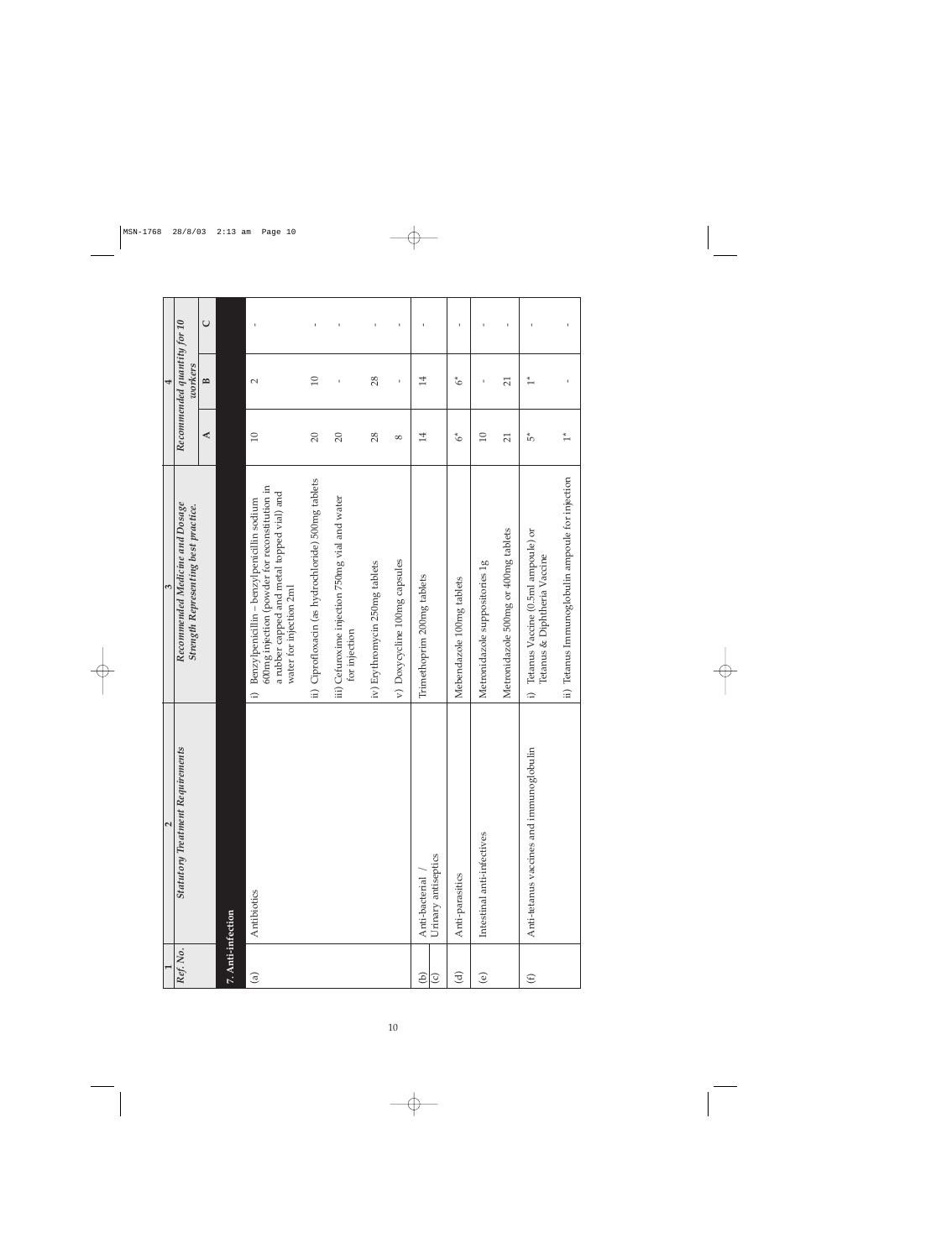|            | 2                                                                       | m                                                                                                                                                                                                                                                                                                           |                                   | 4                                          |                                   |
|------------|-------------------------------------------------------------------------|-------------------------------------------------------------------------------------------------------------------------------------------------------------------------------------------------------------------------------------------------------------------------------------------------------------|-----------------------------------|--------------------------------------------|-----------------------------------|
| Ref. No.   | <b>Statutory Treatment Requirements</b>                                 | Recommended Medicine and Dosage<br>Strength Representing best practice.                                                                                                                                                                                                                                     |                                   | Recommended quantity for 10<br>workers     |                                   |
|            |                                                                         |                                                                                                                                                                                                                                                                                                             | ⋖                                 | B                                          | $\cup$                            |
|            | 8. Compounds promoting rehydration, caloric intake and plasma expansion |                                                                                                                                                                                                                                                                                                             |                                   |                                            |                                   |
|            | <b>WHO</b> Generic<br>Formula                                           | BP Oral powder in sachet to provide Na=35mmol,<br>Sodium chloride & dextrose rehydration salts<br>sachets of Oral Rehydration Salts, Formula A.<br>18mmol and glucose 200mmol when<br>Proprietary equivalent e.g. Dioralyte<br>K=20mmol, Cl-37mmol, HCO <sup>3</sup> =<br>reconstituted in a litre of water | $(16 - 20)$<br>1 Box              | $(16 - 20)$<br>1 <sub>Box</sub>            |                                   |
|            | 9. Medicines for external use                                           |                                                                                                                                                                                                                                                                                                             |                                   |                                            |                                   |
| $\bigcirc$ | <b>Skin Medicines</b>                                                   |                                                                                                                                                                                                                                                                                                             |                                   |                                            |                                   |
|            | Antiseptic solutions                                                    | containing 0.015% w/v chlorhexidine and<br>100ml solution or pre-impregnated wipes<br>$0.15\%$ w/v cetrimide                                                                                                                                                                                                | or 1 pack<br>$1*$ bottle<br>wipes | or 1 pack<br>$1*$ bottle<br>wipes          | or 1 pack<br>$1*$ bottle<br>wipes |
|            | Antibiotic ointments                                                    | Neomycin / Bacitracin cream 15g tube                                                                                                                                                                                                                                                                        | $\overline{ }$                    | I                                          | $\mathbf{I}$                      |
|            | Anti-inflammatory and analgesic ointments                               | i) Hydrocortisone 1% cream 15g tube<br>Proprietary NSAID gel / ointment<br>$\hat{p}$                                                                                                                                                                                                                        | As reqd<br>$\mathbf{\sim}$        | As reqd                                    | As reqd                           |
|            | Anti-mycotic skin creams                                                | salicylic acid 3%, in emulsifying ointment 15g<br>Benzoic ointment BP 50mg(benzoic acid 6%;<br>ii) Miconazole nitrate 2% topical cream 30g<br>iii) Clotrimazole 500mg pressary (if women<br>onboard).<br>$\hat{r}$                                                                                          | 3<br>2<br>2                       | $\overline{\phantom{0}}$<br>$\overline{ }$ |                                   |
|            | <b>Burn</b> preparations                                                | Silver Sulphadiazine 1% cream 50g tube<br>$\hat{r}$                                                                                                                                                                                                                                                         | $\mathbf{\sim}$                   | I                                          | I                                 |
|            |                                                                         | ii) Proprietary antiseptic cream                                                                                                                                                                                                                                                                            |                                   |                                            | 1                                 |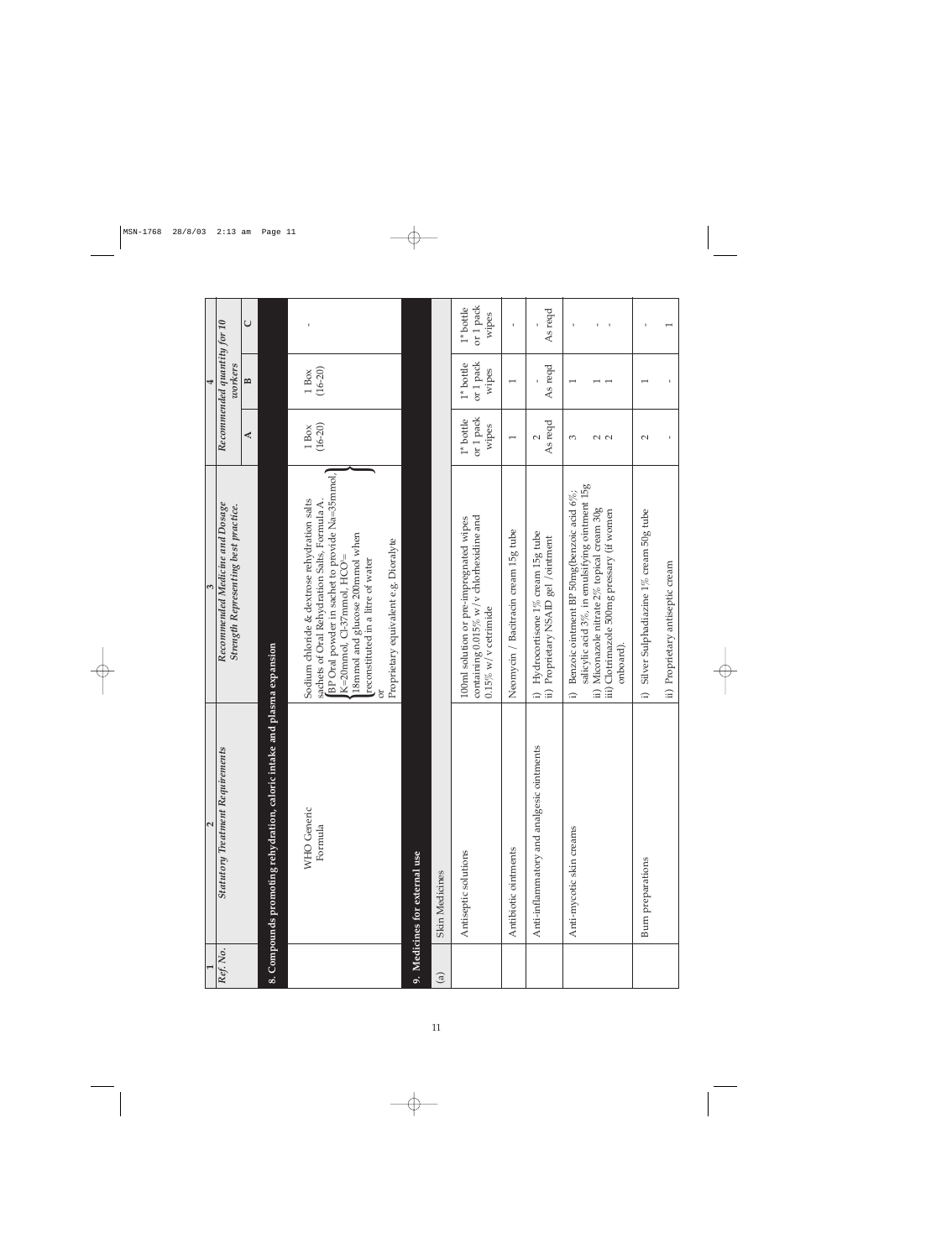|          | $\mathbf{\Omega}$                       | $\overline{\mathcal{E}}$                                                                                                                           |                      | 4                                      |              |
|----------|-----------------------------------------|----------------------------------------------------------------------------------------------------------------------------------------------------|----------------------|----------------------------------------|--------------|
| Ref. No. | <b>Statutory Treatment Requirements</b> | Recommended Medicine and Dosage<br>Strength Representing best practice.                                                                            |                      | Recommended quantity for 10<br>workers |              |
|          |                                         |                                                                                                                                                    | $\blacktriangleleft$ | B                                      | $\cup$       |
|          |                                         | Miscellaneous skin preparations                                                                                                                    |                      |                                        |              |
|          |                                         | i) Permethrin $1\%$ in a base containing<br>isopropylalcohol 20% Cream Rinse                                                                       | $\tilde{C}^*$        |                                        | I.           |
|          |                                         | Zinc ointment, BP (containing zinc<br>oxide 15%) 25g<br>$\widehat{\mathbf{H}}$                                                                     | $\ddot{ }$           |                                        | τ.           |
|          |                                         | iii) Potassium permanganate crystals<br>10g container / Permitabs pack                                                                             | $\ddot{ }$           |                                        | $\mathbf{I}$ |
| $\Theta$ | <b>Eye Medicines</b>                    |                                                                                                                                                    |                      |                                        |              |
|          | Antibiotic ointment<br>$\mathbf{I}$     | Chloramphenicol 1% 4g tube                                                                                                                         | 4                    | $\overline{\phantom{0}}$               | $\mathbf{I}$ |
|          |                                         | All eye drops are recommended in<br>Minim (single dose) form                                                                                       |                      |                                        |              |
|          | Antibiotic drops<br>$\bar{1}$           | Neomycin sulphate 0.5% 0.5ml                                                                                                                       | $\Omega$             | $\Omega$                               | $\mathbf{I}$ |
|          | Anti-inflammatory drops<br>$\mathbf{I}$ | Dexamethasone sodium phosphate 0.1% 0.5ml                                                                                                          | $\overline{20}$      | $\overline{20}$                        | $\mathbf{I}$ |
|          | Anaesthetic drops<br>$\mathbf{I}$       | Amethocaine hydrochloride 0.5% 0.5ml                                                                                                               | $\Omega$             | $\overline{20}$                        | $\mathbf{I}$ |
|          | Hypotonic drops<br>$\mathbf{I}$         | Pilocarpine nitrate 2% 0.5ml                                                                                                                       | $\overline{20}$      | $\Omega$                               | $\mathbf I$  |
|          | Diagnostic drops<br>$\mathbf{t}$        | (for detection of foreign bodies<br>Fluorescein sodium 1% 0.5ml<br>scratches / ulcers)                                                             | $\overline{20}$      | $\overline{20}$                        |              |
| $\odot$  | Ear/ Nasal Medicines                    |                                                                                                                                                    |                      |                                        |              |
|          | Antibiotic / anti inflammatory solution | Antibiotic eardrops containing in each ml; neomycin<br>3,400 units, polymixin B sulphate 10,000 units,<br>hydrocortisone 50mg (5ml dropper bottle) | $\ddot{ }$           | $\ddot{1}$                             | J            |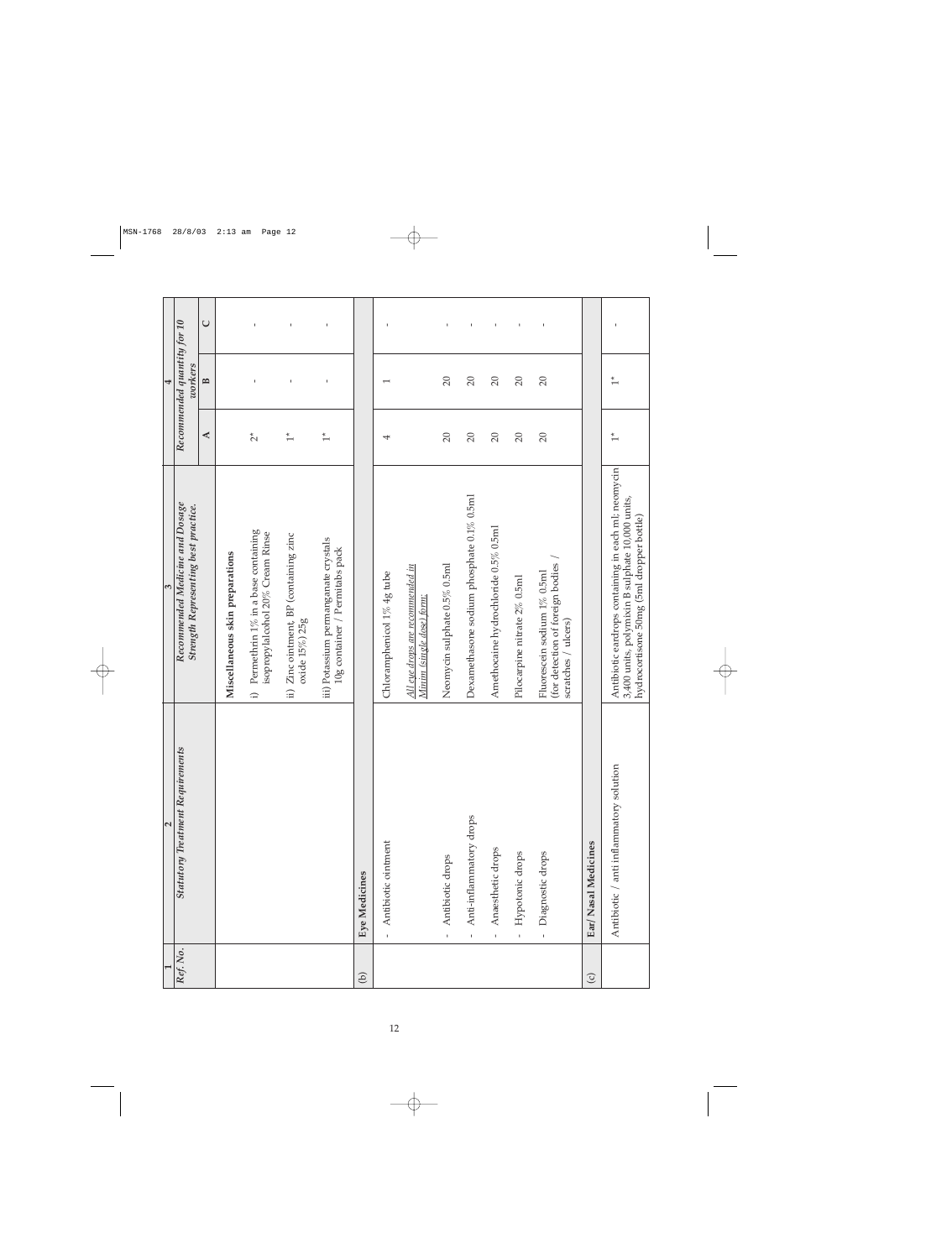|                        | $\mathbf{\Omega}$                                                                                | 3                                                                                                      |               | 4                                      |        |
|------------------------|--------------------------------------------------------------------------------------------------|--------------------------------------------------------------------------------------------------------|---------------|----------------------------------------|--------|
| Ref. No.               | <b>Statutory Treatment Requirements</b>                                                          | Recommended Medicine and Dosage<br>Strength Representing best practice.                                |               | Recommended quantity for 10<br>workers |        |
|                        |                                                                                                  |                                                                                                        | ₹             | $\mathbf{p}$                           | $\cup$ |
|                        |                                                                                                  | Decongestant solution : Ephedrine nasal<br>drops BP 0.5% ephedrine hydrochloride<br>$(10ml$ bottle $)$ | $\frac{*}{1}$ | $\frac{*}{1}$                          |        |
| $\widehat{\mathbf{c}}$ | Medicines for oral and throat infections                                                         |                                                                                                        |               |                                        |        |
|                        | Antibiotic or antiseptic mouthwashes                                                             | Chlorhexidine gluconate $0.2\%$ mouthwash 300 ml                                                       |               |                                        |        |
| $\circlede$            | Local anaesthetics                                                                               |                                                                                                        |               |                                        |        |
|                        | Local anaesthetics given by subcutaneous injection<br>hydrochloride 1% 50mg in 5ml for injection | Lignocaine / Lidocaine                                                                                 | 5             | 5                                      |        |
|                        | Local anaesthetic gel                                                                            | Lignocaine / Lidscaine gel 2%, chlorlexidine<br>$0.25\%$ in lubricant (syringe)                        |               |                                        |        |
|                        | Dental anaesthetics and antiseptic mixtures                                                      | i) Proprietary gel e.g. Bonjela                                                                        |               |                                        |        |
|                        |                                                                                                  | ii) Oil of Cloves 10ml                                                                                 | $\ddot{1}$    | $\frac{*}{1}$                          |        |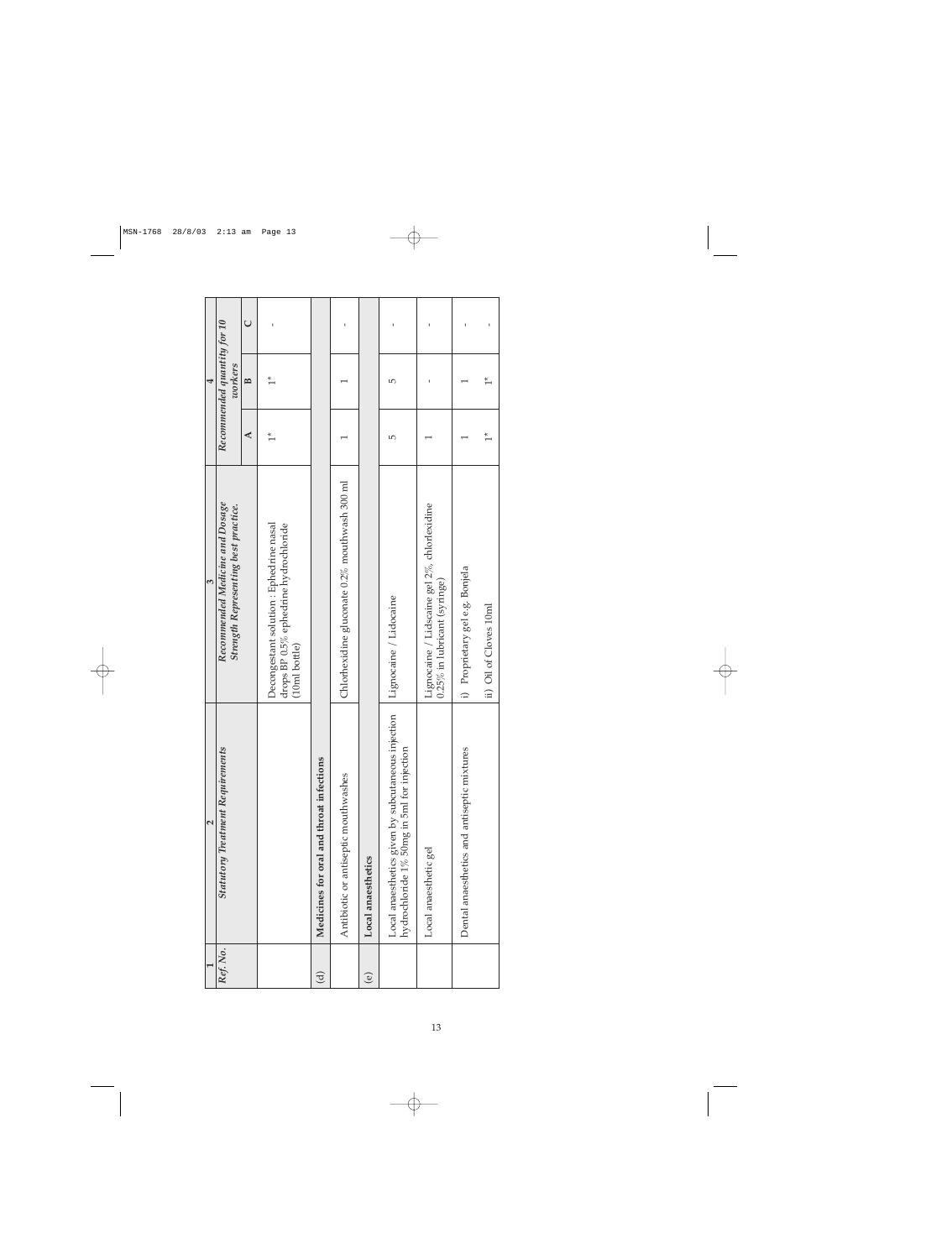| Í                 |  |
|-------------------|--|
| ֧֦ׅ֠֞֡֡֡֡֡֡֡֡֡֡֡֡ |  |
|                   |  |
|                   |  |
|                   |  |
|                   |  |
|                   |  |
|                   |  |
|                   |  |
|                   |  |
|                   |  |
|                   |  |
|                   |  |
|                   |  |
|                   |  |
|                   |  |
|                   |  |

| <b>Statutory Requirements</b>                                         | Recommended Specification                                                                                                                                                                                                                                                                                                                                                                                                                                               |         | Quantity     |              |
|-----------------------------------------------------------------------|-------------------------------------------------------------------------------------------------------------------------------------------------------------------------------------------------------------------------------------------------------------------------------------------------------------------------------------------------------------------------------------------------------------------------------------------------------------------------|---------|--------------|--------------|
|                                                                       |                                                                                                                                                                                                                                                                                                                                                                                                                                                                         | ⋖       | $\mathbf{p}$ | $\cup$       |
| 1. Resuscitation Equipment                                            |                                                                                                                                                                                                                                                                                                                                                                                                                                                                         |         |              |              |
| Appliance for the administration of oxygen                            | Oxygen giving set comprising of the following:-                                                                                                                                                                                                                                                                                                                                                                                                                         |         |              |              |
|                                                                       | 1 flow meter unit giving a minimum setting of<br>1) Oxygen reservoir (e.g. D Size 300ltr cylinder)<br>5 x high concentration oxygen disposable<br>Each part constructed so that it can only<br>5 x 24% oxygen disposable face masks<br>be assembled in the correct manner<br>not less than 4ltrs per minute<br>face masks with a reservoir.<br>1 pressure regulating unit<br>1 set of tubing<br>$\widehat{2}$<br>$\widehat{\circ}$<br>6<br>$\widehat{5}$<br>$\bigoplus$ |         |              |              |
| Mechanical aspirator to clear upper respiratory passages              | Aspirator to clear airways (manual, hand<br>$operated) + 2 catheters$                                                                                                                                                                                                                                                                                                                                                                                                   |         | I            | $\mathbf{I}$ |
| Equipment for mouth to mouth resuscitation                            | Pocket face mask with valve and O <sub>2</sub><br>inlet Guedal Airway Sizes 3 & 4                                                                                                                                                                                                                                                                                                                                                                                       |         | ٣            |              |
| 2. Dressing and suturing equipment                                    |                                                                                                                                                                                                                                                                                                                                                                                                                                                                         |         |              |              |
| Disposable skin stapler / or suture kit<br>(including staple remover) | Sterile non-absorbable sutures swaged to a<br>half circle needle with a cutting edge<br>$\widehat{=}$                                                                                                                                                                                                                                                                                                                                                                   | $\circ$ |              | $\mathbf{I}$ |
|                                                                       | 2 sizes e.g. 16mm & 26mm                                                                                                                                                                                                                                                                                                                                                                                                                                                |         |              |              |
|                                                                       | Sterile absorbable sutures swaged to a<br>half circle needle 1 size e.g. 26mm<br>$\widehat{\mathcal{L}}$                                                                                                                                                                                                                                                                                                                                                                | ξ       | I            |              |
|                                                                       |                                                                                                                                                                                                                                                                                                                                                                                                                                                                         |         |              |              |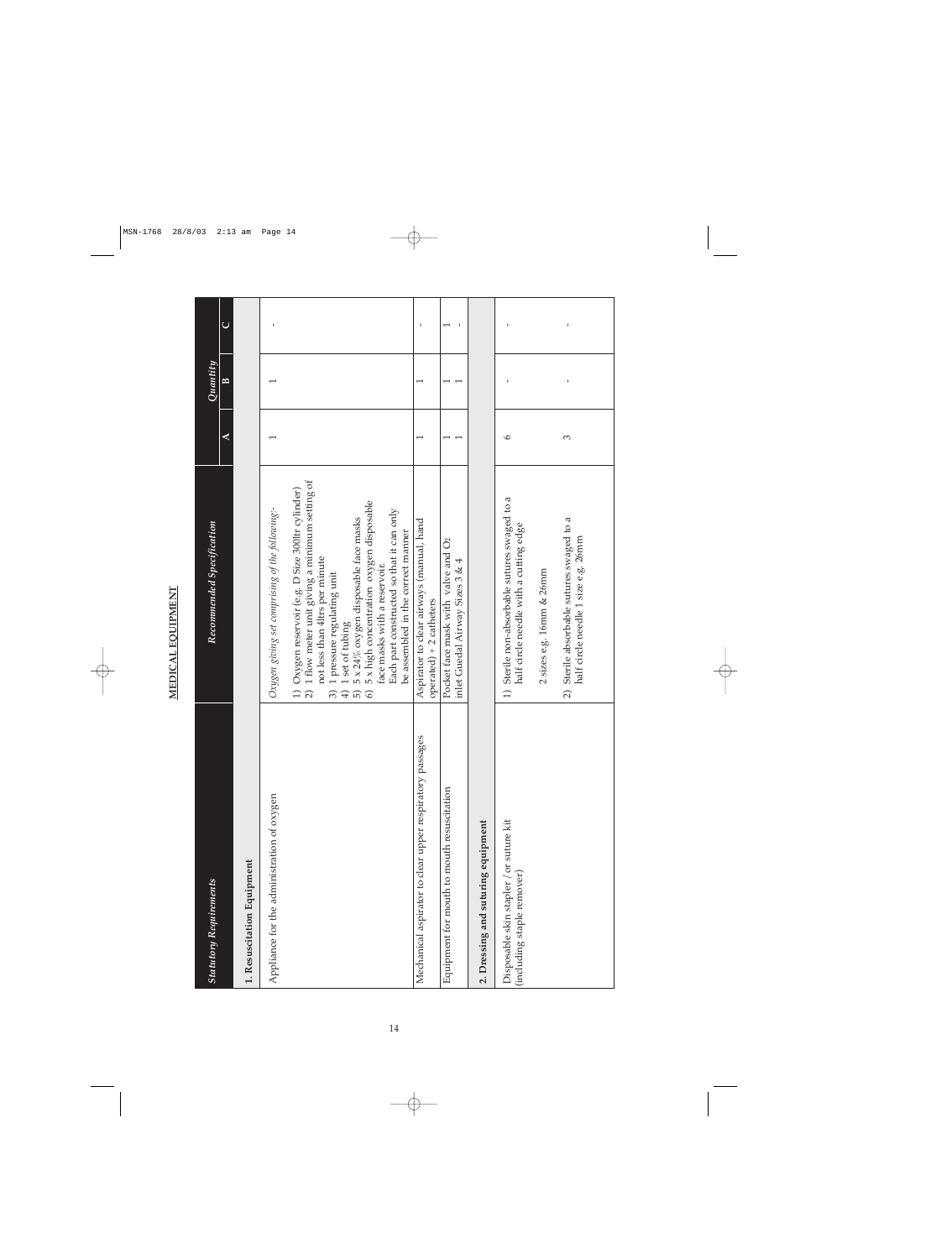| <b>Statutory Requirements</b>               | Recommended Specification                                           |                          | Quantity                 |                             |
|---------------------------------------------|---------------------------------------------------------------------|--------------------------|--------------------------|-----------------------------|
|                                             |                                                                     | $\blacktriangleleft$     | $\mathbf{z}$             | $\cup$                      |
| Adhesive elastic bandage                    | Adhesive elastic bandage 7.5cm x 4m                                 | 4                        | $\overline{ }$           | $\overline{ }$              |
|                                             | Crepe bandage 7.5cm x 4m                                            | 4                        | 4                        | $\mathbf I$                 |
| Tubular gauze bandage, for finger dressings | 20m length with applicator                                          | I                        | I                        | $\mathbf I$                 |
| Disposable gloves                           | Latex free, vinyl                                                   | 25prs                    | 25prs                    | <b>Sprs</b>                 |
| Adhesive dressings                          | Assorted sterile                                                    | $\overline{40}$          | 40                       | $\overline{20}$             |
| Sterile bandages with unmedicated dressings | $(1)$ medium, No.1 $(12x10)$ cm                                     |                          | 3                        |                             |
| (Ambulance dressings)                       | (2) large, No.2 (20x15) cm                                          | ro ro                    | $\mathcal{C}$            | $\sim$ $\sim$               |
|                                             | (3) extra large, No.3 (28x20) cm                                    | $\overline{\mathcal{A}}$ | $\sim$                   | $\overline{ }$              |
| Adhesive sutures                            | 75mm adhesive suture strips                                         | $\circ$                  | $\circ$                  | $\circ$                     |
| Sterile gauze swabs                         | Packet containing 5 sterile gauze pads size<br>$7.5cm \times 7.5cm$ | $\Omega$                 | $\overline{5}$           | $\overline{ }$              |
| Sterile sheet for burns victims             |                                                                     | $\overline{ }$           | $\overline{\phantom{0}}$ | $\mathbf I$                 |
| Triangular sling / bandage                  |                                                                     | 4                        | 4                        | 1                           |
| Paraffin gauze dressings, size 10cm x 10cm  |                                                                     | $\overline{40}$          | $\Box$                   | $\mathbf I$                 |
| 3. Instruments                              |                                                                     |                          |                          |                             |
| Disposable scalpels                         | e.g. 10 blades                                                      | $\sim$                   | ٠                        | ı.                          |
| Stainless steel instrument box              |                                                                     | $\overline{ }$           | $\overline{ }$           | $\mathbf{I}$                |
| Scissors                                    | Stainless steel dressing scissors<br>Sharp pointed scissors         |                          |                          | $\mathbf{I}$<br>$\mathbf I$ |
| Dissecting forceps                          | toothed                                                             | $\overline{\phantom{0}}$ | $\overline{\phantom{0}}$ | ٠                           |
| Haemostatic clamps                          |                                                                     | $\overline{\phantom{0}}$ | $\overline{\phantom{0}}$ | $\mathbf I$                 |
| Needle forceps                              |                                                                     | $\overline{\phantom{0}}$ | ٠                        | ٠                           |
| Disposable razors                           |                                                                     | $\overline{5}$           | $\mathbf I$              | 1                           |
| 4. Examination and monitoring equipment     |                                                                     |                          |                          |                             |
| Disposable tongue depressors                |                                                                     | $\Box$                   | $\Box$                   | $\mathbf I$                 |
| Reactive strips for urine analysis          | e.g. Mulistix                                                       | 1 pack                   | $\mathbf I$              | $\mathbf I$                 |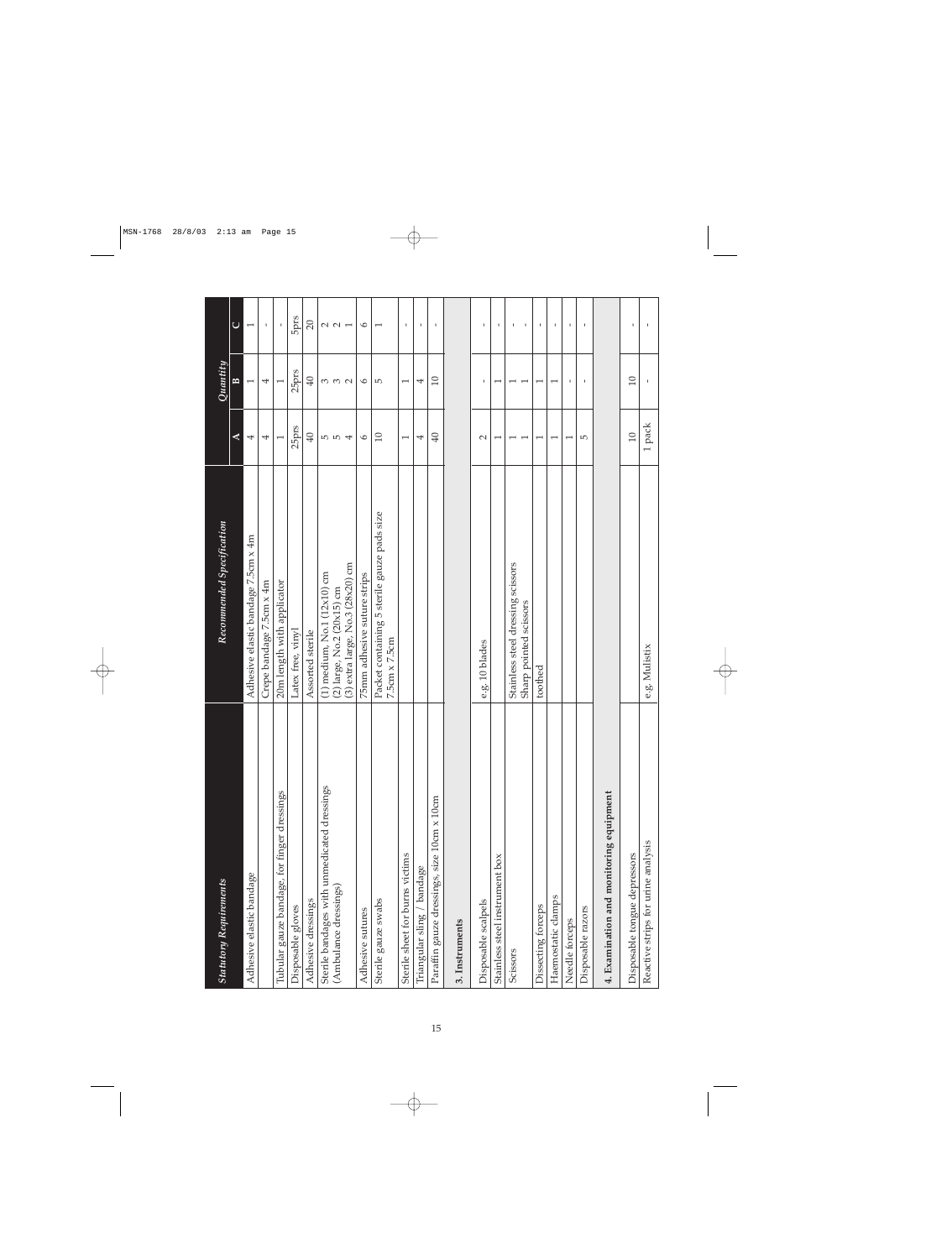| <b>Statutory Requirements</b>                                       | Recommended Specification                                                             |                          | Quantity                     |                   |
|---------------------------------------------------------------------|---------------------------------------------------------------------------------------|--------------------------|------------------------------|-------------------|
|                                                                     |                                                                                       | ⋖                        | $\mathbf{r}$                 | $\cup$            |
| Temperature charts                                                  |                                                                                       | 1 pad                    | 1 pad                        | $\mathbf{I}$      |
| Medical evaluation reports                                          |                                                                                       | 1 pad                    | $\mathbf{I}$                 | $\mathbf I$       |
| Pregnancy test kit                                                  | When women on board                                                                   | $\overline{\phantom{0}}$ | J,                           | $\mathbf{I}$      |
| Stethoscope                                                         |                                                                                       | $\overline{\phantom{0}}$ | $\overline{\phantom{0}}$     | $\mathbf I$       |
| Aneroid sphygmomanometer                                            |                                                                                       | $\overline{ }$           | $\overline{\phantom{0}}$     | 1                 |
| Standard clinical thermometer                                       |                                                                                       | 3                        | $\overline{\phantom{0}}$     | $\mathbf{I}$      |
| Hypothermic thermometer low reading rectal thermometer              |                                                                                       | $\overline{\phantom{0}}$ | $\overline{\phantom{0}}$     | $\mathbf I$       |
| Sputum cup with cover                                               | Disposable                                                                            | $\sim$                   | ı                            | $\mathbf I$       |
| Specimen jars                                                       | Strong glass or plastic with airtight lid<br>50 ml with blank labels                  | $\mathbf{\sim}$          | $\mathbf{I}$                 | $\mathbf{I}$      |
| 5. Equipment for injection, perfusion, puncture and catheterization |                                                                                       |                          |                              |                   |
| Bladder drainage                                                    | Bladder drainage set (including bag,<br>spigots and tube)                             |                          | ٠                            | 1                 |
| Rectal drip set                                                     |                                                                                       | $\overline{ }$           | $\mathbf I$                  | 1                 |
| Urine drainage bag                                                  | Use bladder drainage set                                                              | Use $5(1)$               |                              | 1                 |
| Disposable syringes                                                 | 2ml, 5ml, 10ml                                                                        | 10 of each               | 5 of each                    | $\mathbf I$       |
| Disposable hypodermic needles                                       | $(21G)$ 0.8mm and $(25G)$ 0.5mm                                                       | $\infty$                 | 15                           | 1                 |
| "Sharps" disposal box                                               | 1 litre size                                                                          | $\overline{\phantom{0}}$ | $\overline{\phantom{0}}$     | $\mathbf I$       |
| Catheter                                                            | 1) Foley type 16 Charriere guage, 5 ml balloon<br>(short / medium term use in adults) | $\overline{\phantom{0}}$ | $\mathbf{I}$                 | $\mathbf I$       |
|                                                                     | 2) Nelaton size 16 Charriere guage (with no balloon)<br>3) Penile sheath set          |                          | $\mathbf{I}$<br>$\mathbf{I}$ | $\mathbf I$<br>I. |
| 6. General Medical Equipment                                        |                                                                                       |                          |                              |                   |
| Bedpan                                                              | (stainless steel or sterilisable plastic)                                             | $\overline{\phantom{0}}$ | $\mathbf{I}$                 | $\mathbf I$       |
| Hot water bottle                                                    | With fabric cover                                                                     | $\overline{\phantom{0}}$ | $\mathbf I$                  | $\mathbf I$       |
| Urine bottle (urinal)                                               |                                                                                       | $\overline{ }$           | ٠                            | ı.                |
| Icebag                                                              |                                                                                       |                          |                              |                   |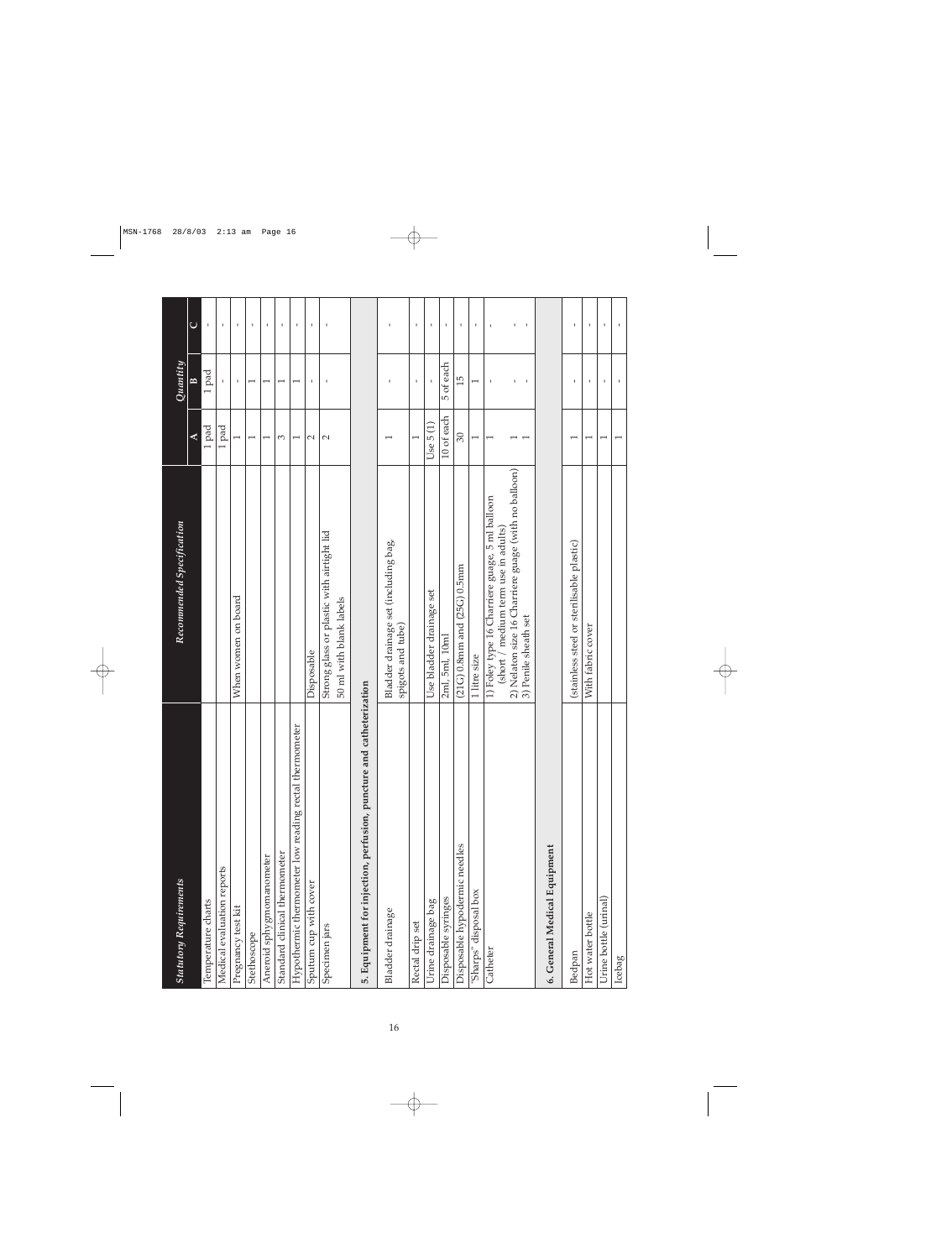| <b>Statutory Requirements</b>                                    | Recommended Specification                                             |   | Quantity |   |
|------------------------------------------------------------------|-----------------------------------------------------------------------|---|----------|---|
|                                                                  |                                                                       | ⋖ | m        | d |
| 7. Immobilization and setting equipment                          |                                                                       |   |          |   |
| Malleable finger splint                                          |                                                                       |   |          |   |
| Malleable forearm and hand splint                                |                                                                       |   |          |   |
| Splints – simple, vacuum (inflatable only if others unavailable) | Set of four (half leg, full leg, half arm and full arm)               |   |          |   |
| Thigh splint - (Traction)                                        | e.g. Thomas splint, Donway etc.                                       |   |          |   |
| Collar for neck immobilisation - (semi-rigid)                    | Adult size pack of 3, small, medium and<br>large or adjustable collar |   |          |   |
| 8. Disinfection, Disinsectization and Prophylaxis                |                                                                       |   |          |   |
| Water - disinfection compound                                    | In liquid form - litres                                               | 5 |          |   |
| Powder insecticide<br>Liquid insecticide                         | In liquid form - litres                                               | 5 |          |   |

# RECOMMENDED ADDITIONAL MEDICAL EQUIPMENT **RECOMMENDED ADDITIONAL MEDICAL EQUIPMENT**

| Recommended Additional Equipment                                                                             |             | Quantity |  |
|--------------------------------------------------------------------------------------------------------------|-------------|----------|--|
|                                                                                                              | €           | ≅        |  |
| Face masks disposable                                                                                        |             |          |  |
| Plastic measuring jug 1/2 litre size                                                                         |             |          |  |
| Disposable paper towels                                                                                      | 100         | 100      |  |
| Latex free sterile surgical disposable gloves (large)                                                        | <b>Stdc</b> | stdc     |  |
| Waterproof plastic sheeting, size 1m x 2m                                                                    |             |          |  |
| or sterilisable plastic, to be marked "medical")<br>Lotion bowl (size at least 200mm x 90mm, stainless steel |             |          |  |
| Kidney dish (size 250mm stainless steel or sterilisable plastic)                                             |             |          |  |
| Safety pins, rustless medium                                                                                 |             |          |  |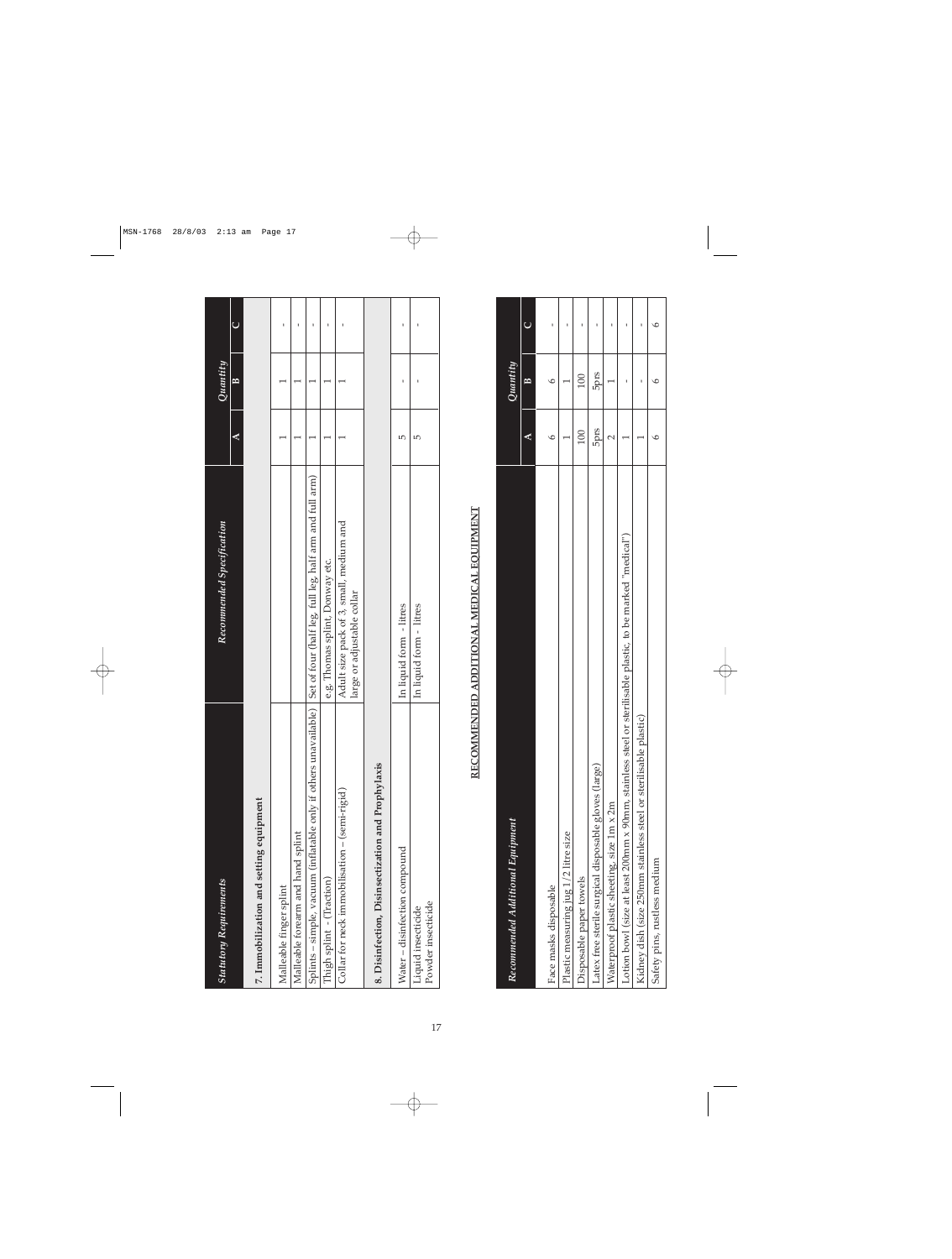| Recommended Additional Equipment                                                                                                                                                                        |                          | Quantity                 |              |
|---------------------------------------------------------------------------------------------------------------------------------------------------------------------------------------------------------|--------------------------|--------------------------|--------------|
|                                                                                                                                                                                                         | $\overline{\mathcal{A}}$ | $\overline{B}$           | $\cup$       |
| Magnifying glass 7.5cm diameter with handle                                                                                                                                                             |                          |                          |              |
| Nail brush                                                                                                                                                                                              | $\overline{\phantom{0}}$ | $\overline{\phantom{0}}$ |              |
| i.e. immobilisation and stretcher equipment most suited<br>Stretcher equipment (A system for trauma management,                                                                                         | ı                        | $\overline{\phantom{0}}$ | I            |
| for treatment on the vessel concerned)                                                                                                                                                                  |                          |                          |              |
| Body bag - large size                                                                                                                                                                                   | $\overline{\phantom{0}}$ | $\overline{\phantom{0}}$ |              |
| Vessels in malarial areas only – microscope slides in individual transit containers                                                                                                                     | 5                        | $\overline{5}$           |              |
| 1) Excavator double ended Guys' pattern G2                                                                                                                                                              | 1 Set of                 | $\mathbf I$              |              |
|                                                                                                                                                                                                         | all items                |                          |              |
| Filling paste inserter (for inserting filling paste into the tooth)<br>$\widehat{2}$                                                                                                                    |                          |                          |              |
| Dental mirror size 4 on handle<br>3)                                                                                                                                                                    |                          |                          |              |
| Cavit (temporary dental filling) tube<br>$\widehat{4}$                                                                                                                                                  |                          |                          |              |
| Scissors stainless steel or disposable                                                                                                                                                                  |                          |                          | 1pr          |
| Triangular bandages about 90cm x 127cm                                                                                                                                                                  |                          |                          | 4            |
| Sterile paraffin gauze dressings                                                                                                                                                                        |                          |                          | $\Box$       |
| Plastic burn bags                                                                                                                                                                                       |                          |                          |              |
|                                                                                                                                                                                                         |                          |                          |              |
| Kit for protection against blood transmitted diseases (to be carried in all vessels trading in malarial areas<br>where medical facilities are limited and emergency shore based treatment is necessary) |                          | $\mathbf I$              | $\mathbf{I}$ |
| used only for the treatment of" Insert the<br>(To be kept in heavy gauge polythene bag, and labelled "to be<br>name of the seafarer going ashore for emergency treatment).                              |                          |                          |              |
| Each kit to contain the following:<br>$(1)$ 10 x 2 ml syringes                                                                                                                                          |                          |                          |              |
| $(3)$ 20 x 21G 0.8mm needles<br>$(2) 10 \times 10$ ml syringes                                                                                                                                          |                          |                          |              |
| $(4)$ 1 blood giving set                                                                                                                                                                                |                          |                          |              |
| (5) 1 blood taking set                                                                                                                                                                                  |                          |                          |              |
| (7) Disposable latex free gloves 2 pairs (large size)<br>(6) pack of pre injection site swabs                                                                                                           |                          |                          |              |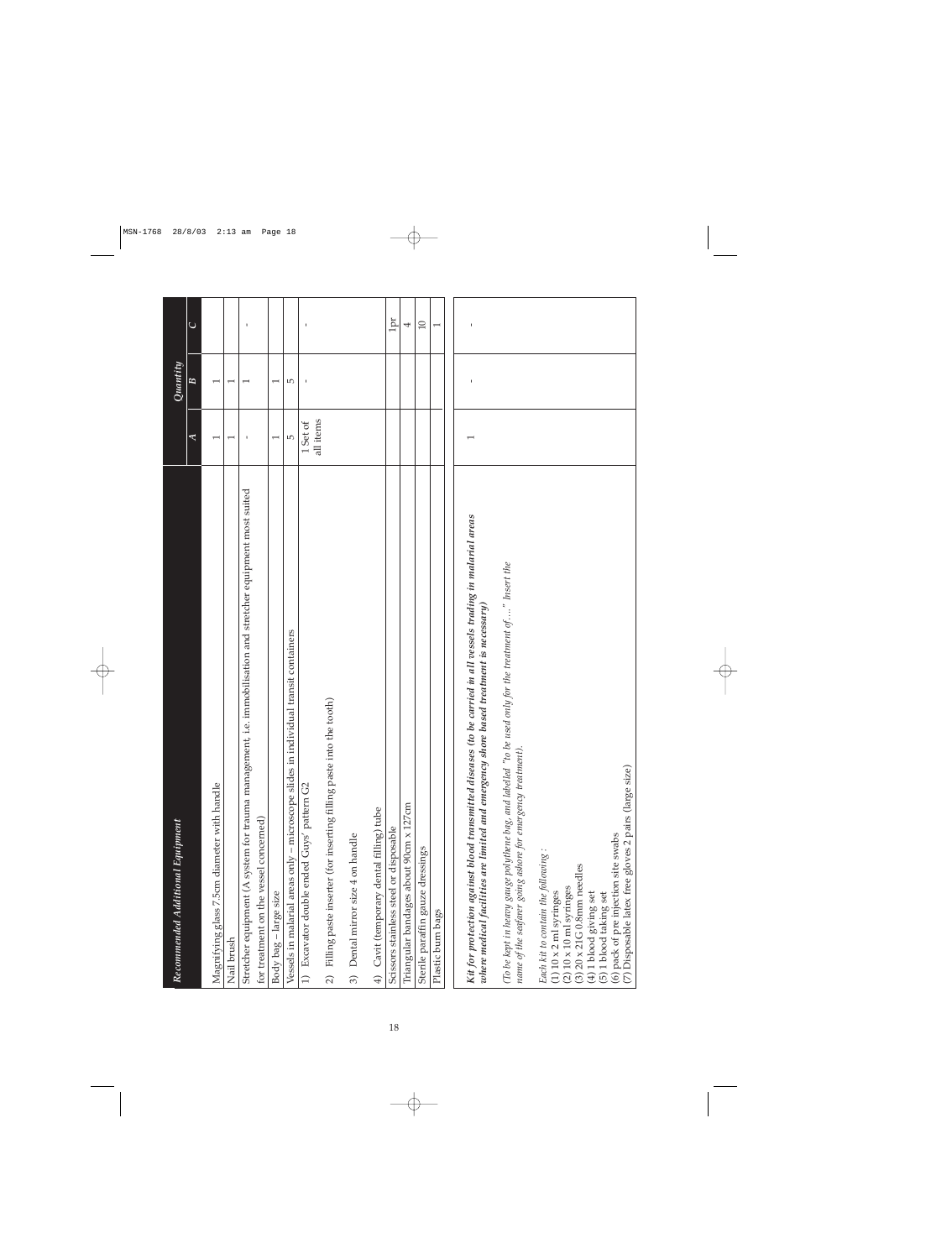# **ADDITIONAL REQUIREMENTS FOR PASSENGER VESSELS**

### **Doctor's Bag**

- 1. A Doctor's Bag is required for seagoing ships where there is no qualified medical practitioner among the crew, and the vessel carries more than 12 passengers. (Class VI and VI(A) vessels are excluded from this requirement).
- 2. All the medicines and equipment in this list should be kept in a Doctor's Bag or case. The case should be locked and kept in a locked cabinet and the keys held by the Master or someone nominated by him. The Doctor's Bag should be clearly labelled as follows :

*" The medicines in this case are only to be used by a qualified medical practitioner, registered general nurse, qualified paramedic, or someone under the direct supervision of a medical practitioner on board the ship"*

- 3. Except where indicated the items listed in this Annex are additional to those which the vessel may be required to carry as set out in Annex 1 of this Notice. Where an injection is specified, a prefilled syringe is acceptable.
- 4. The obtaining, use and disposal of morphine from this case should be recorded in the ship's Controlled Drugs Register. (See Annex 9)
- 5. A doctor or other authorised person using the Doctor's Bag should be made aware that radio medical advice may be obtained and if necessary medical evacuation arranged, by contacting HM Coastguard.

| <b>Item</b>                                                                   | <b>Ordering Size</b>                    | Quantity Required |
|-------------------------------------------------------------------------------|-----------------------------------------|-------------------|
| Adrenaline / Epinephrine<br>Adrenaline tartrate injection (1 in 1,000)        | 1ml ampoule                             | 5                 |
| $1.0mg$ in 1ml                                                                |                                         |                   |
| Aminophylline<br>Aminophylline injection 25mg in 1ml                          | 10ml ampoule                            | 5                 |
| Aspirin<br>Dispersible aspirin 300 mg                                         | 300mg tablets                           | 50                |
| Atropine<br>Atropine sulphate                                                 | 600 micrograms /<br>ml 1ml ampoule      | 5                 |
| <b>Beclomethasone Diproponate</b><br>Beclomethasone diproponate<br>$+$ SPACER | 100 micrograms/<br>200 metered doses    |                   |
| 3rd Generation Cephalosporin<br>Cefotaxime                                    | 1g injection vial<br>for reconstitution | 4                 |
| Chlorpromazine<br>Chlorpromazine hydrochloride injection                      | 25mg in 1ml<br>ampoule                  | 1                 |
| Cyclizine<br>Cyclizine lactate                                                | Injection 50mg in<br>1ml ampoule        | $\overline{2}$    |

### **STATUTORY TREATMENTS REQUIRED FOR DOCTOR'S BAG**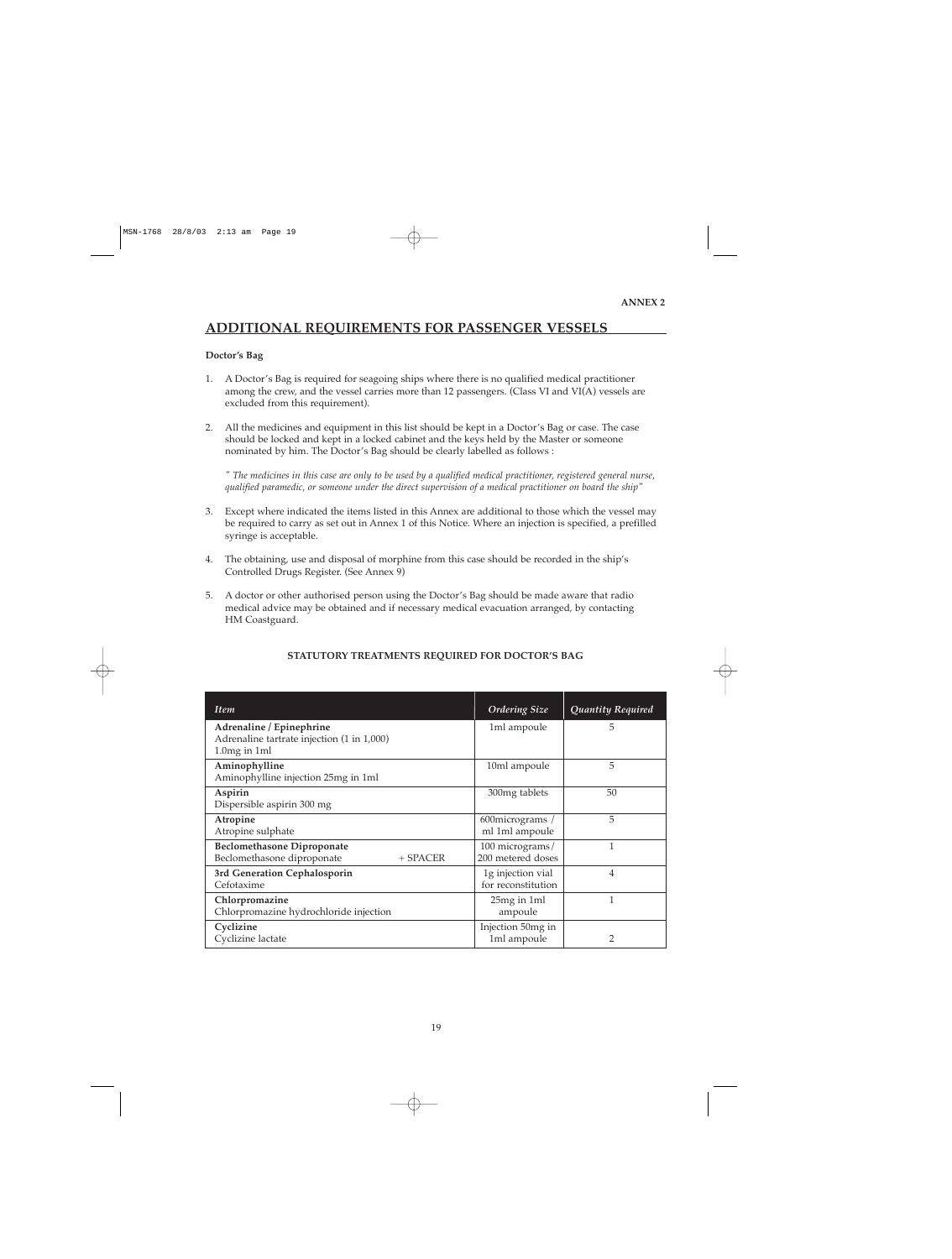| <b>Item</b>                                                                                             | <b>Ordering Size</b>      | Quantity Required |
|---------------------------------------------------------------------------------------------------------|---------------------------|-------------------|
| Diazepam<br>Diazemuls injection 5mg in 1ml                                                              | 2ml ampoule               | 5                 |
| Frusemide / Furosemide<br>Frusemide injection 10mg in 1ml                                               | 2ml ampoule               | 5                 |
| Glucagon<br>Glucagon injection 1mg with diluent                                                         | 1ml pre-filled<br>syringe | 1                 |
| Glucose<br>Glucose intravenous infusion 5%                                                              | 1 <sup>1</sup>            | $\mathbf{1}$      |
| Glucose 50%<br>Intravenous injection                                                                    | 50ml ampoule              | $\overline{2}$    |
| Hydrocortisone<br>Hydrocortisone sodium succinate powder for<br>constitution with diluent.              | 100mg vial                | 1                 |
| Insulin<br>Insulin injection, soluble, 100 units per ml                                                 | 10ml vial                 | $\mathbf{1}$      |
| <b>Modified Gelatine</b><br>Infusion solution (for plasma substitution)                                 | 500ml container           | $\overline{2}$    |
| Morphine<br>Morphine sulphate                                                                           | 10mg/ml<br>1ml ampoule    | 5                 |
| Normal Saline 0.9%                                                                                      | 1 <sup>1</sup>            | $\overline{2}$    |
| Paediatric Paracetamol elixir                                                                           | 250mg / 5ml               | 1 bottle          |
| Prednisolone<br>Prednisolone                                                                            | 5mg tablet                | 28                |
| Salbutomal<br>Salbutamol aerosol inhaler unit, giving 100 micrograms<br>per metered inhalation + SPACER | 200 inhalations           | $\mathbf{1}$      |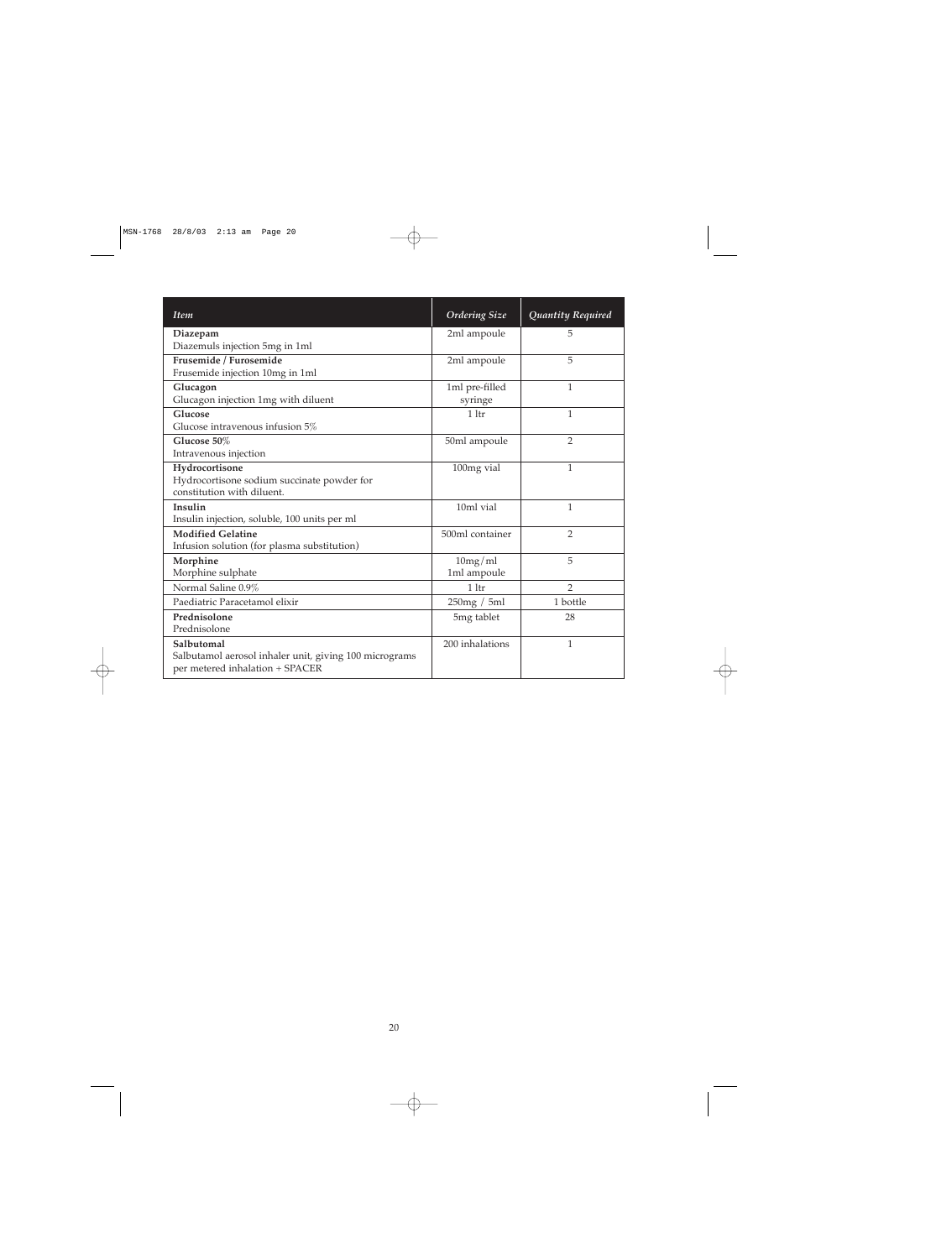| Item                                                                                                                                                                                                         | <b>Ordering Size</b>                                       | Quantity Required                     |
|--------------------------------------------------------------------------------------------------------------------------------------------------------------------------------------------------------------|------------------------------------------------------------|---------------------------------------|
| <b>EQUIPMENT</b>                                                                                                                                                                                             |                                                            |                                       |
| Aneroid sphygmomanometer                                                                                                                                                                                     |                                                            | 1                                     |
| First aid kit                                                                                                                                                                                                |                                                            | 1                                     |
| Glucose in blood<br>1) Blood test sticks - glucose colomimetric<br>2) Blood lancets - sterile                                                                                                                |                                                            | 10<br>10                              |
| <b>Guedel Airway</b>                                                                                                                                                                                         | Size 1 (Adult sizes<br>already in ships<br>medical stores) | 1                                     |
| <b>Intravenous Infusion Giving Sets with Cannulae</b>                                                                                                                                                        |                                                            |                                       |
| Intravenous infusion cannula with luer-lok injection<br>port in a sterile pack                                                                                                                               | 1) cannula size<br>16G (1.7mm)<br>$x$ 45mm)                | $\overline{2}$                        |
| IV giving set with filter                                                                                                                                                                                    | 2) cannula size<br>18G (1.2 mm<br>$x 45$ mm)               | $\overline{2}$                        |
| Manual suction pump with two yankauer suction<br>catheters and two flexible catheters FG 14 size                                                                                                             |                                                            | $\mathbf{1}$                          |
| Oxygen Resuscitator (disposable)<br>Hand operated manual adult bag resuscitator (bag to<br>be of silicone rubber complete with oxygen reservoir<br>of 2600 ml capacity and facemasks sizes 5,3 and 1)        |                                                            | 1                                     |
| Pocket mask                                                                                                                                                                                                  | With valve<br>and O <sub>2</sub> inlet                     | $\mathbf{1}$                          |
| Stethoscope                                                                                                                                                                                                  |                                                            | 1                                     |
| <b>Swabs</b><br>Alcohol impregnated swabs, sterile                                                                                                                                                           |                                                            | 50                                    |
| Syringe and Needle, Hypodermic, Pack<br>1) 2ml syringe with 0.8mm (21G) x 4cm needle<br>2) 20ml syringe with 0.8mm (21G) x 4cm needle<br>3) 1 ml insulin syringe 100 units with 0.4mm (27G)<br>x 12mm needle |                                                            | 2<br>$\overline{2}$<br>$\overline{2}$ |

*Note:*

In addition to the statutory requirements for inclusion in the Doctor's Bag as detailed above, the attention of operators is also drawn to the International Maritime Organization's Circular MSC/ Circ 1042.

This Circular provides advice on medical provisions for ro-ro passenger ships not normally carrying a medical doctor, and also provides a list of recommended contents for the Doctor's Bag. Copies of Circular MSC/Circ 1042 are available from the International Maritime Organization **www.imo.org**.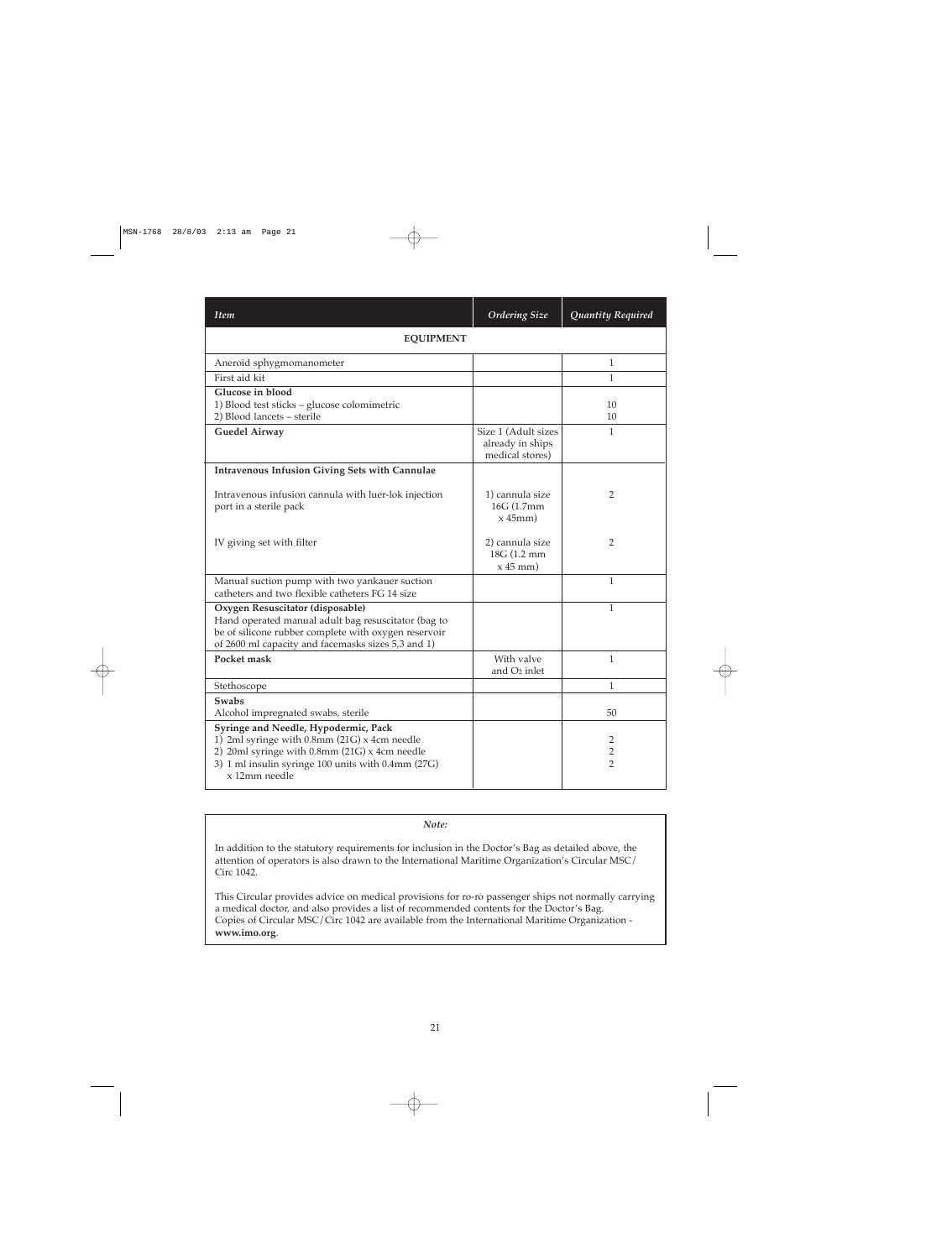## **FIRST AID KITS**

Seagoing ships with a crew of more than 10 should carry first aid kits, distributed in appropriate locations on the ship e.g. in the galley and engine room.

Passenger vessels must carry one first aid kit for every 100 passengers or fraction of that number subject to a maximum requirement for 3 kits e.g. 250 persons require three kits. A first aid kit is to be included in the Doctor's Bag. (Annex 2).

The first aid kit should include the following items, kept in a portable waterproof container.

- (1) 4 x triangular bandages
- (2) 6 x medium sterile bandages with unmedicated dressings
- (3)  $2 \times$  large sterile bandages with unmedicated dressings
- (4) 2 x extra large unmedicated dressings
- (5) 6 medium safety pins, rustless
- (6) 20 assorted elastic adhesive dressings medicated
- (7) 2 x sterile eye pads with attachment
- (8) 2 x packages containing sterile gauze swabs
- (9) 5 pairs large size disposable latex-free examination gloves
- (10) sterile eye wash in eye wash bottle

The Merchant Shipping and Fishing Vessel (Medical Stores) Regulations 1995 do not apply to vessels operating on inland waters, as defined in MSN 1758(M). However, the HSE Health and Safety (First Aid) Regulations 1981 do apply and the HSE Approved Code of Practice for First Aid at Work should be followed.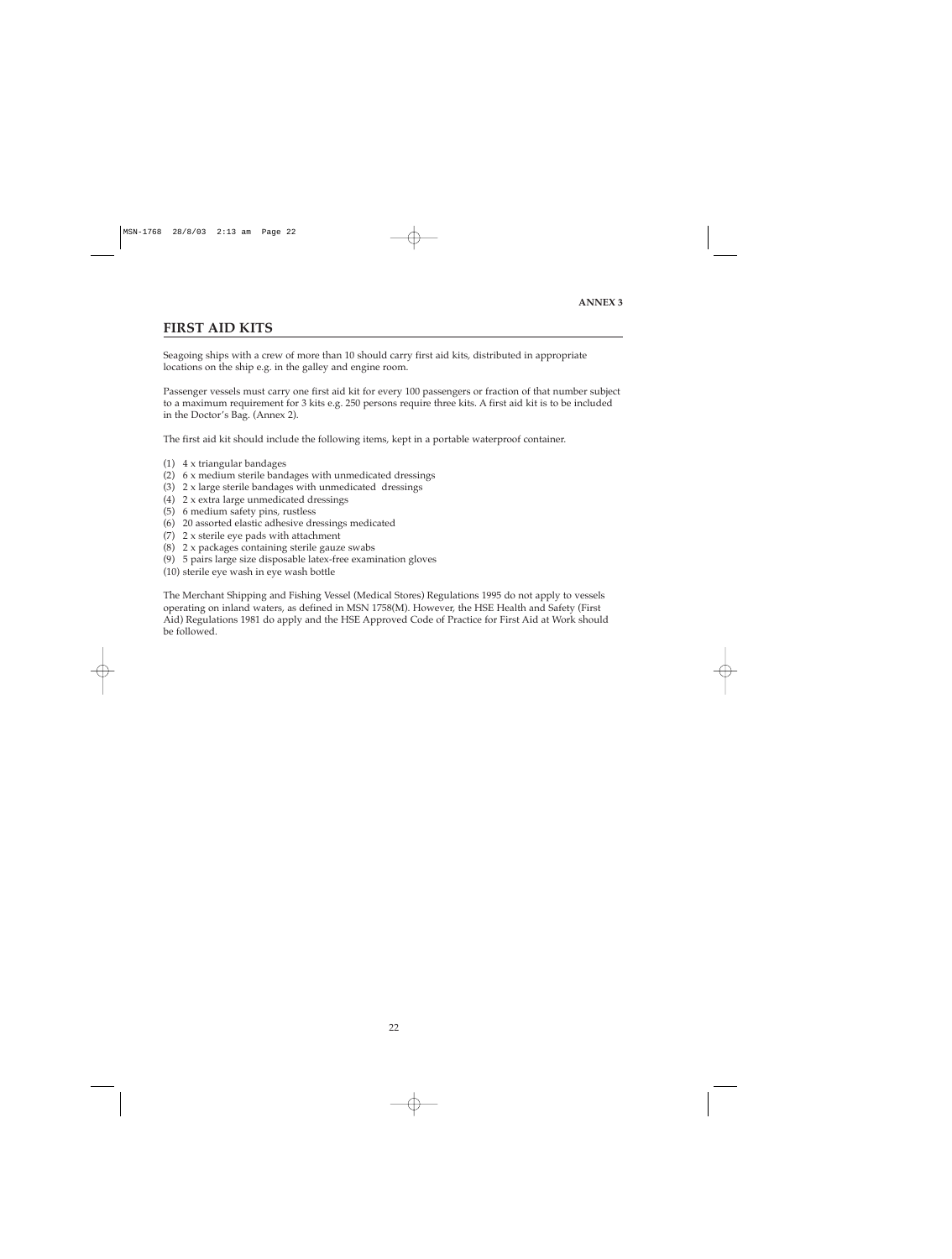# **MEDICINES TO BE CARRIED ON SHIPS CARRYING DANGEROUS CARGOES**

### **General**

- 1. When a UK registered vessel is carrying a dangerous substance or substances in quantities, in excess of those defined in Vol 1, Section 18 of the IMDG Code, as whole or part of the cargo, the Master must ensure that the correct antidote can be found in the IMO Medical First Aid Guide for Ships MFAG 1994 edition. Any updating of the IMO International Maritime Dangerous Goods Code should be taken into account when preparing the list of medicines to be carried.
- 2. The substances listed below are to be taken into account, in whatever form they are carried on board, including the form of waste or cargo residues.
	- Explosive substances and objects
	- Gases : compressed, liquified or dissolved under pressure
	- Inflammable liquids
	- Inflammable solids
	- Substances liable to spontaneous combustion
	- Substances which on contact with water give off inflammable gases
	- Combustible substances
	- Organic peroxides
	- Toxic substances
	- Infectious substances
	- Radioactive substances
	- Corrosive substances
	- Various dangerous substances, i.e. any other substances which experience has shown, or may show, to be dangerous, so that antidotes need to be carried.
- 3. The quantities of any medicines need to be carried aboard should be based on an estimate of risks, taking into account such factors as number of crew, length of voyage and risk of accidental exposure.

### **Ferries**

4. Whether or not the vessel is required to carry Category A or B stores, ferries or similar vessels whose operating arrangements do not allow sufficient forewarning of the nature of any dangerous substances which might be transported on them, must carry at least the antidotes and equipment listed below :

### **Antidotes :**

- General
- Cardio vascular
- Gastro intestinal system
- Nervous system
- Anti-infective
- For external use

**Equipment :** for the administration of oxygen.

Where these substances are already included in the ship's medical store, separate stocks are not necessarily required. EC Directive 92/29/EEC provides that on a regular route where the crossing is due to last less than two hours, the antidotes may be limited to those which have to be administered in cases of extreme emergency within the period of time not exceeding the normal duration of crossing.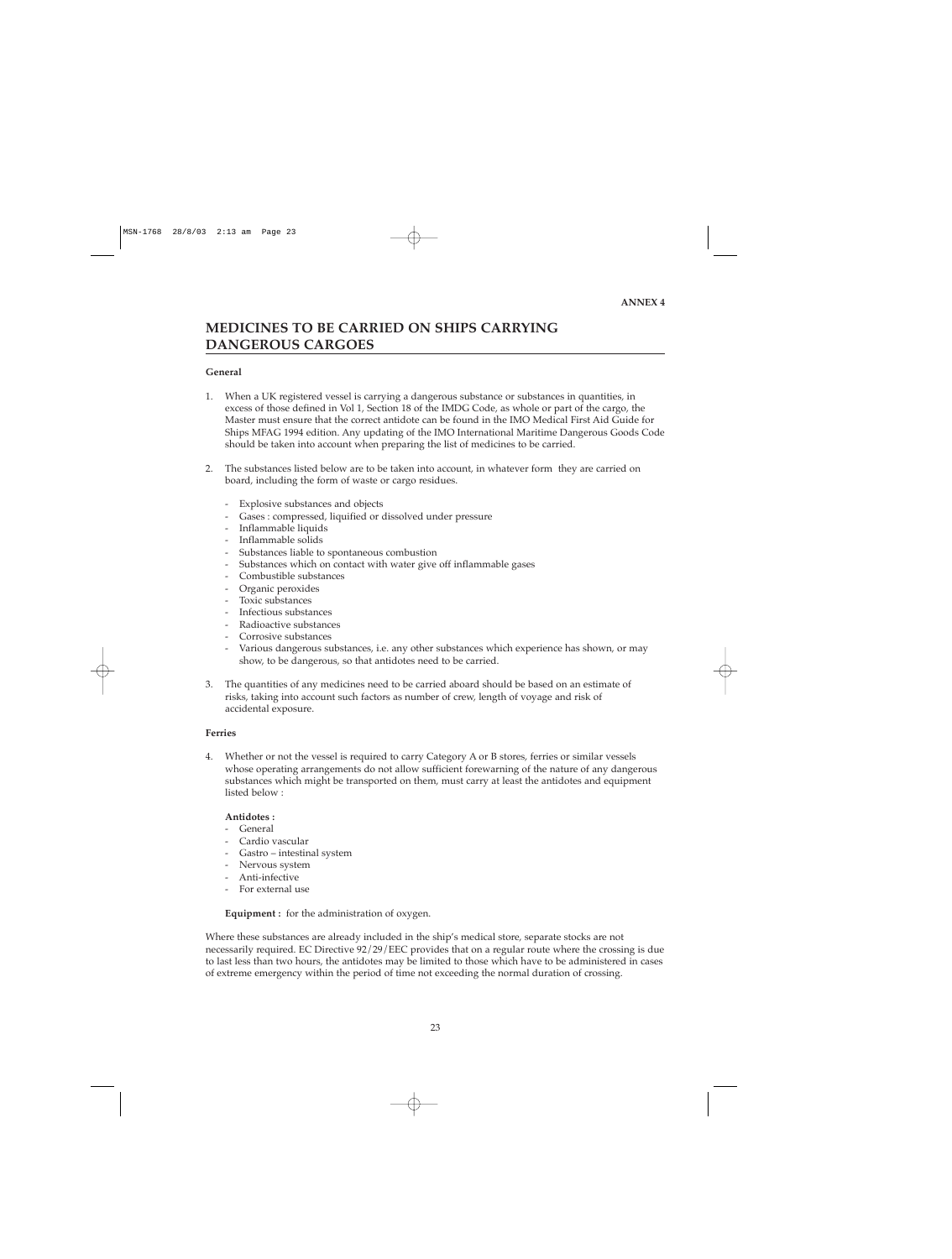# **MEDICAL GUIDES TO BE CARRIED AND RADIO MEDICAL ADVICE**

| <b>Vessel Category</b> | Publication                                                                                        |
|------------------------|----------------------------------------------------------------------------------------------------|
| Category A             | Controlled Drugs Register<br>Ship Captain's Medical Guide                                          |
| Category B             | Ship Captain's Medical Guide                                                                       |
| Category C             | First Aid Manual (St John's,<br>Red Cross or St Andrew's)                                          |
|                        | or<br>First Aid Instructions, in English<br>on waterproof paper (Lifeboats<br>and Life-rafts only) |

In addition, vessels in all Categories (other than lifeboats and liferafts) should carry a copy of this Notice or subsequent replacements.

### **Radio Medical Advice**

Radio Medical Advice is available to all ships at sea by contacting HM Coastguard (See MGN 225 (M+F) for details). Advice is provided by 2 UK designated centres at Aberdeen Royal Infirmary and Queen Alexandra Hospital, Portsmouth, but initially contact should be made with the Coastguard.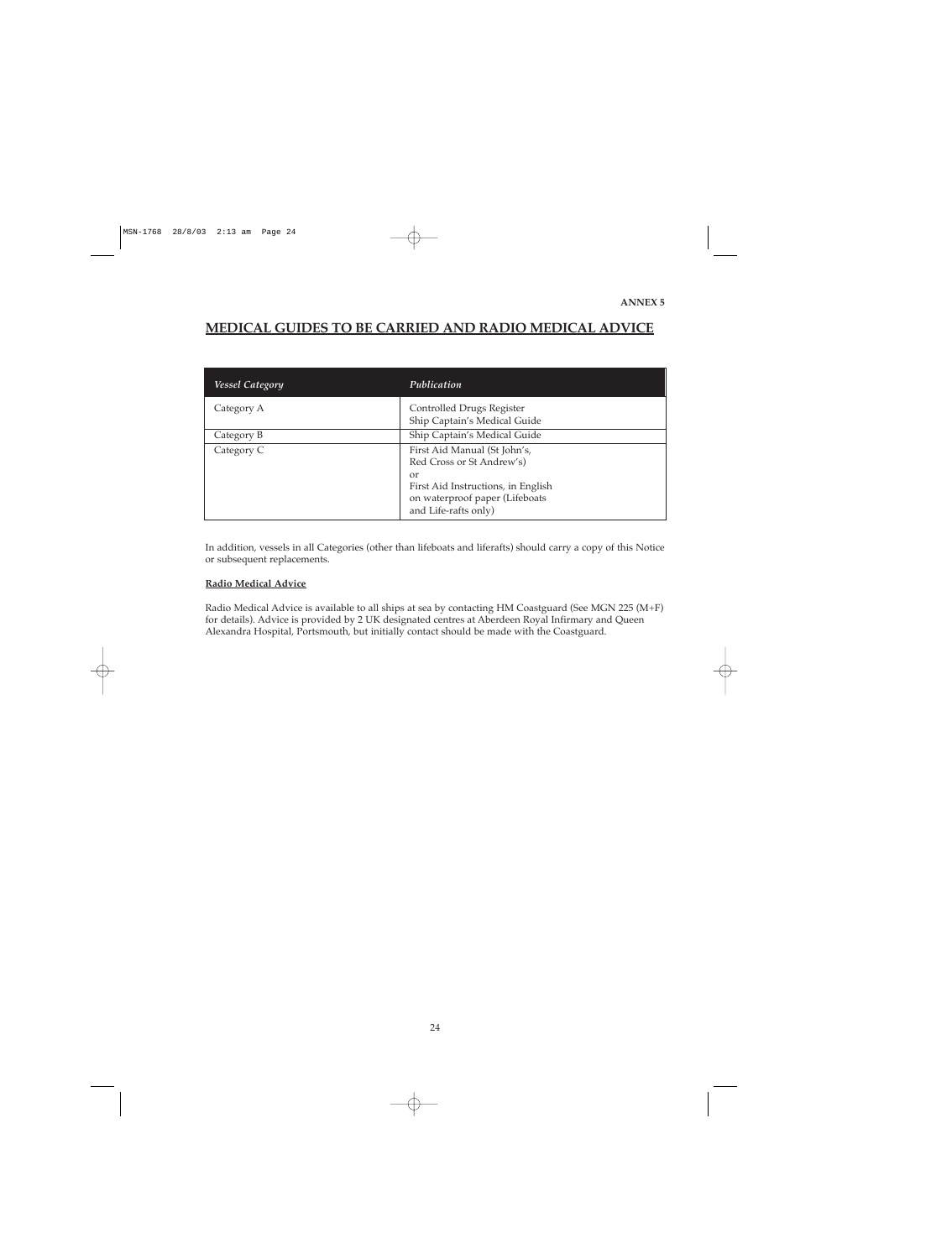# **PRECAUTIONS AGAINST MALARIA**

*Full guidance on immunisations and anti-malaria medication (prophylaxis) is given in Marine Guidance Note MGN 257 (M). This annex gives advice on preventive measures on board ship, whilst in malarial areas.*

### **PREVENTIVE MEASURES**

### **Avoid mosquito bites**

1. Mosquitoes are most active after dusk. Cabin and working accommodation doors, windows and ventilators should be kept shut. Any mosquitoes found in compartments should be killed using "knockdown" insecticide spray. If you go on deck or ashore after dusk keep your arms, legs and feet covered and use insect repellents e.g. containing diethyltoluamide known as DEET, on any remaining exposed areas. If you have to stay ashore in non-air conditioned accommodation make sure that the beds have nets, preferably impregnated with permethrin, that they have no tears or holes and are well tucked in.

### **Medication**

2. Anti-malarial tablet treatment varies depending on the nature and resistance of local malarial parasites. You should take the treatment strictly in accordance with the specific instructions for the medication prescribed. **Most deaths occur in those who do not take the tablets for the required period or in the recommended dosages.**

### **Warning signs**

- 3. Anyone who develops a fever in a malarial area should obtain medical advice as soon as possible. It is important to consult a doctor immediately if any feverish illness develops within twelve months of return from a malarial area. Be sure to let the doctor know that you have been to a country where malaria is a health risk.
- 4. **ANYONE WHO HAS BEEN TREATED FOR MALARIA OR SUSPECTED MALARIA MUST HAVE A MEDICAL EXAMINATION AT THE NEXT PORT OF CALL, ACCOMPANIED BY A BLOOD SLIDE. SERIOUS CASES NEED URGENT HOSPITALISATON** (See Ship Captain's Medical Guide for more details).

### **KEY POINTS**

- Travellers to malarial areas must avoid mosquito bites, take anti-malarial medicines and urgently seek early diagnosis and treatment for any feverish illness.
- The key to preventing malaria is avoiding infective mosquito bites by using repellents, covering up at night and sleeping with bednets if mosquitoes cannot be excluded from the room.
- Appropriate anti-malarial medicine is essential when travelling to known malarial areas. Drug resistance is increasing in many areas so recommended regimens have changed.
- Doses and choice of medicine may have to be altered when someone has another illness or is taking treatment for another medical condition.
- Standby treatment may be given to those who will be unable to reach medical services for extended periods.
- No preventive treatment is infallible so all fever and flu like illnesses occurring within a year of returning from malarial regions need to be urgently investigated with malaria in mind.
- Diseases other than malaria can be transmitted by biting insects. Take local advice and observe recommended precautions.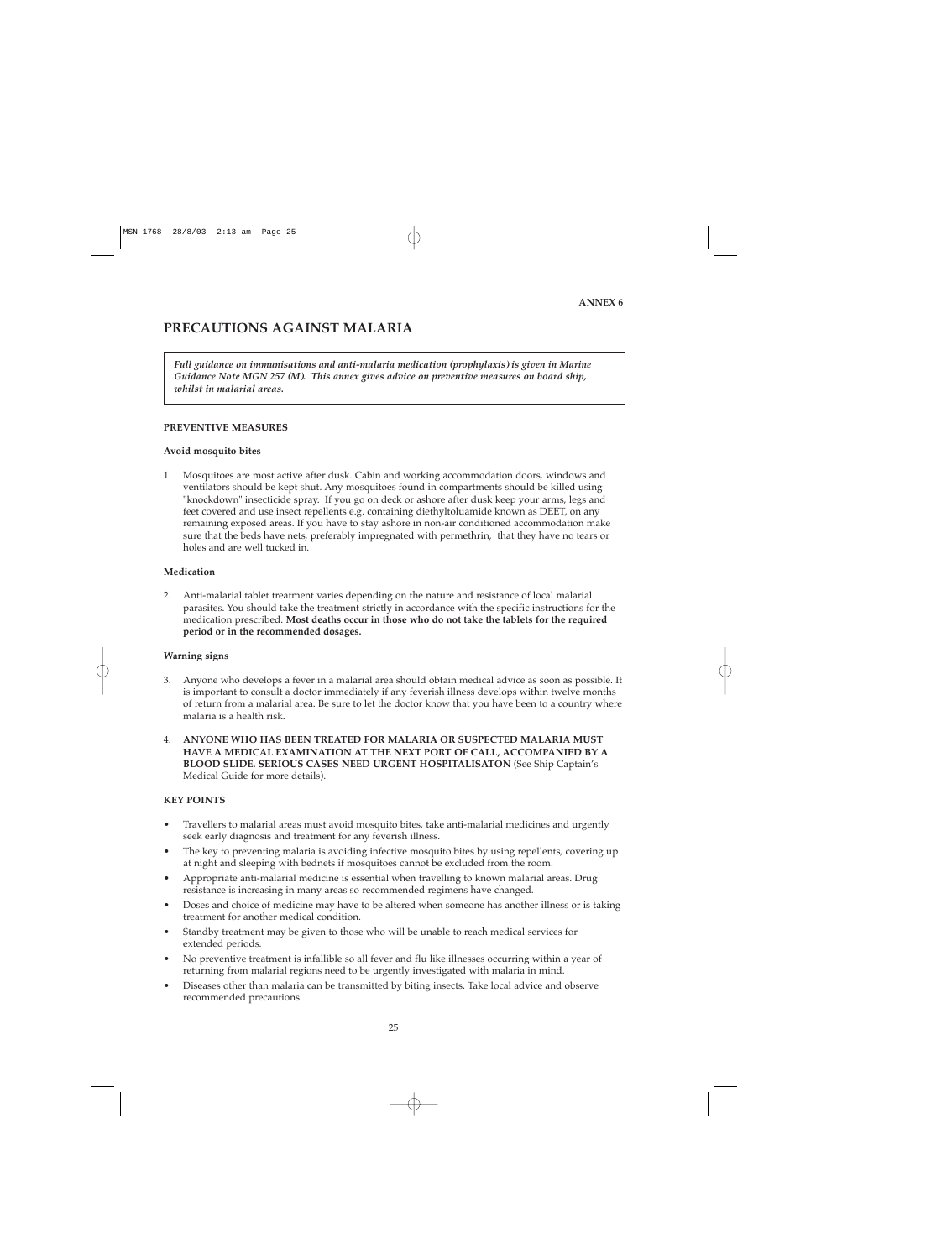# **GUIDE TO THE USE OF MEDICINES**

### **General advice about medicines**

Many over-the-counter medicines are now available with patient information leaflets and the advice on dose precautions and side effects should be consulted and retained for reference. Valuable guidance is also available from pharmacists or by seeking Radio Medical Advice.

When obtaining medicinal products, prepared or dispensed by a pharmacist in a pharmacy, ensure that they are clearly labelled with their strength (e.g. 125mg per tablet or 125mg per 5ml) and expiry date, and that they are packaged in accordance with UK medicines legislation.

### **Medicines obtained abroad**

Medicine supplies should be replenished wherever possible at the same strengths as specified in the British Pharmacopoeia. If medicines are obtained elsewhere, e.g in the USA, they may be of different strength, and this must be taken into account when administering them.

The non-proprietary name (local pharmaceutical name) for some medicines bought abroad may differ from that used in the list of medical stores. The pharmacist should have a "translation" of the non-proprietary name, but if in doubt about a medicine, get RADIO MEDICAL ADVICE.

### **Medicines obtained by seafarer from a doctor ashore**

A seafarer who goes to a doctor ashore should be asked to obtain from the doctor a written note of the non-proprietary name of any prescribed medicine, details of how it is to be taken and any cautionary or advisory guidance e.g. may cause drowsiness. The details on the note from the doctor should be checked against the information on the medicine container to ensure that they match. In case of any problem or doubt it may be necessary to check the prescription with the radio medical doctor.

### **Controlled drugs**

The following paragraphs describe UK regulations for controlled drugs. Most countries have similar regulations. When outside UK territorial waters you should, as far as possible, follow the same procedures.

Controlled drugs are preparations subject to the prescription requirements of the *Misuse of Drugs Act 1971*. The different drugs are graded according to the harmfulness attributed to the drug when it is misused and for this purpose there are three categories of drugs;

Class A includes heroin, morphine and opium Class B includes barbiturates, and codeine Class C includes, among other drugs, anabolic steroids

Each of these categories contains many more drugs than those quoted. The drugs subject to the strictest controls are those in Schedule 1 of the Misuse of Drugs Regulations 1985. Detailed information may be obtained from the Drugs Branch, Queen Anne's Gate, London SW1H 9AT.

A ship must not carry quantities of Category C Medical Store drugs greater than those recommended in this Notice, unless required to do so by a doctor on the ship's complement or under licence from the Home Office. The only controlled Class A drug listed is morphine sulphate in Category A vessels and in the doctor's bag.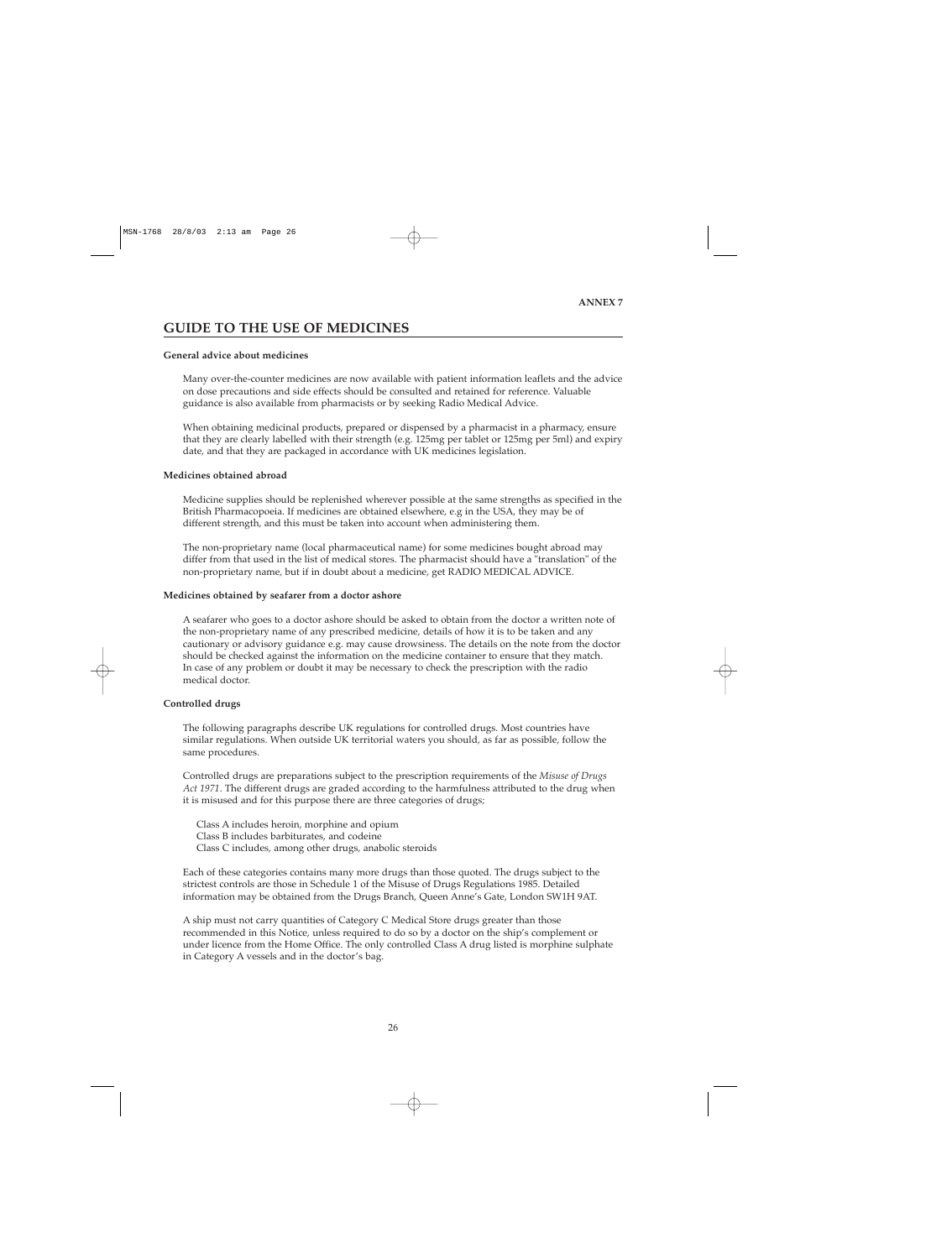### **Obtaining controlled drugs**

Controlled drugs should be obtained only from a retail pharmacist or other person licensed to supply drugs, who will require a written requisition. An example of the wording to be used is given in Annex 8.

### **Other drugs / medicines**

UK medicines legislation, in conjunction with Merchant Shipping and Fishing Vessel (Medical Stores Regulations) 1995 as amended, permits a retail pharmacist to supply medicines and equipment to the Master or owner of a commercial vessel without a prescription from a registered medical practitioner. However a similar requisition to that for controlled drugs may be required.

### **Storage and Security of Medicines**

### *Storage of medicines*

Drugs must be stored to ensure that they will meet the standards at the time of use. Where no specific storage temperature is given drugs should be stored at room temperature between 15 - 25º centigrade. Some of the drugs should be kept under refrigeration, 2 - 5º centigrade, but care must be taken not to freeze them, otherwise they will lose their potency, or the ampoules will be broken.

### *Security of controlled drugs*

The Merchant Shipping (crew accommodation) (Fishing vessels) Regulations require ships to have a lockable medical cabinet for the storage of medicines and drugs. The regulations also require the cabinet to have an 'inner cupboard' solely for the storage of 'dangerous drugs' (i.e. the controlled drugs). The cupboard should be fitted with a door and a lock which cannot be opened by the key to the medical cabinet. Under the Misuse of Drugs (Safe Custody) Regulations only the master or a person authorised by him may open the inner cupboard.

It is illegal to destroy unwanted Category A and B drugs. They can be disposed of only by giving them to a person who may lawfully supply them, such as qualified pharmacist or qualified doctor. It is also possible to dispose of drugs via the police. A receipt should be obtained from the recipient, and kept with, or affixed to, the controlled drugs register.

### **Record keeping**

Under the Official Log Book Regulations the record of any treatment given to anybody on board including the type and quantity of any medicines, and drugs supplied, must be entered in the log book. For controlled drugs, the Master is required to maintain, in bound book, a two section register. The two sections of the register should detail, why, when and in what quantity the Master purchased a controlled drug and similarly the history of the dispensing or disposal of those controlled drugs. This register must be kept for two years after the date of the last entry. Annex 9 gives an example of the entries required in each section of the Controlled Drugs Register. (Under proposed amendments to the Misuse of Drugs Regulations 2001,computer records will in future be acceptable).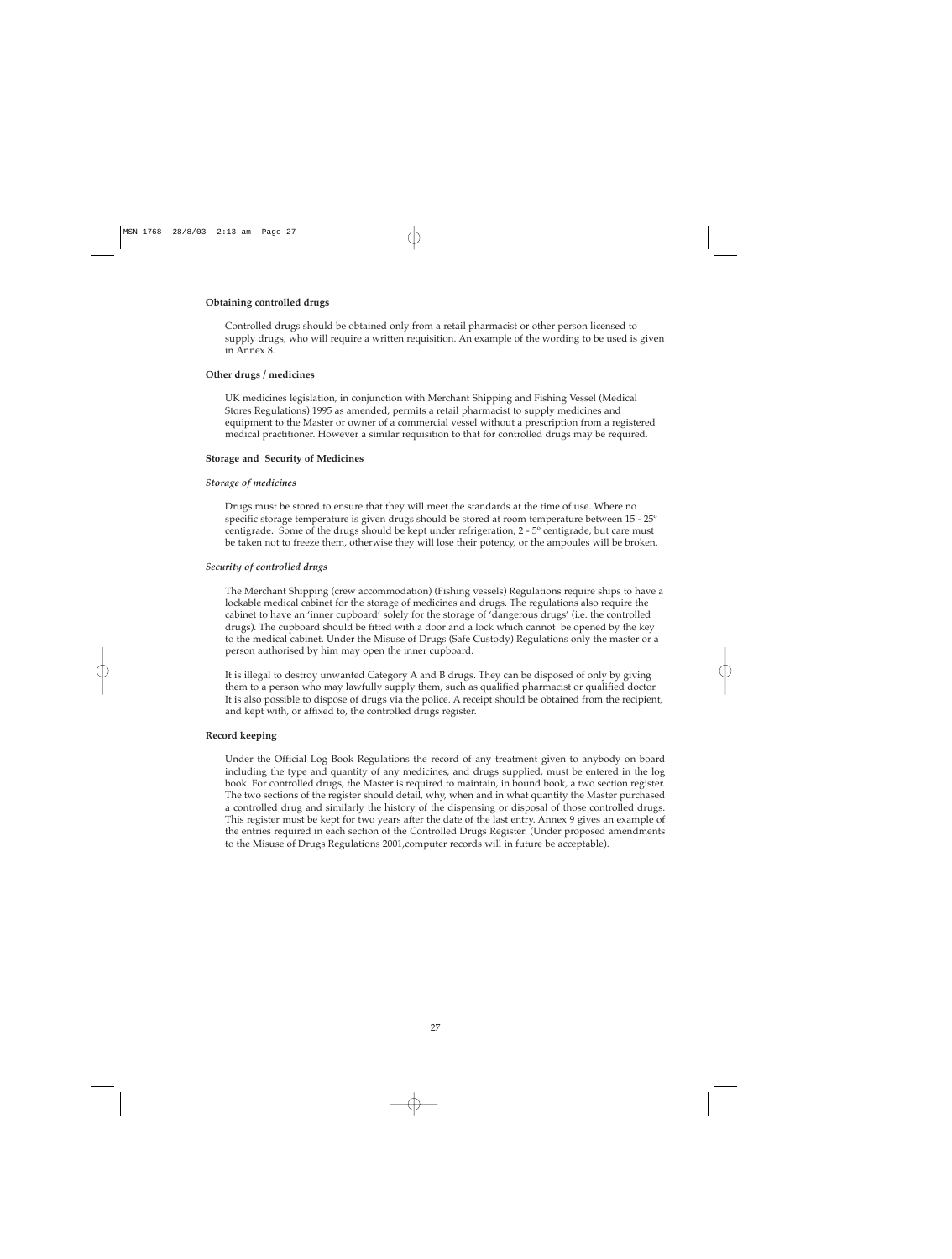| ć<br>ŗ<br>ĺ |  |
|-------------|--|
|             |  |
|             |  |
| í           |  |
| t<br>È<br>Ç |  |

This table is a brief guide to the drugs detailed in this M Notice and is designed to be used in conjunction with the Ship Captain's Medical Guide. This table is a brief guide to the drugs detailed in this M Notice and is designed to be used in conjunction with the Ship Captain's Medical Guide.

The side effects listed are a guide only. This list is not comprehensive. The common or important side effects only are listed. If a drug might be causing a The side effects listed are a guide only. This list is not comprehensive. The common or important side effects only are listed. If a drug might be causing a problem, which is not listed seek Radio Medical Advice.

|               | problem, which is not listed seek Radio Medical Advice.                              |                                                                                                                                                           |                                                  |
|---------------|--------------------------------------------------------------------------------------|-----------------------------------------------------------------------------------------------------------------------------------------------------------|--------------------------------------------------|
| Ref. No.      | Drug                                                                                 | Type of $Dryg$ / $Uses$                                                                                                                                   | Doses / Route                                    |
|               | 1. Cardio-Vascular                                                                   |                                                                                                                                                           |                                                  |
| $\widehat{a}$ | Adrenaline (Epinephrine) Injection<br>$0.5ml$ (1 in 1000)                            | Heart stimulant Anaphalaptic shock<br>(Severe allergy with collapse)                                                                                      | $0.5 \text{ to } 1.0 \text{m}$<br>by IM inj.     |
|               | severe breathing problems.                                                           | Side effects : Anxiety, tremor, high blood pressure, rapid irregular heart beat. Only use in severely ill, collapsed patients with loss of blood pressure |                                                  |
| $\widehat{e}$ | Glyceryl Trinitrate (GTN) Spray<br>400 microgm metered dose                          | Anti-angina (heart pain) suspected heart attack or heart pain                                                                                             | under tongue<br>1-2 sprays                       |
|               | Side effects: Throbbing headache, flushing, dizziness, faintness, low blood pressure |                                                                                                                                                           |                                                  |
| $\odot$       | Frusemide 40mg tablets<br>Frusemide 20mg in 2ml                                      | Diuretic (water tablet) swelling / fluid retention breathlessness<br>due to heart failure                                                                 | daily, 2ml by IM inj.<br>40mg (1 tab) once       |
|               | Side effects: Few in short term, low dose use.                                       |                                                                                                                                                           |                                                  |
| ਦੇ            | Phytomenadione (Vit K)<br>paediactric inj                                            | Anti-haemorrhage drug for new born babies                                                                                                                 | $0.2$ ml $(1$ amp $)$ by $IM$<br>inj single dose |
|               | Ergometrine with Oxytocin<br>500 micrograms / 5 units                                | Anti-haemorrhage drug used immediately after delivery of baby or for<br>bleeding after miscarriage                                                        | 1ml (1amp) by IM<br>inj single dose              |
|               | Side effects: Nausea, vomiting, headache, dizziness, abdominal pain.                 |                                                                                                                                                           |                                                  |
| $\widehat{e}$ | Atenolol 50mg tablets                                                                | Anti-hypertension (high BP) drug, may be useful for angina also                                                                                           | 50mg(1 tab)<br>once daily                        |
|               | Side effects: Tiredness, slow pulse, low blood pressure, heart f                     | ailure                                                                                                                                                    |                                                  |
|               | 2. Gastro-intestinal                                                                 |                                                                                                                                                           |                                                  |
| $\widehat{a}$ | Cimetidine 400mg tablets                                                             | Anti-acid drug for heartburn, dyspepsia, stomach and duodenal ulcers                                                                                      | 400mg(1 tab)<br>twice daily                      |
|               | Side effects : Few at normal doses for short periods                                 |                                                                                                                                                           |                                                  |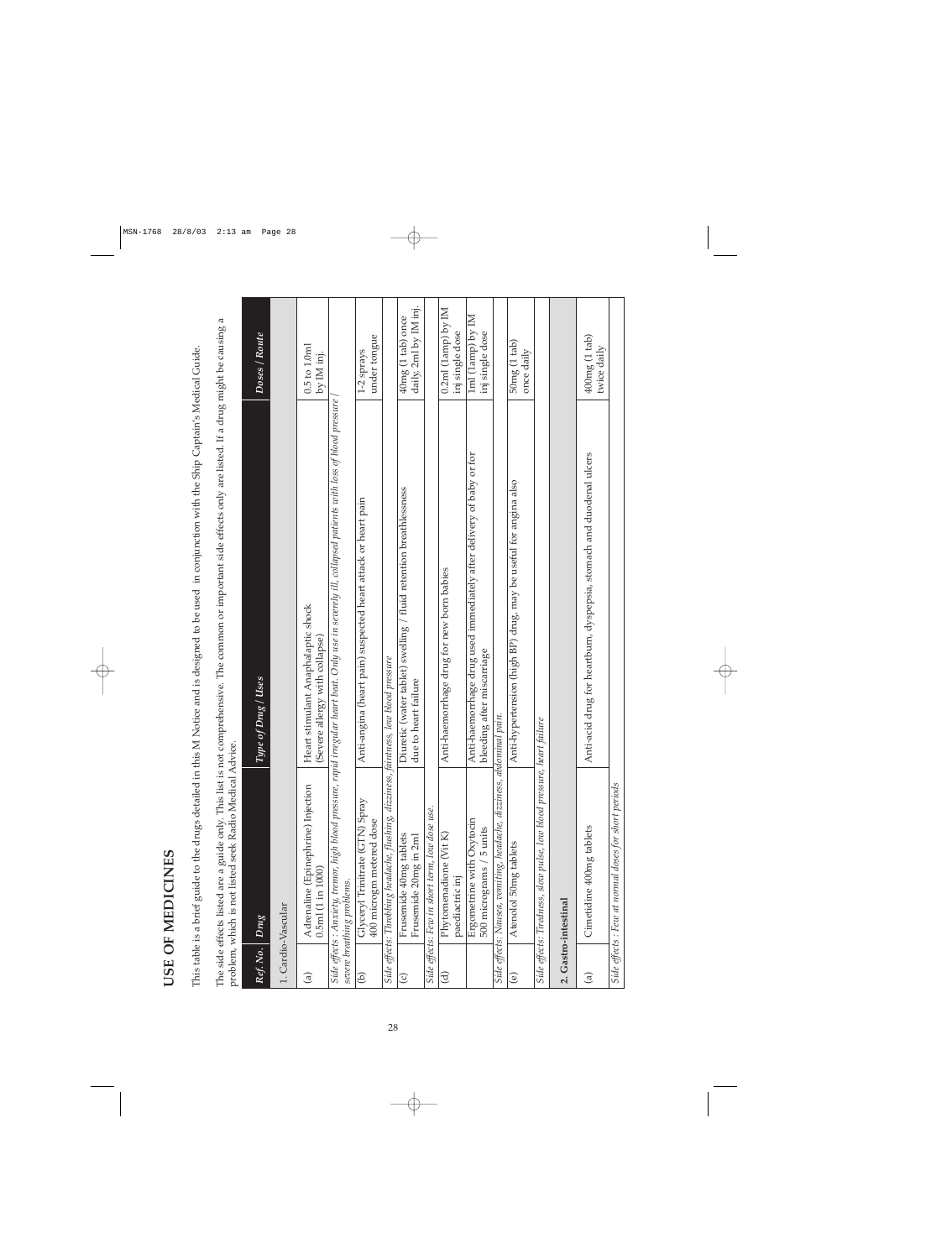| Ref. No.               | <b>Drug</b>                                                    | of Drug / Uses<br>Type                                                                                         | Doses / Route                                       |
|------------------------|----------------------------------------------------------------|----------------------------------------------------------------------------------------------------------------|-----------------------------------------------------|
|                        | Antacid Drugs - e.g. Mist<br>Magnesium Trisilicate             | Proprietary anti-indigestion preparations for heart burn, Dyspepsia etc.                                       | As instructions<br>with package.                    |
| ව                      | Prochlorperazine 3mg buccal tablets                            | Anti-sickness drug used for sickness due to ear problems (vertigo),<br>drugs e.g. morphine                     | tongue twice daily<br>3mg (1 tab) under             |
|                        | Side effects : Dry mouth, blurred vision, rapid pulse          |                                                                                                                |                                                     |
|                        | Promethazine 25 mg injection                                   | Anti-sickness drug and anti-histamine useful for severe motion sickness and<br>for severe allergic reactions   | 25mg (1 amp)<br>by IM inj                           |
|                        | Side effects : Drowsiness, dry mouth, blurred vision           |                                                                                                                |                                                     |
|                        | Hyoscine Hydrobromide<br>0.3mg tablets                         | Anti-sickness tablet                                                                                           | $0.3mg(1$ tab) 6<br>hourly max 3<br>in 24hrs        |
|                        | Side effects: Drowsiness, dry mouth, dizziness blurred vision  |                                                                                                                |                                                     |
|                        | Cinnarizine 15mg                                               | Anti sickness drug used for motion sickness                                                                    | 15mg(1 tab)<br>8 hourly                             |
|                        | Side effects: Fatigue, dry mouth, blurred vision               |                                                                                                                |                                                     |
| $\odot$                | Glycerol Suppository                                           | Lubricant laxative used to encourage passage of stools                                                         | 1 suppos. inserted<br>in the rectum                 |
| $\widehat{\mathbf{c}}$ | Loperamide 2mg tablets                                         | Control of diarrhoea                                                                                           | 4mg initially then<br>2mg after each<br>loose stool |
|                        | Side effects : Drowsiness, dizziness, abdominal cramps         |                                                                                                                |                                                     |
|                        | 3. Analgesics and antispasmodics                               |                                                                                                                |                                                     |
| $\bigcirc$             | Paracetamol 500mg tablets                                      | "Simple" painkiller suitable for most mild to moderate pain.                                                   | 1gm(2 tables)<br>4 hourly                           |
|                        | Side effects : Few at correct dose, very dangerous in overdose | & poisonous to liver                                                                                           |                                                     |
|                        | Touprofen 400mg                                                | Anti-inflammatory painkiller, suitable for headache, limb pain                                                 | 400mg (1 tab)<br>8 hourly                           |
|                        |                                                                | Side effects: Stomach pains, nausea, wheeziness. Do not give if patient has stomach / duodenal ulcer or asthma |                                                     |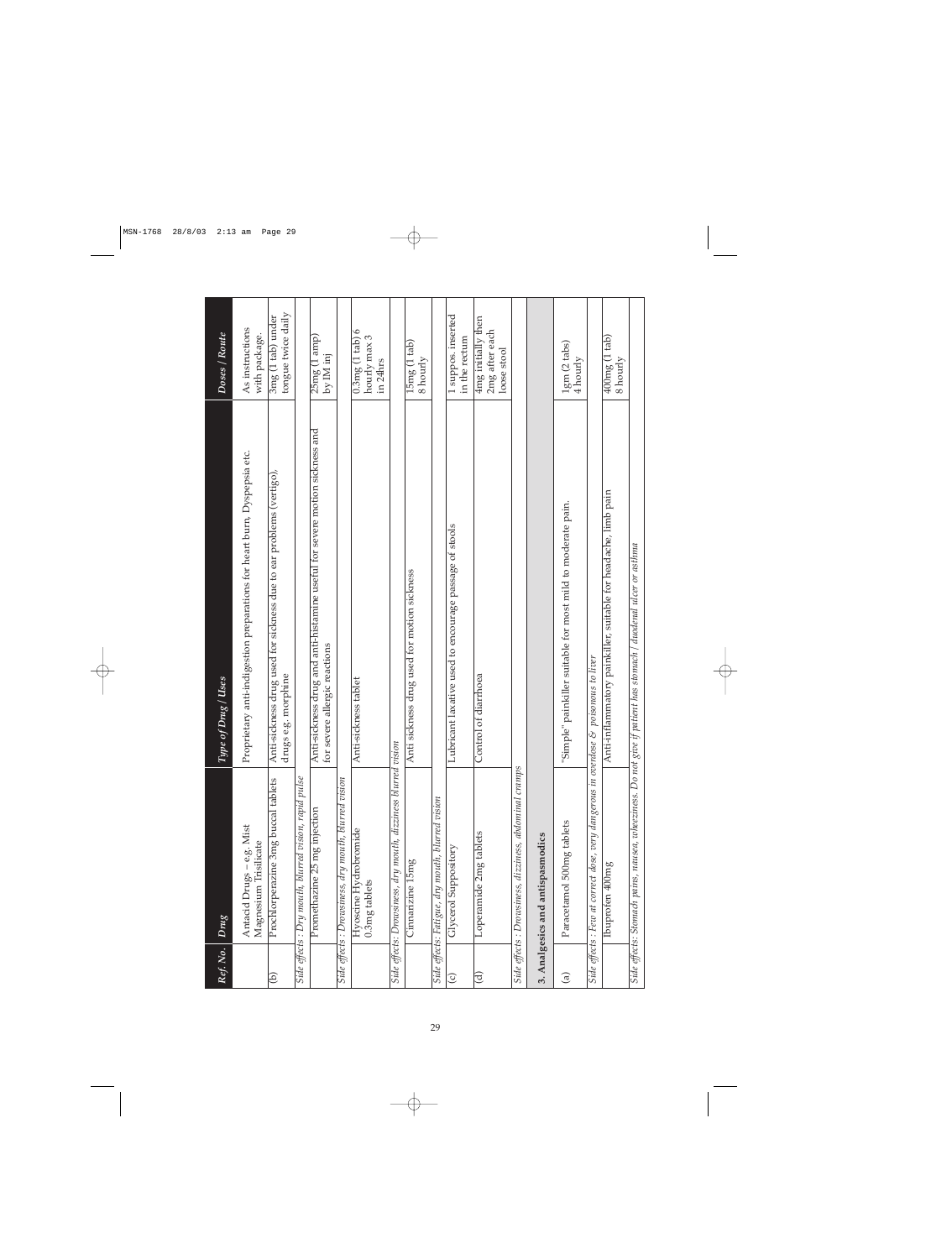| Ref. No.               | Drug                                                                              | of Drug / Uses<br>Type                                                                                                                              | Doses / Route                                                                                |
|------------------------|-----------------------------------------------------------------------------------|-----------------------------------------------------------------------------------------------------------------------------------------------------|----------------------------------------------------------------------------------------------|
|                        | Diclofenac 50mg suppository                                                       | Anti-inflammatory painkiller suitable for most pain, especially bone,<br>joint and muscle pain                                                      | 50mg (up to 3 via<br>the rectum daily)                                                       |
|                        |                                                                                   | Side effects : Stomach pains, nausea, wheeziness. Do not give if patient has stomach / duodenal ulcer or asthma.                                    |                                                                                              |
| ව                      | Codeine phosphate 30mg tablets                                                    | Strong painkiller suitable for moderate to severe pain.                                                                                             | 30mg(1 tab)<br>6 hourly                                                                      |
|                        | Side effects : Nausea, vomiting, constipation, respiratory depression in overdose |                                                                                                                                                     |                                                                                              |
| $\odot$                | Hyoscine butylbromide 10mg tablets                                                | Anti-spasmodic for treatment of abdominal cramps and colic                                                                                          | $10 - 20mg(1 - 2$ tabs)<br>6 hourly                                                          |
|                        | Side effects : Dry mouth, fast pulse, blurred vision                              |                                                                                                                                                     |                                                                                              |
|                        | Morphine sulphate 10mg injection                                                  | strong painkiller suitable for all severe pain<br>Very                                                                                              | $10mg(1$ amp) $4-6$<br>hourly by IM inj                                                      |
|                        |                                                                                   | Side effects : Nausea, vomiting, drowsiness, respitatory depression in overdose or if used inappropriately. Avoid in head, chest injury if possible |                                                                                              |
|                        | 4. Nervous system                                                                 |                                                                                                                                                     |                                                                                              |
| $\widehat{a}$          | Diazepam / Diazemuls<br>10mg injection (2mls)<br>10mg tablets                     | Anti-anxiety, sedation medication. Can help with muscle spasm in injury<br>and low back pain                                                        | tablet, 4 hourly up to<br>a maximum of 30mg<br>injection 5-10mg<br>$5-10mg$ by IM<br>per day |
|                        |                                                                                   | Side effects : Drowsiness, light headedness, confusion, headache, respiratory depression. Avoid with strong painkillers.                            |                                                                                              |
| Э                      | Chlorpromazine hydrochloride<br>25mg injection<br>25mg tablets                    | Anti-psychosis (acute madness) drug. Sedates and controls symptoms in acute<br>psychosis especially violent or disturbed patients                   | injection, 8 hourly or<br>25mg by IM<br>25mg tablet<br>8 hourly                              |
|                        |                                                                                   | Side effects : Drowsiness, dry mouth, retention of urine. Acute spasms or twitches. If occur reduce dose or stop treatment.                         |                                                                                              |
| $\widehat{\circ}$      |                                                                                   | Cinnarizine<br>Hyoscine hydrobromide                                                                                                                | See 2b                                                                                       |
| $\widehat{\mathbf{c}}$ | Diazepam rectal dispenser 10mg                                                    | Anti-epileptic medication used to control fits                                                                                                      | up to a maximum of<br>10mg per rectum<br>2 doses                                             |
|                        | Side effects : See 4 (a)                                                          |                                                                                                                                                     |                                                                                              |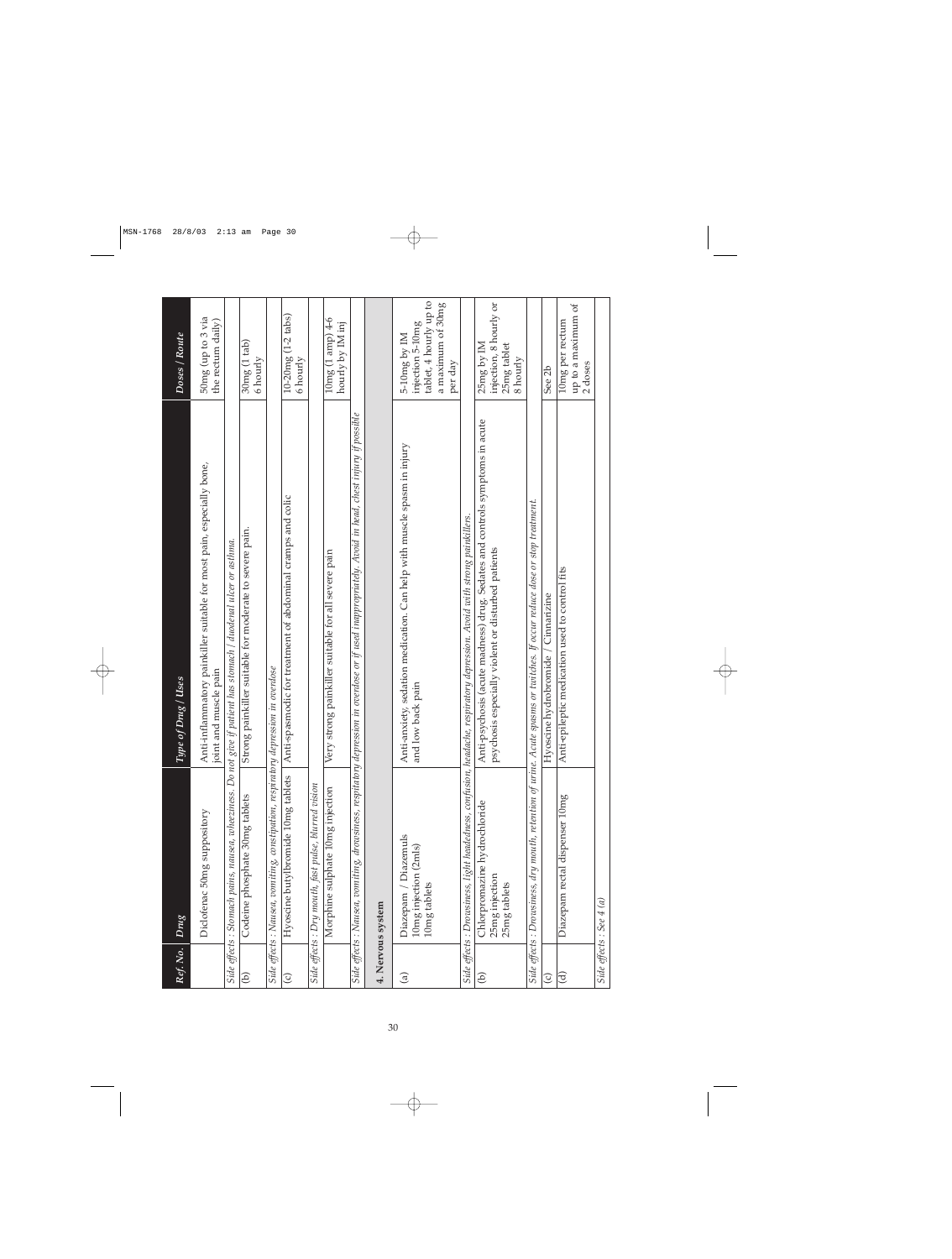| Ref. No.          | Drug                                                                                                   | of Drug / Uses<br>$\it Type$                                                                               | Doses / Route                                       |
|-------------------|--------------------------------------------------------------------------------------------------------|------------------------------------------------------------------------------------------------------------|-----------------------------------------------------|
|                   | 5. Anti-allergic and anti-anaphylactics                                                                |                                                                                                            |                                                     |
| $\widehat{a}$     | Cetirizine 10mg tablets                                                                                | Anti-allergy medication useful in controlling itching rashes and hay fever like<br>symptoms due to allergy | 10mg once<br>daily only                             |
|                   | Side effects : Drowsiness and slowed reactions (less than older                                        | anti-histamines).                                                                                          |                                                     |
| ê                 | Hydrocortisone 100mg injection<br>(has to be made up in 2mls)                                          | Anti-allergy steroid for serious allergies causing severe symptoms or collapse                             | injection, 8 hourly<br>$100mg$ by IM<br>if repeated |
|                   | Side effects : Few for single dose or short course                                                     |                                                                                                            |                                                     |
|                   | Prednisolone 5mg tablets                                                                               | Anti-allergy steroid also essential treatment of acute asthma.                                             | 5-20mg once daily<br>more in severe<br>asthma       |
|                   | Side effects : Few for single dose or short course                                                     |                                                                                                            |                                                     |
|                   | 6. Respiratory system                                                                                  |                                                                                                            |                                                     |
| $\widehat{a}$     | Salbutamol inhaler 100 microg<br>ram metered dose                                                      | Anti-bronchospasm (wheeze) drug used to treat asthma and allergic wheezing                                 | puffs) 3-4 times daily<br>200 microgms (2           |
|                   | Side effects : Tremor, headache, increased pulse rate                                                  |                                                                                                            |                                                     |
|                   | Beclomethasone / Beclometasone<br>100 microgm metered dose                                             | Anti-asthma steroid taken by inhalation usually with salbutamol                                            | puffs) 3-4 times daily<br>200 microgms (2           |
|                   | Side effects : Few in correct dose for short periods                                                   |                                                                                                            |                                                     |
| $\odot$           | Paracetamol                                                                                            | See 3(c)                                                                                                   |                                                     |
| 7. Anti-infection |                                                                                                        |                                                                                                            |                                                     |
| $\widehat{a}$     | injection (has to be made up in 2mls<br>Benzlpenicillin 600mg (1 mega unit)<br>of water for injection) | First line antibiotic for serious infections such as cellulitis and meningitis                             | $600\,$ to $1200$ mg by<br>IM inj, 6 hourly         |
|                   | Side effects : Few unless patient allergic to Penicillins. Always check before giving if possible      |                                                                                                            |                                                     |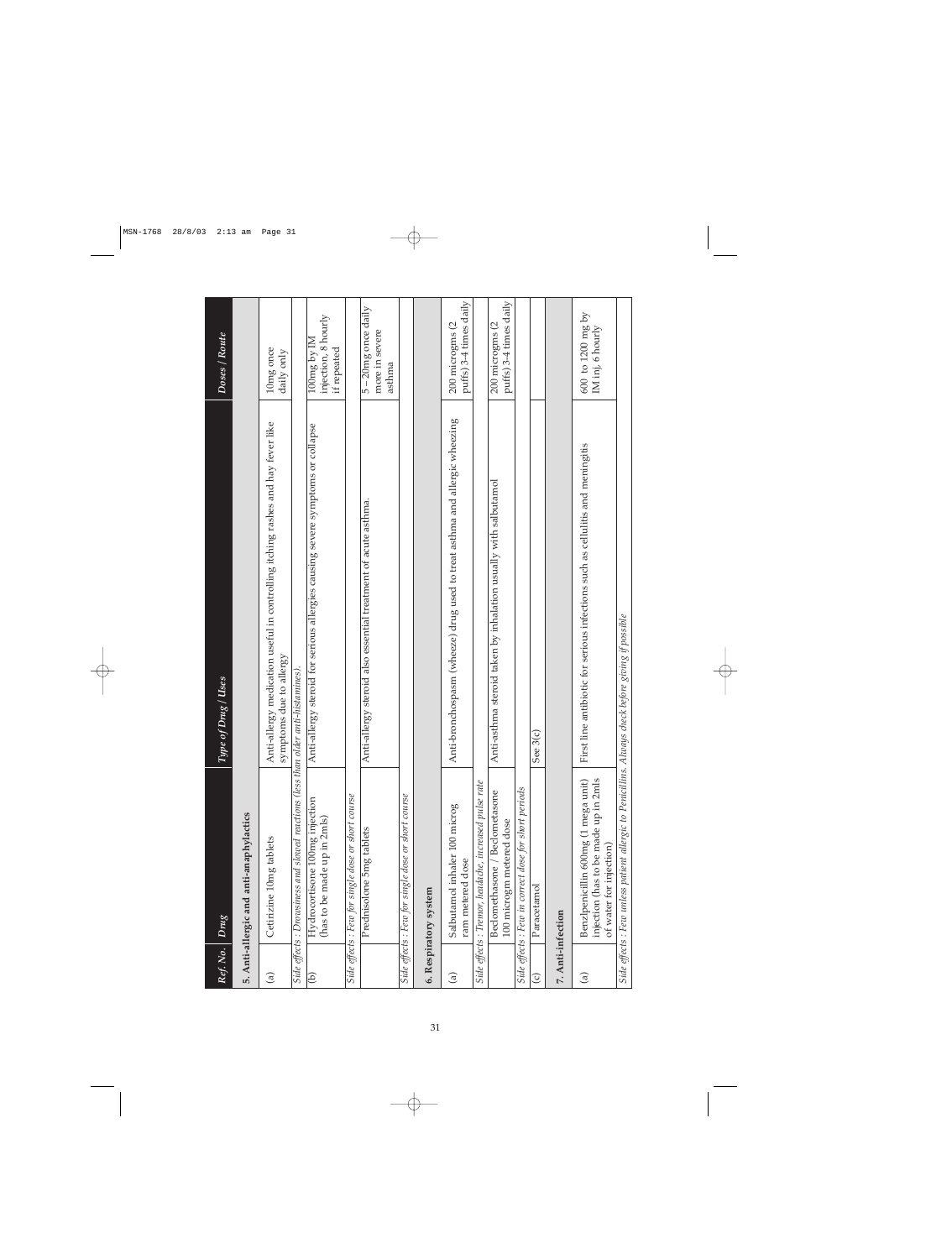| Ref. No.            | Drug                                                                        | of Drug / Uses<br>Type                                                                                                      | Doses / Route                                          |
|---------------------|-----------------------------------------------------------------------------|-----------------------------------------------------------------------------------------------------------------------------|--------------------------------------------------------|
|                     | Ciprofloxacin hydrochloride<br>500mg tablets                                | Broad spectrum (general purpose) antibiotic                                                                                 | 500mg twice daily                                      |
|                     | Side effects : Nausea, diarrhoea, abdominal pain, rashes, allergic reaction |                                                                                                                             |                                                        |
|                     | Cefuroxime 750mg injection                                                  | Broad spectrum antibiotic, useful to protect against infection in major wounds                                              | IM inj, 8 hourly<br>750mg by                           |
|                     |                                                                             | Side effects : Nausea, diarrhoea, abdominal pain, rashes, allergic reaction. Care when used in penicillin allergic patients |                                                        |
|                     | Erythromycin 250mg tablets                                                  | General purpose antibiotic, useful in penicillin allergic patients                                                          | $250 - 500$ mg, 6 hourly                               |
|                     |                                                                             | Side effects : Nausea, diarrhoea, abdominal pain, rashes, allergic reaction. Care when used in Penicillin allergic patients |                                                        |
|                     | Doxycycline 100mg capsules                                                  | Antibiotic useful for sexually transmitted diseases and sinusitis                                                           | 100mg once daily                                       |
|                     | Side effect : Nausea, vomiting, diarrhoea, rashes, headache                 |                                                                                                                             |                                                        |
| $\widehat{\circ}$   | Trimethoprim 200mg tablets                                                  | Antibiotic useful for treatment of urinary tract infection and bronchitis                                                   | 200mg twice daily                                      |
|                     | Side effect : Nausea, vomiting and diarrhoea, rashes                        |                                                                                                                             |                                                        |
| ਰੁ                  | Mebendazole 100mg tablets                                                   | Anti-parasite drug for treatment of gut infestation e.g. threadworms                                                        | 100mg single dose                                      |
| Side effects : Rare |                                                                             |                                                                                                                             |                                                        |
| $\circledcirc$      | Metronidazole 1g suppositories<br>400mg tablets / 500mg tablets             | Antibiotic and anti-protazoal e.g trichomonas and amoebic infections.<br>Useful to gut related infections.                  | lmg per rectum or<br>mouth, 8 hourly<br>400 / 500mg by |
|                     | Side effect : Nausea, vomiting, unpleasant taste, rashes. Avoid alcohol     |                                                                                                                             |                                                        |
| $\mathfrak{S}$      | Tetanus vaccine 0.5ml injection<br>(+ Diphtheria vaccine)                   | a<br>For protection against tetanus infection either in unprotected or as<br>booster after injury                           | 0.5ml by IM or deep<br>subcutaneous inj                |
|                     |                                                                             | Side effects : Rare if not had vaccine for more than one year. Not required if vaccinated within ten years.                 |                                                        |
|                     | Tetanus Immunoglobulin ampoule<br>for injection                             | Used to protect against tetanus in high risk wounds e.g. agricultural injury in<br>un-vaccinated patients                   | 1 ampoule by IM inj                                    |
|                     | 8. Compound promoting rehydration                                           |                                                                                                                             |                                                        |
|                     | Oral rehydration salts sachets                                              | Used to treat dehydration in vomiting and diarrhoea or severe illness                                                       | Follow instructions<br>on sachet                       |
| Side effects : Nil. |                                                                             |                                                                                                                             |                                                        |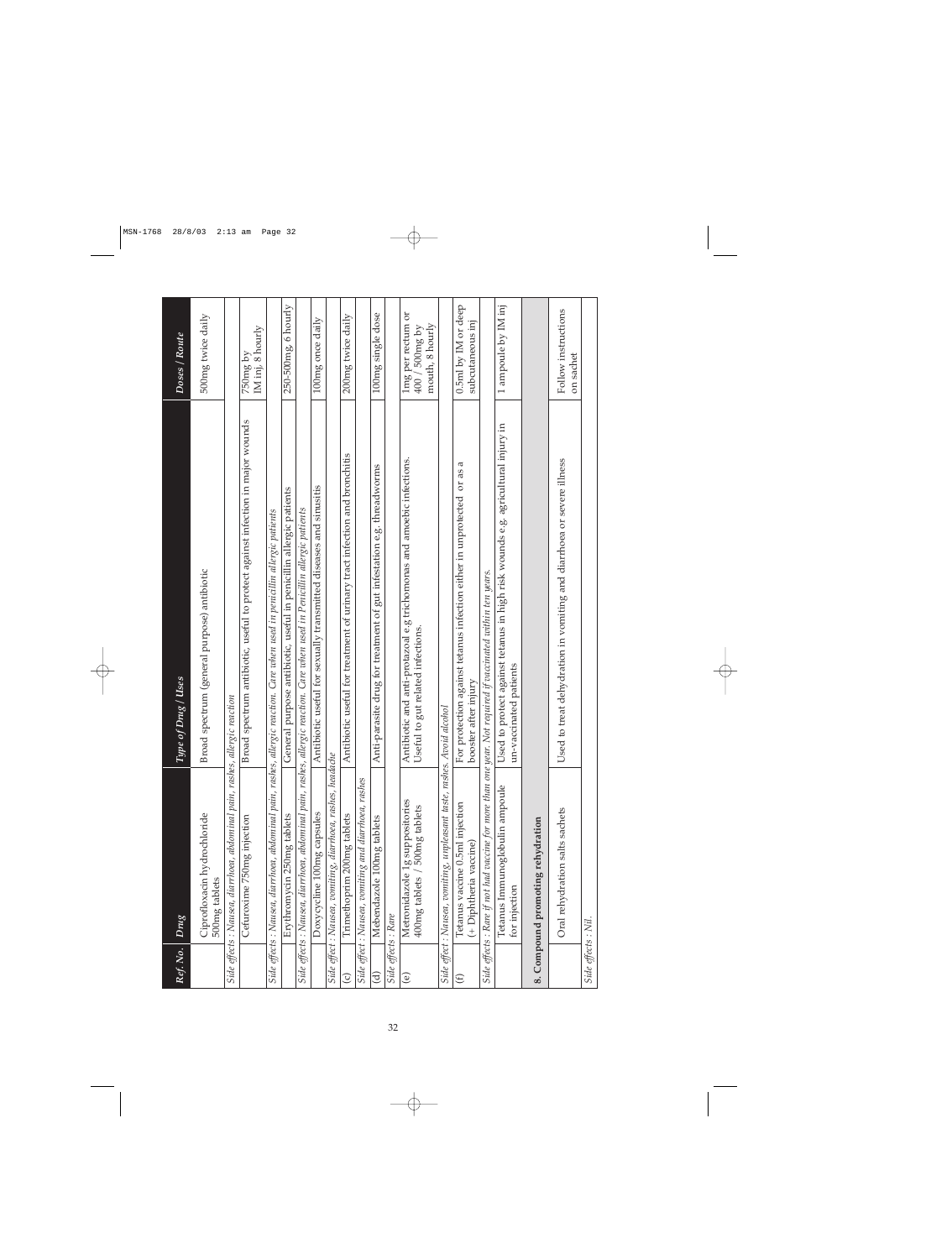| Ref. No.      | Drug                                                          | Type of Drug / Uses                                                                                                     | Doses / Route                                                                                                        |
|---------------|---------------------------------------------------------------|-------------------------------------------------------------------------------------------------------------------------|----------------------------------------------------------------------------------------------------------------------|
|               | 9. Medicines for external use                                 |                                                                                                                         |                                                                                                                      |
| $\widehat{a}$ | Antiseptic solutions or wipes                                 | For cleaning skin wounds and disinfection                                                                               | Follow instructions<br>packaging<br>on bottle                                                                        |
|               | Side effects : Nil unless applied to large areas              |                                                                                                                         |                                                                                                                      |
|               | Hydrocortisone cream $1\%$ 15mg tube                          | Anti-inflammatory weak steroid cream. Useful in eczema type rashes, allergic<br>rashes, bites etc.                      | Applied to affected<br>area sparingly, no<br>more than three<br>times per day                                        |
|               |                                                               | Side effects : Encourages spread of infection do not apply to broken skin or rashes due to skin infection e.g. ringworm |                                                                                                                      |
|               | Benzoic acid Compound BP<br>ointment 15mg tube                | Anti-fungal ointment for treatment of athletes foot, ringworm etc.                                                      | Applied to infected<br>area twice a day                                                                              |
|               | Side effects : Rare / nil in normal use                       |                                                                                                                         |                                                                                                                      |
|               | Miconazole nitrate 2% cream<br>30gm tube                      | Anti-fungal cream for treatment of ringworm etc.                                                                        | Applied to infected<br>area twice a day                                                                              |
|               | Side effects : Rare / nil in normal use                       |                                                                                                                         |                                                                                                                      |
|               | Clotrimazole 500mg pessary                                    | Treatment of vaginal or vulval thrush                                                                                   | Insert 1 pessary<br>(single dose)                                                                                    |
|               | Side effects: Rare / nil in normal use                        |                                                                                                                         |                                                                                                                      |
|               | Silver sulphadiazine 1% cream<br>50gm tube                    | Anti-bacterial cream for protection against infection in burns.                                                         | Applied to burn in<br>dressing or alone.<br>dressing changes<br>burn bag, under<br>and re-applied.<br>Cleaned off at |
|               | Side effects : Allergic reactions, burning, itching, Unusual. |                                                                                                                         |                                                                                                                      |
|               | Zinc ointment BP 25mg tube                                    | Moisturising ointment for dry skin conditions                                                                           | affected area.<br>Applied to                                                                                         |
|               | Side effects : Nil in normal use. Contains animal fat.        |                                                                                                                         |                                                                                                                      |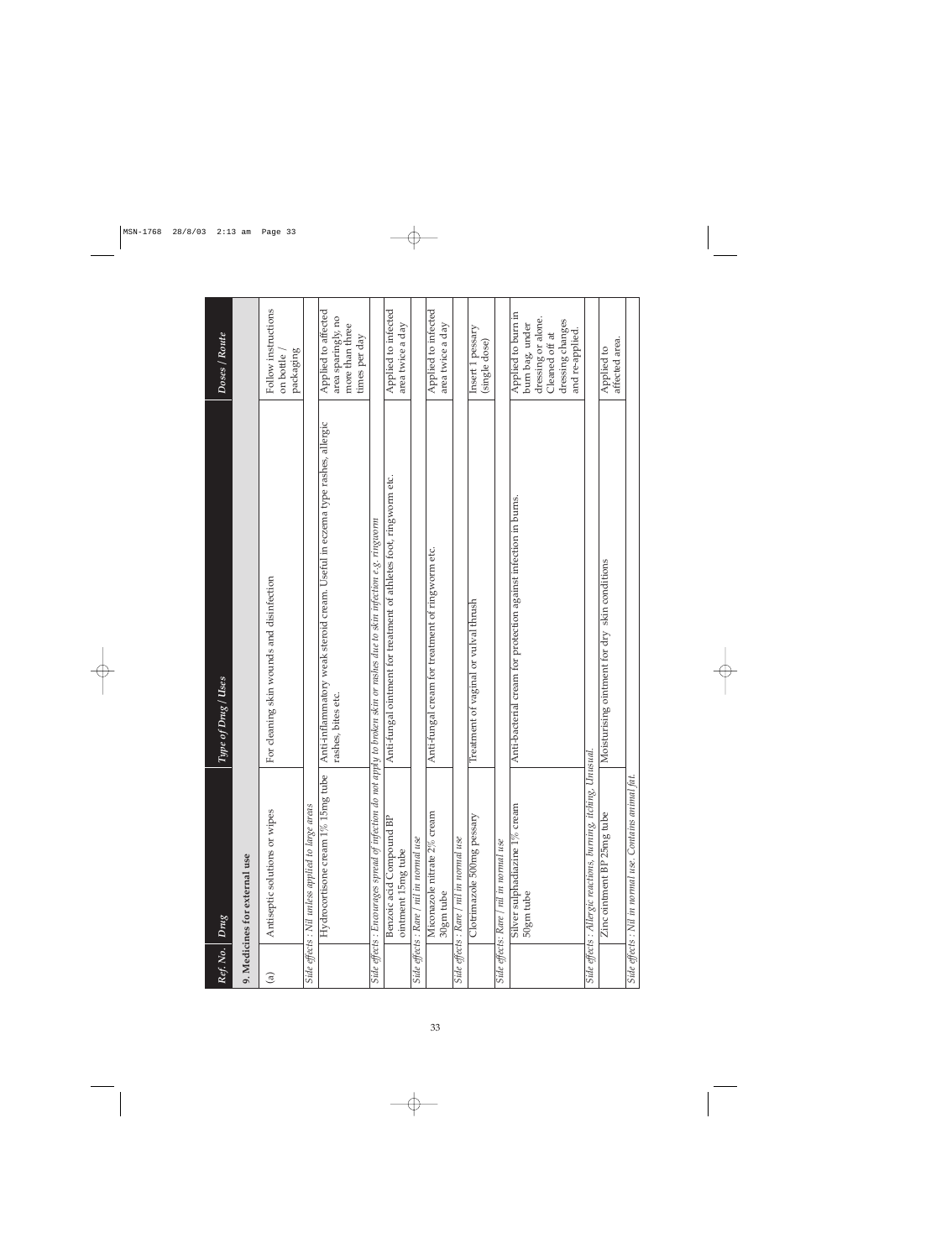| Ref. No.      | Drug                                                                                   | of Drug / Uses<br>Tupe                                                                                                               | Doses / Route                                                    |
|---------------|----------------------------------------------------------------------------------------|--------------------------------------------------------------------------------------------------------------------------------------|------------------------------------------------------------------|
|               |                                                                                        |                                                                                                                                      |                                                                  |
|               | Potassium permanganate crystals<br>10g container / tablets                             | For cleansing and deodorising oozing wounds or skin rashes.                                                                          | baths 0.01% solution<br>Wet dressings or                         |
|               | Side effects : Stains skin, irritates mucous membranes. Toxic if used for long periods |                                                                                                                                      |                                                                  |
|               | Chloramphenical eye<br>ointment 1%                                                     | General purpose eye antibiotic use after foreign body / minor injury<br>and for conjunctivitis                                       | 3-4 times per day<br>Instill into eye                            |
|               | Side effects : Unusual, but cam cause eye irritation                                   |                                                                                                                                      |                                                                  |
| $\widehat{e}$ | Neomycin sulphate 0.5% eye drops                                                       | al purpose antibiotic eye drops for eye infections and protection against<br>infection after removal of foreign bodies etc.<br>Gener | Instill into eye 3-4<br>times per day                            |
|               | Side effects : Unusual but can cause eye irritation                                    |                                                                                                                                      |                                                                  |
|               | Dexamethasone $0.1\%$ eye drops                                                        | Treatment of inflamed irritated eyes. Anti-inflammatory                                                                              | Instill 1-2 drops into<br>affected eye 4 times<br>a day          |
|               | Side effects : Rare in normal use                                                      |                                                                                                                                      |                                                                  |
|               | Amethocaine hydrochloride<br>$0.5\%$ eyedrops                                          | Local anaesthetic drops for eye. Useful for numbing eye before removing<br>foreign bodies and for acute pain e.g. in arc eye         | Instill 1-2 drops into<br>affected eye, do not<br>use repeatedly |
|               | Side effects : Rare if used one off. Care to avoid eye injury whilst numbed            |                                                                                                                                      |                                                                  |
|               | Pilocarpine nitrate 2% eye drops                                                       | constrict the pupil, used to treat raised pressure in the eye (glaucoma)<br>Drops                                                    | 3-6 times per day<br>Instill 2 drops                             |
|               | Side effects : blurred vision and headache                                             |                                                                                                                                      |                                                                  |
|               | Flurescein sodium 1% eye drops                                                         | to detect scratches or lesions on the front of the eye (cornea)<br>Used                                                              | Instill 1-2 drops<br>for examination                             |
|               | Side effects : Nil in normal use                                                       |                                                                                                                                      |                                                                  |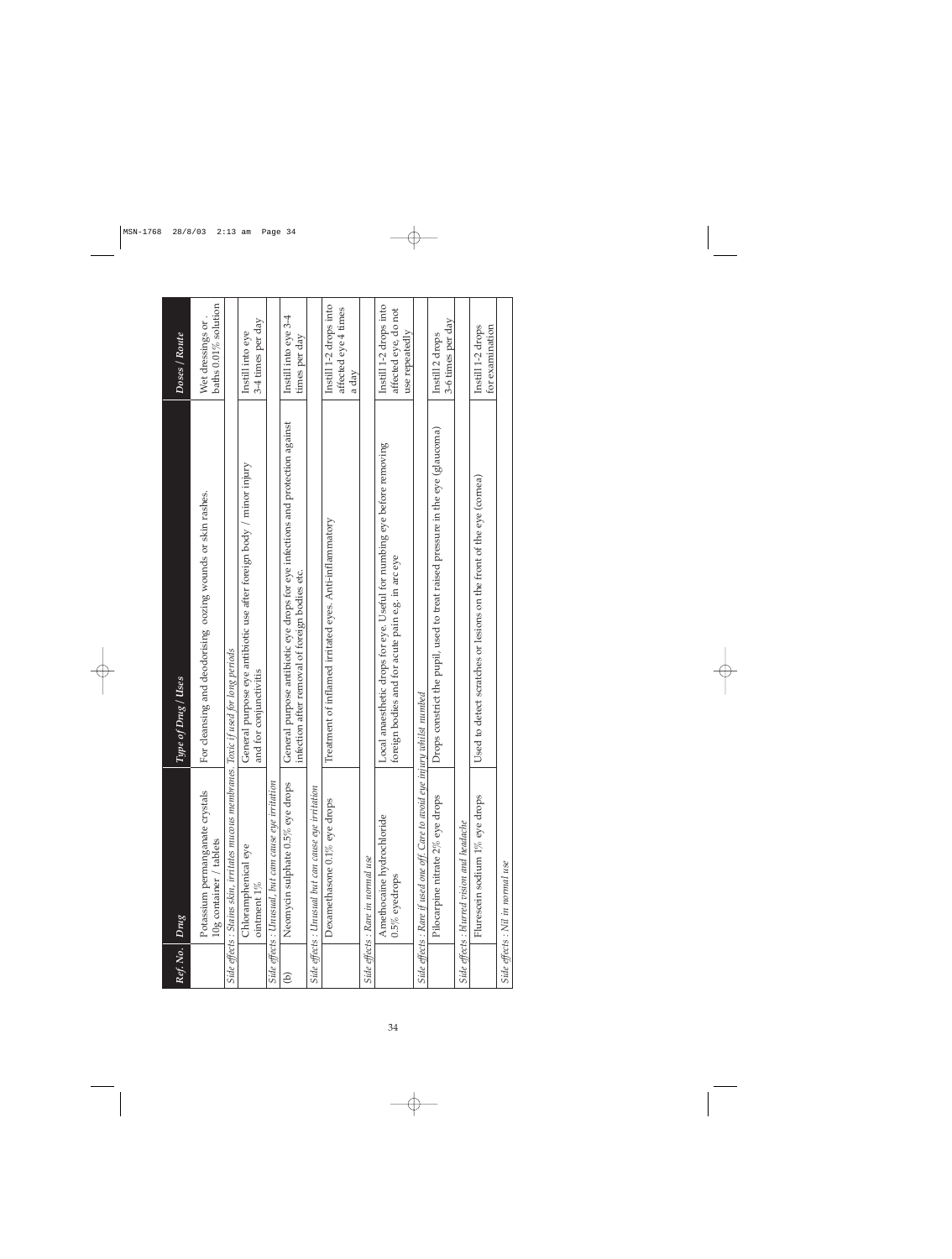| Ref. No.               | $_{Dmg}$                                                              | of Drug / Uses<br>Type (                                                                        | Doses / Route                                                                                    |
|------------------------|-----------------------------------------------------------------------|-------------------------------------------------------------------------------------------------|--------------------------------------------------------------------------------------------------|
| $\odot$                | hydrocortisone eardrops 5ml<br>Neomycin/polymixin/<br>dropper bottle. | General purpose antibiotic/ anti-inflammatory ear drops for infection<br>of the outer ear canal | the affected ear 3-4<br>Instill 3 drops into<br>times per day                                    |
|                        | Side effects : Nil in normal use                                      |                                                                                                 |                                                                                                  |
|                        | BP 0.5% 10ml dropper bottle<br>Ephedrine nasal drops                  | de-congestant<br>Nasal                                                                          | Instill 1-2 drops into<br>each nostril 3 times<br>a day                                          |
|                        | Side effects: Nose bleeds. Use for short periods only                 |                                                                                                 |                                                                                                  |
| $\widehat{\mathbf{d}}$ | Chlorhexidine gluconate $0.2\%$<br>mouth wash 300ml bottle            | Antiseptic mouthwash for sore throats, mouth sores etc.                                         | Rinse mouth with 10<br>mls twice per day                                                         |
|                        | Side effects : Nil in normal use                                      |                                                                                                 |                                                                                                  |
|                        | Lignocaine hydrochloride $1\%$<br>25mg in 5ml injection               | anaesthetic injection for numbing small wounds for treatment<br>$_{\rm Local}$                  | edges, 2-5mls usually<br>Inject around wound<br>sufficient, no more<br>than 20mls in an<br>adult |
|                        | Side effects : Fits, heart problems in overdose                       |                                                                                                 |                                                                                                  |
|                        | Oil of cloves 10ml bottle                                             | Natural oil with local anaesthetic properties useful in treating toothache                      | Apply sparingly to<br>affected tooth as<br>required by<br>symptoms                               |
|                        | Side effects: Nil in normal use                                       |                                                                                                 |                                                                                                  |
|                        | Lignocaine 2% / chlorhexidine<br>$0.25\%$ lubricant gel               | to numb urethra for insertion of urinary catheter<br>Used                                       | pre-filled syringe<br>Instill from                                                               |
|                        | Side effects: Rare but can cause irritation                           |                                                                                                 |                                                                                                  |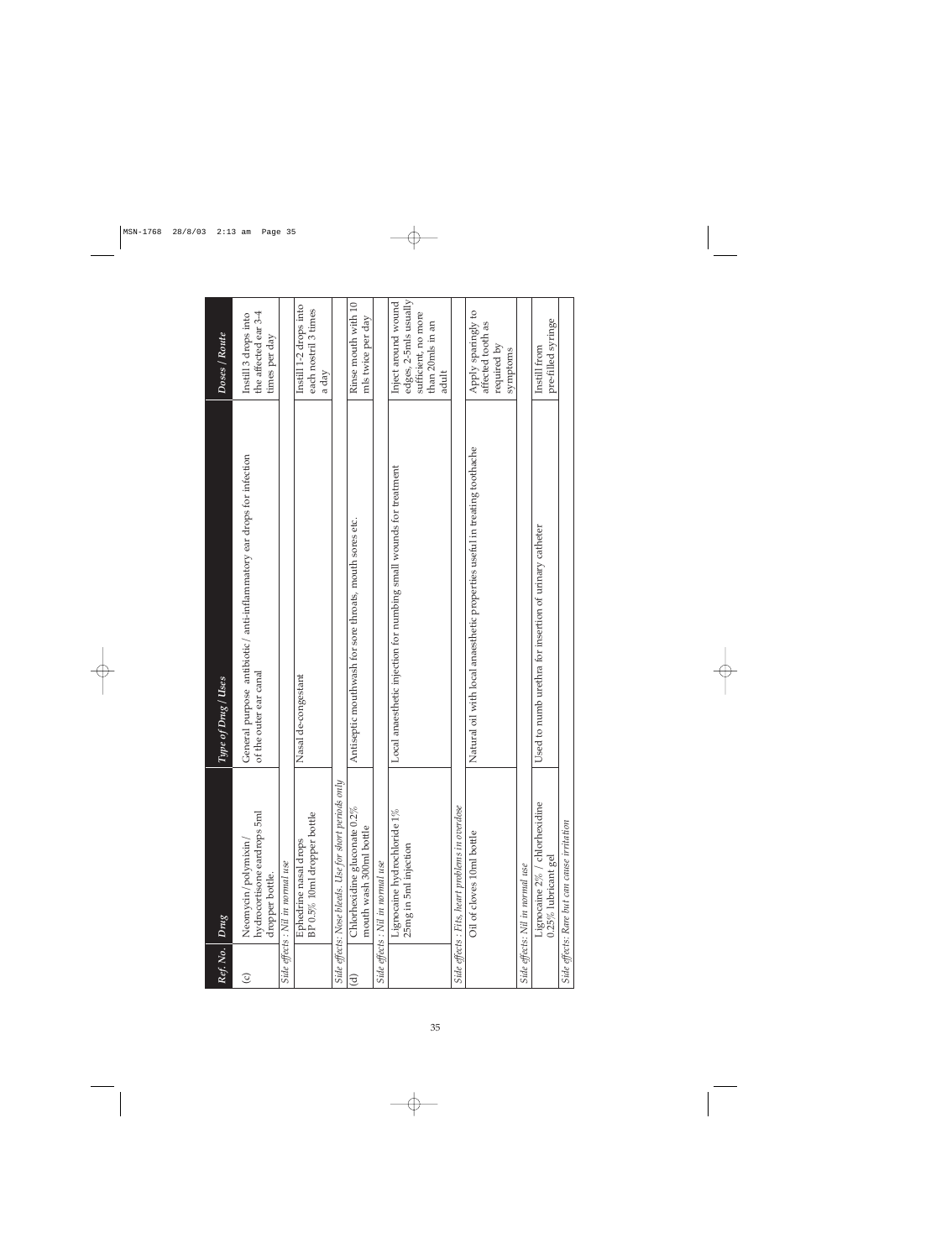# **SPECIMEN REQUISITION FORM FOR USE WHEN OBTAINING CONTROLLED DRUGS**

Controlled drugs should be obtained only from a retail pharmacist or other person licensed to supply drugs, and they will require an order worded along the lines below. The order must be signed by either the vessel's owner or its Master.

| Requisition                                          |                                                                                                                                                               |                                           |  |  |  |
|------------------------------------------------------|---------------------------------------------------------------------------------------------------------------------------------------------------------------|-------------------------------------------|--|--|--|
| To                                                   |                                                                                                                                                               | (Name and address of authorised supplier) |  |  |  |
| From                                                 |                                                                                                                                                               | (Name of Master or Ship owner)            |  |  |  |
| <b>Vessel Name</b>                                   |                                                                                                                                                               | (Name of vessel)                          |  |  |  |
| Address                                              |                                                                                                                                                               | (Address of the Ship or the Ship owner)   |  |  |  |
| Please supply                                        |                                                                                                                                                               |                                           |  |  |  |
|                                                      | (name, strength and quantity of drugs in words and figures)<br>The above drugs are required for the medical stores of the above vessel in compliance with the |                                           |  |  |  |
| Merchant Shipping (Medical Stores) Regulations 1995. |                                                                                                                                                               |                                           |  |  |  |
| Signature                                            |                                                                                                                                                               |                                           |  |  |  |
| Name [capital letters]                               |                                                                                                                                                               |                                           |  |  |  |
| Occupation                                           |                                                                                                                                                               |                                           |  |  |  |
| Date                                                 |                                                                                                                                                               |                                           |  |  |  |

It is not necessary for the Master or owner to receive personally the controlled drugs from the supplier, but if the drugs are received by another person the requisition must be endorsed as follows :

| specimen of their signature is provided below. |  |
|------------------------------------------------|--|
| Specimen signature of person empowered         |  |
| Signature of Master / owner                    |  |